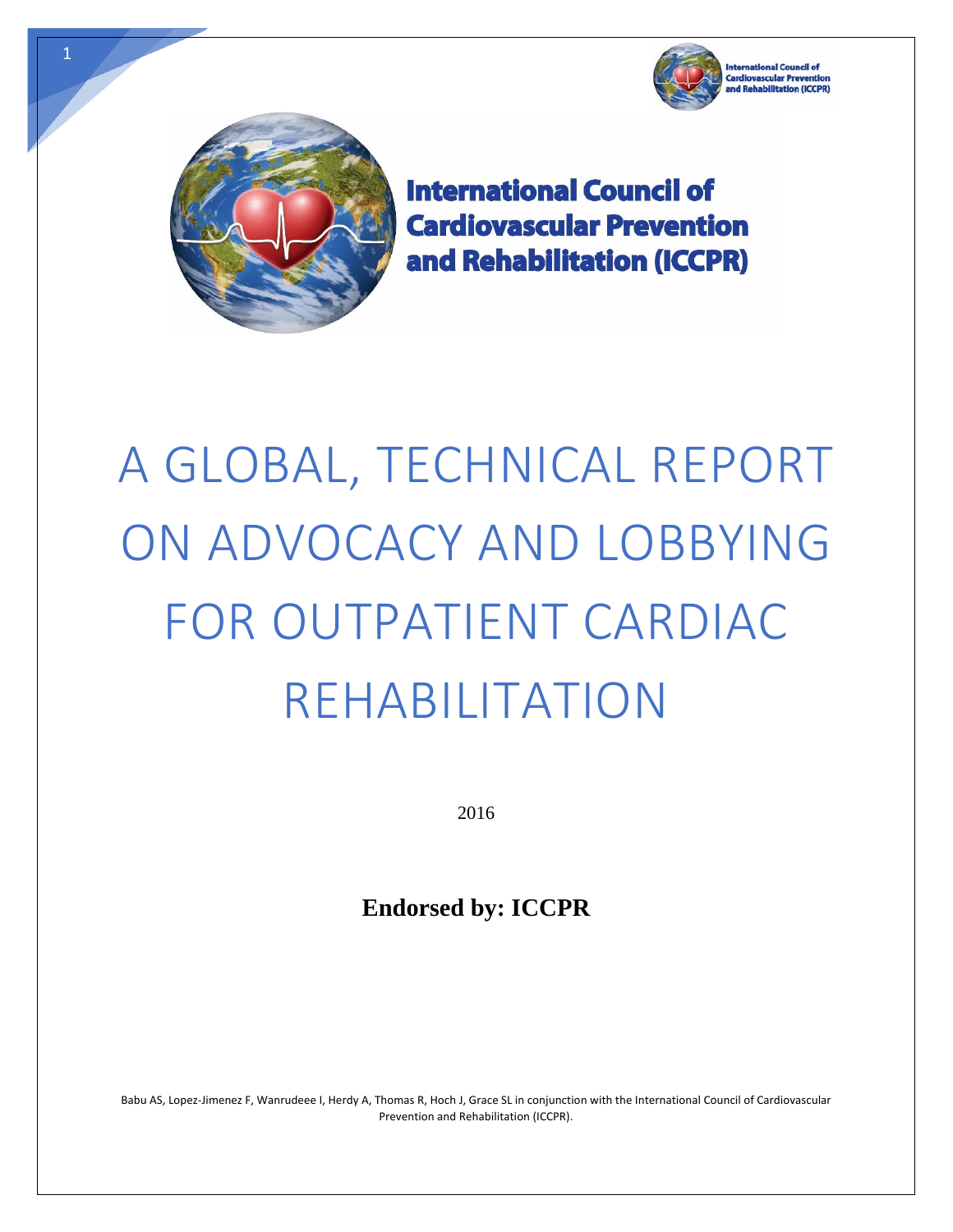

# **A global, technical report on advocacy and lobbying for**

# **outpatient cardiac rehabilitation**

Abraham Samuel Babu, MPT, Francisco Lopez‐Jimenez, MD, MSc, Wanrudee Isaranuwatchai, PhD, Artur Herdy, MD, Randal J. Thomas, MD; Jeffrey S. Hoch, PhD, Sherry L. Grace, PhD in conjunction with the International Council of Cardiovascular Prevention and Rehabilitation

(ICCPR)

Collaborators / Acknowledgments: We gratefully acknowledge the following collaborators for sharing success stories: John Buckley, PhD, Theodoros Papasavvas, MSc, RPT; Masoumeh Sadeghi, MD, and Zahra Kasaei, MD. We also acknowledge Karen Liu, RN, MS and Jeremiah Mwangi, MA for contributing advocacy expertise; and Nizal Sarrafzadegan, MD for providing substantive input on the outline.

Cite this document as:

Babu AS, Lopez-Jimenez F, Isaranuwatchai W, Herdy A, Thomas RJ, Hoch J, Grace SL in conjunction with *the International Council of Cardiovascular Prevention and Rehabilitation (ICCPR). A global, technical report on advocacy and lobbying for outpatient cardiac rehabilitation (2016)*

*Available from:* https://bmchealthservres.biomedcentral.com/articles/10.1186/s12913‐016‐1658‐1

Babu AS, Lopez‐Jimenez F, Wanrudeee I, Herdy A, Thomas R, Hoch J, Grace SL in conjunction with the International Council of Cardiovascular Prevention and Rehabilitation (ICCPR).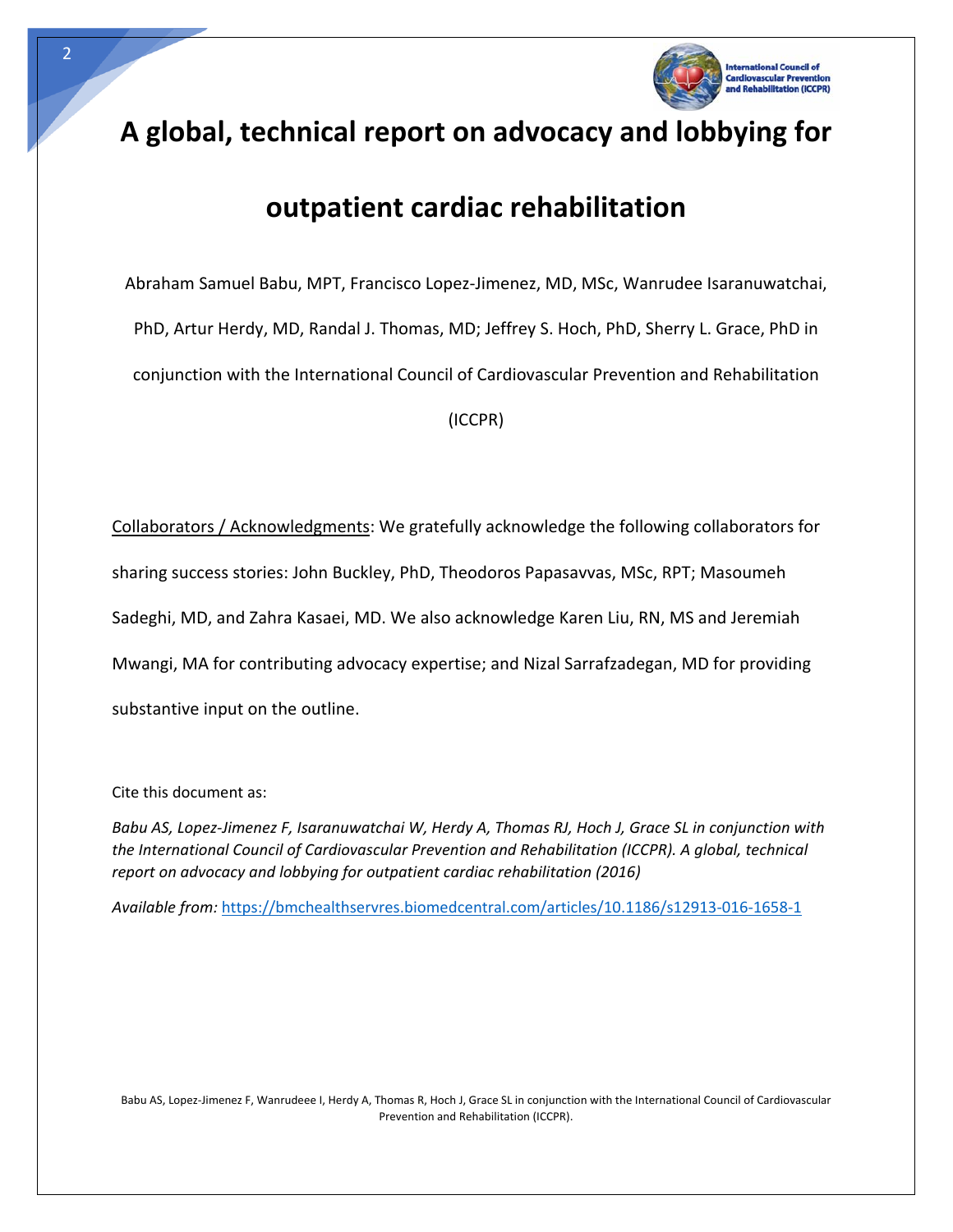

#### AUTHOR AFFILIATIONS:

**Abraham Samuel Babu, MPT**, Department of Physiotherapy, School of Allied Health Sciences, Manipal University, Manipal, Karnataka, India

**Francisco Lopez‐Jimenez, MD, MSc**, Division of Cardiovascular Diseases, Mayo Clinic, Rochester, Minnesota, USA

**Wanrudee Isaranuwatchai, PhD**, Knowledge Translation Program, Li Ka Shing Knowledge Institute, St. Michael's Hospital, Toronto, ON, Canada; Institute of Health Policy, Management and Evaluation, University of Toronto

**Arthur Herdy, MD**, Institute of Cardiology of Santa Catarina, Universidad e do Sulde Santa Catarina, Brazil

**Randal J. Thomas, MD**, Cardiovascular Rehabilitation Program, Division of Cardiovascular Disease, Mayo Clinic, Rochester, Minnesota, USA

**Jeffrey S. Hoch, PhD**, Knowledge Translation Program, Li Ka Shing Knowledge Institute, St. Michael's Hospital, Toronto, ON, Canada; Institute of Health Policy, Management and Evaluation, University of Toronto, Toronto, ON, Canada.

**Sherry L. Grace, PhD**, School of Kinesiology and Health Science, York University, Toronto, Ontario, Canada; and Toronto Western Hospital, GoodLife Fitness Cardiovascular Rehabilitation Unit, University Health Network, Toronto, Ontario, Canada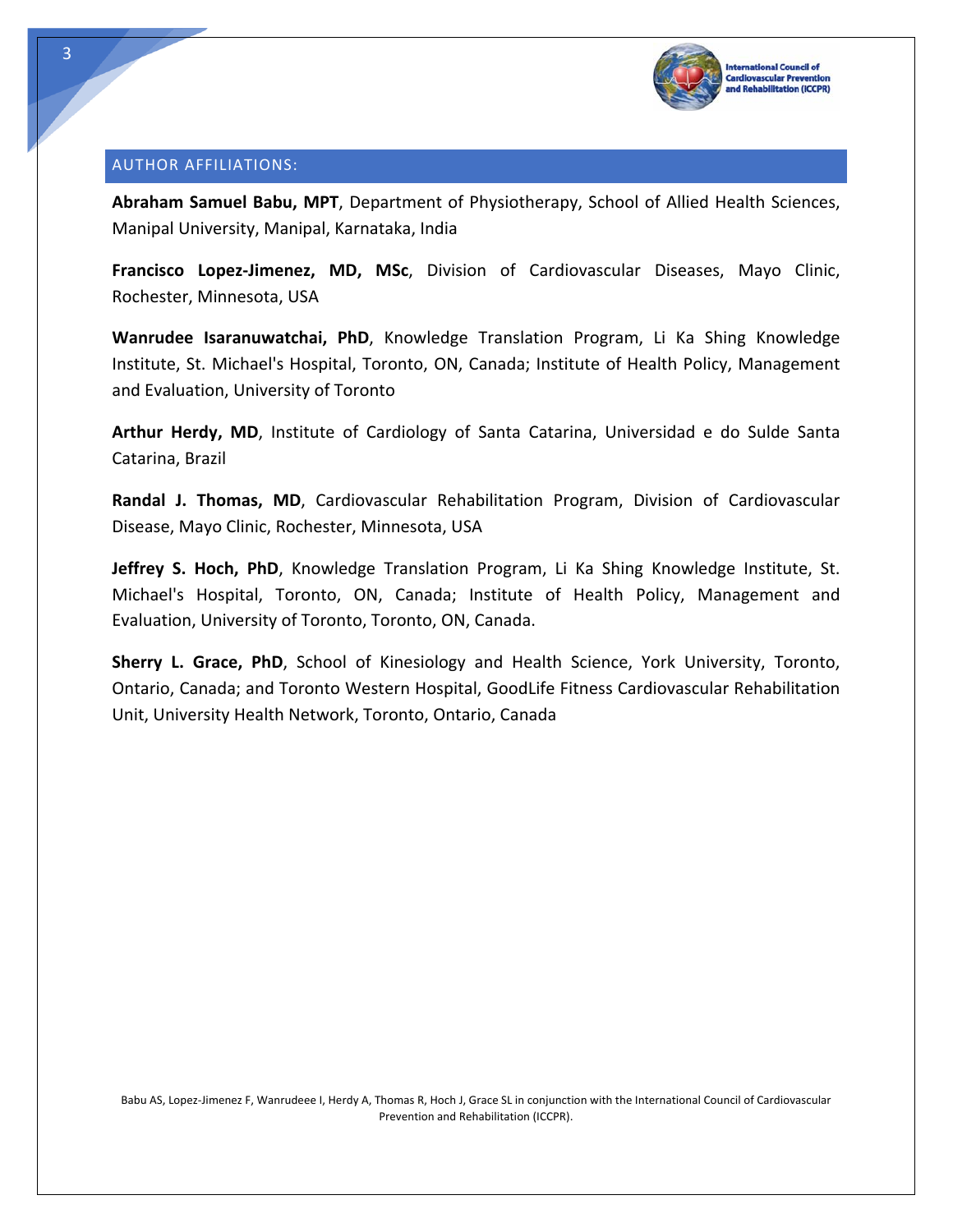

# TABLE OF CONTENTS

| Section 2: Cardiac Rehabilitation and its associated health outcomes in the secondary prevention of      |
|----------------------------------------------------------------------------------------------------------|
|                                                                                                          |
|                                                                                                          |
|                                                                                                          |
|                                                                                                          |
| Section 6: Mandate for Cardiac rehabilitation Professional Associations to Advocate for Reimbursement 26 |
|                                                                                                          |
| Section 8: Four Cardiac Rehabilitation Advocacy Success stories from around the world  31                |
|                                                                                                          |
|                                                                                                          |
|                                                                                                          |
|                                                                                                          |

Babu AS, Lopez‐Jimenez F, Wanrudeee I, Herdy A, Thomas R, Hoch J, Grace SL in conjunction with the International Council of Cardiovascular Prevention and Rehabilitation (ICCPR).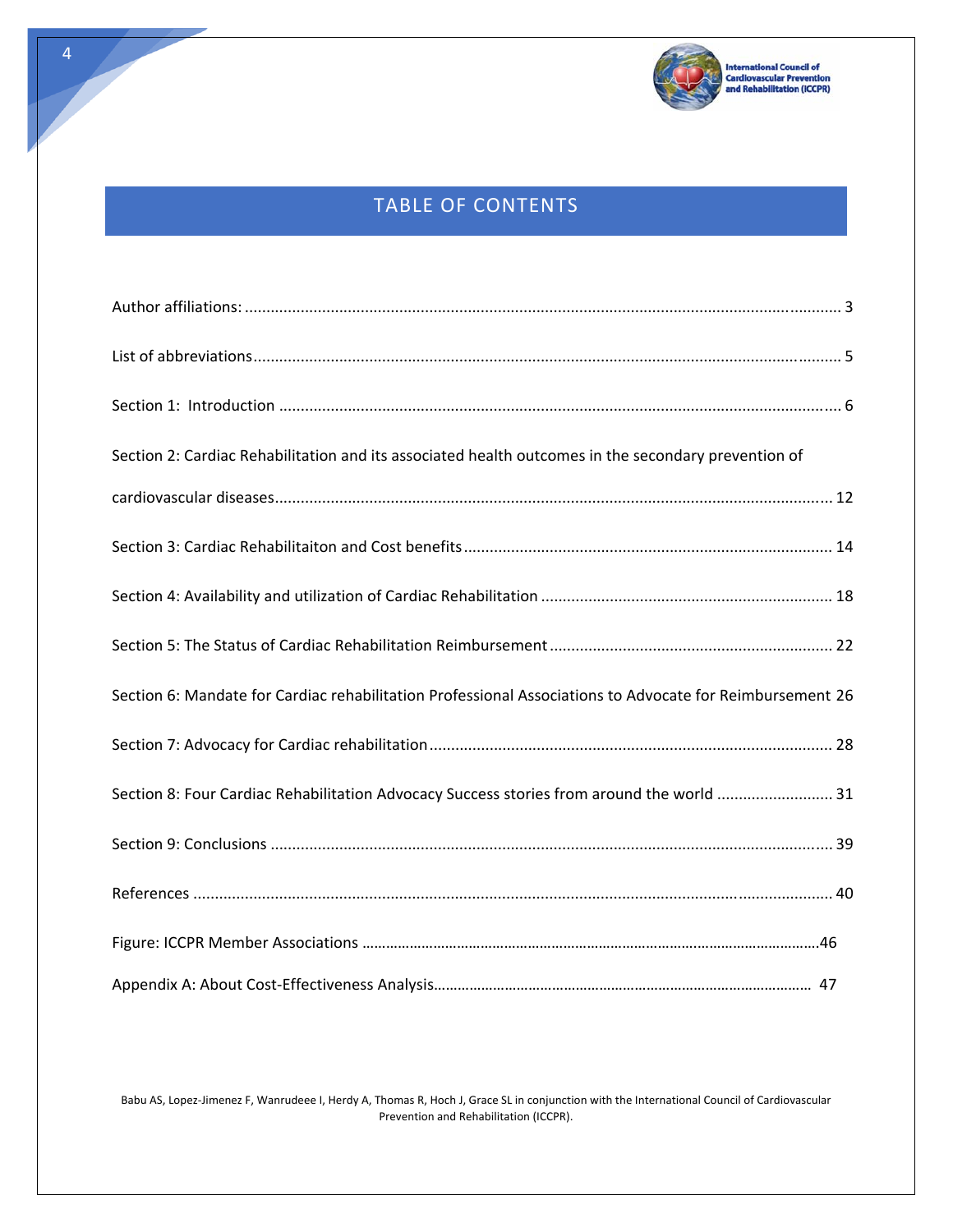

## List of abbreviations

| <b>AACVPR</b> | American Association of Cardiovascular and Pulmonary Rehabilitation   |  |  |
|---------------|-----------------------------------------------------------------------|--|--|
| <b>AHA</b>    | American Heart Association                                            |  |  |
| CABG          | Coronary artery bypass graft                                          |  |  |
| <b>CEA</b>    | Cost-effectiveness analyses                                           |  |  |
| CR.           | Cardiac rehabilitation                                                |  |  |
| <b>CRRC</b>   | <b>CR Research Centre</b>                                             |  |  |
| <b>CVD</b>    | Cardiovascular disease                                                |  |  |
| <b>DALY</b>   | Disability-adjusted life years                                        |  |  |
| EU            | European Union                                                        |  |  |
| <b>ICCPR</b>  | International Council of Cardiovascular Prevention and Rehabilitation |  |  |
| <b>LMIC</b>   | Low and middle-income countries                                       |  |  |
| <b>MOH</b>    | Ministry of Health                                                    |  |  |
| <b>NHS</b>    | <b>National Health Service</b>                                        |  |  |
| <b>NICE</b>   | National Institute for Health Care Excellence                         |  |  |
| PCI           | Percutaneous coronary intervention                                    |  |  |
| QACPR         | Qatar Association for Cardiovascular Prevention and Rehabilitation    |  |  |
| QALY          | Quality-adjusted life years                                           |  |  |
| <b>UK</b>     | United Kingdom                                                        |  |  |
| <b>WHF</b>    | <b>World Heart Federation</b>                                         |  |  |
| <b>WHO</b>    | World Health Organization                                             |  |  |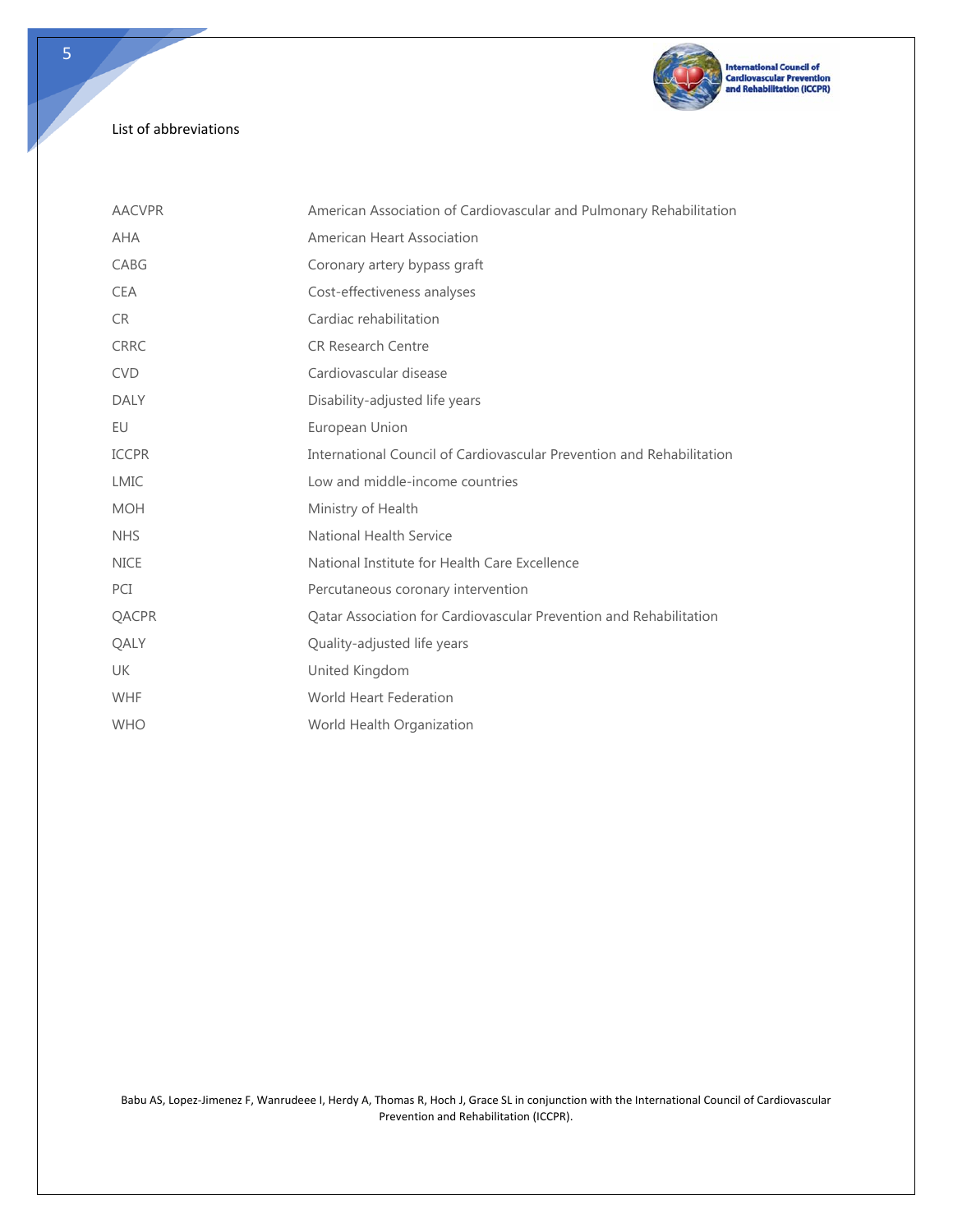

abilitation (ICCPR)

#### SECTION 1: INTRODUCTION

Cardiac rehabilitation (CR) is an outpatient chronic disease management program for the secondary prevention of cardiovascular disease (CVD). The World Health Organization (WHO) has defined CR as the "sum of activities required to influence favorably the underlying cause of the disease, as well as the best possible physical, mental and social conditions, so that they may by their own efforts, preserve or resume when lost, as normal a place as possible in the society. CR cannot be regarded as an isolated form of therapy, but must be integrated within the entire continuum of treatment".<sup>1</sup> In 2007, the American Heart Association (AHA) first described the core components of  $CR<sup>2</sup>$  They include baseline patient assessment, nutritional counseling, risk factor modification, psychosocial interventions, physical activity counseling and exercise training. These components are generally common across the major CR associations internationally. $2-6$ 

Unfortunately, CR services are grossly under-utilized around the globe.<sup>7</sup> While the reasons are multi-factorial, arguably the chief reason is lack of service reimbursement. Accordingly, the International Council of Cardiovascular Prevention and Rehabilitation (ICCPR; www.globalcardiacrehab.com; Figure 1) hence set out to develop a resource for CR professionals and associations to advocate for reimbursement of CR services. Herein, the case for the need for CR is first forwarded, in terms of the burden of CVD internationally. Second, the health and economic impact of CVD is described. Third, the benefits of CR are summarized, including cost-effectiveness. These elements provide the rationale to advocate for CR services.

Babu AS, Lopez‐Jimenez F, Wanrudeee I, Herdy A, Thomas R, Hoch J, Grace SL in conjunction with the International Council of Cardiovascular Prevention and Rehabilitation (ICCPR).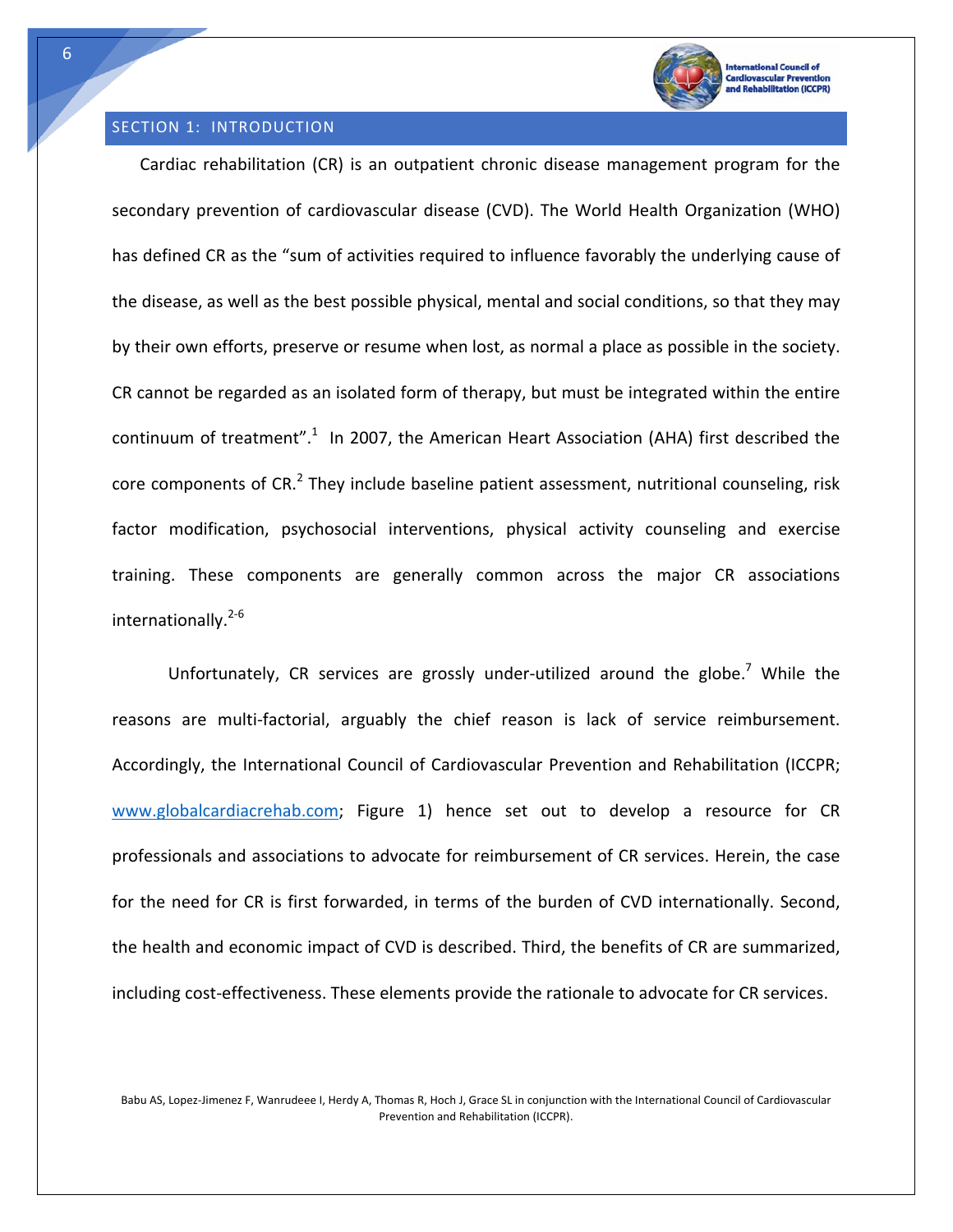

Next, the availability and use of CR globally is described, to demonstrate how under‐ utilized CR is. This is juxtaposed against the paradoxically higher utilization of more costly acute cardiac therapies. This is followed by a summary of results of a survey undertaken regarding CR coverage by government and insurance companies in various regions of the globe. Then, the role of CR associations in advocating for CR reimbursement is outlined. Finally, suggestions for advocating for CR reimbursement are provided. This is followed by 4 "success stories" where CR reimbursement has been achieved. A toolkit accompanies this report.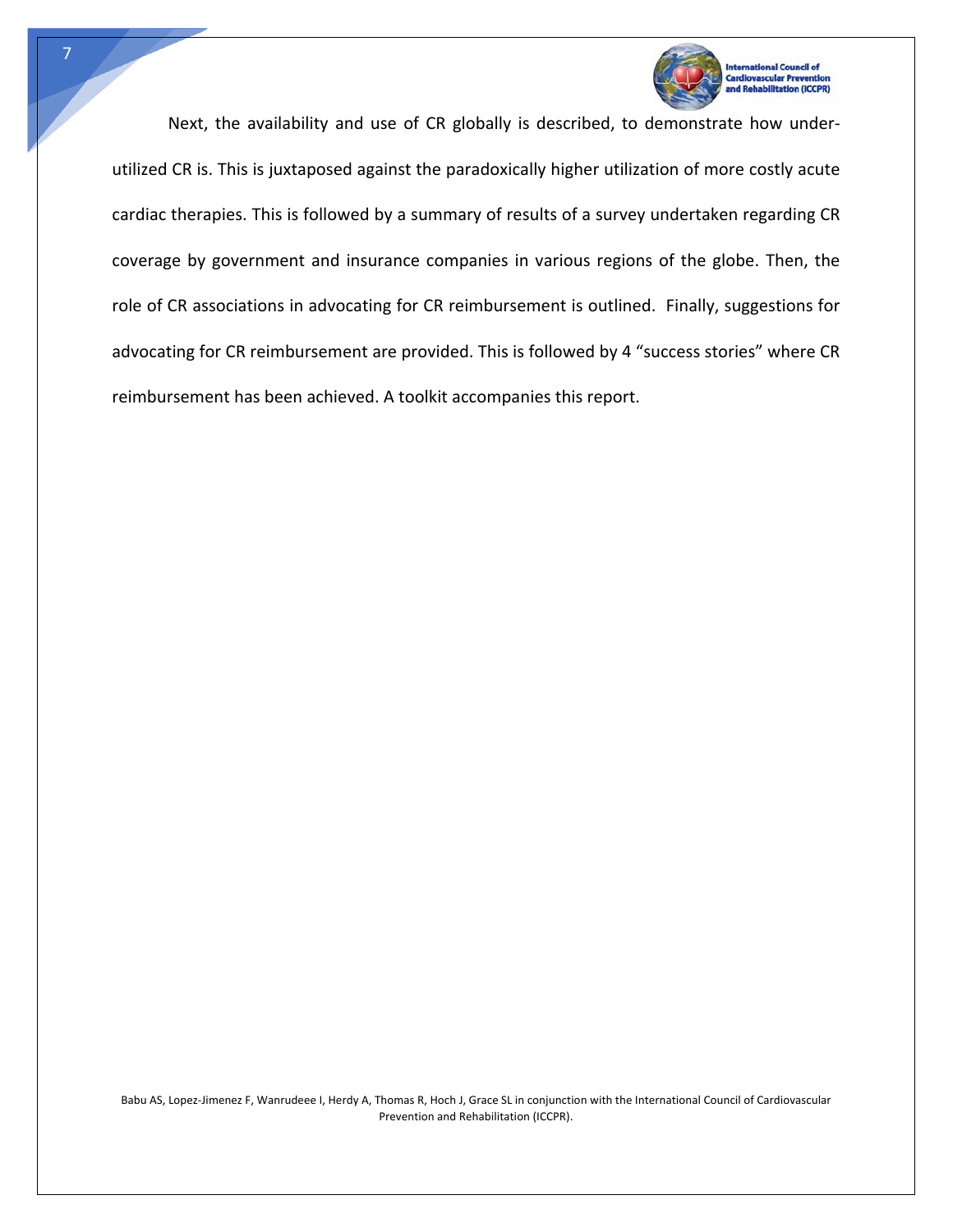

litation (ICCPR)

## SECTION 2: BURDEN AND IMPACT OF CARDIOVASCULAR DISEASE

CVD is the most prevalent non‐communicable disease globally. In 2010, an estimated 111.7 million individuals—that is 1.62% of the total world's population—had angina due to ischemic heart disease, as reported in the Global Burden of Disease Study.<sup>8</sup> According to the World Economic Forum, also in 2010, 62.5 million new cases of CVD were reported, of which 24.2 million were attributed to ischemic heart disease.<sup>9</sup> Moreover, the burden of CVD is growing, particularly in low and middle-income countries (LMICs). By 2030, it is expected there will be 84 million individuals diagnosed with CVD, of whom up to 32.3 million will have ischemic heart disease. $4$ 

CVD is the leading cause of death globally<sup>10</sup>, of which, more than 80% of these occur in LMICs.<sup>11</sup> By 2030, 23 million people per year are predicted to die from CVD.<sup>9</sup> Patients with established CVD have a high risk of adverse cardiovascular events, such as fatal and non‐fatal myocardial infarction.<sup>12</sup> Consequently, CVD is also the leading cause of disability,<sup>13</sup> accounting for 10% of disability-adjusted life years (DALYs) lost worldwide, 10% of DALYs lost in LMICs, and 18% of DALYs lost in high-income countries.<sup>14</sup> Worldwide, 47 million DALYs were lost in 1990 due to coronary heart disease, a figure that is expected to rise to 82 million DALYs by 2020.<sup>14</sup> Readers are referred to the Global Atlas of CVD Prevention and Control for further details on this burden in their respective regions.<sup>10</sup>

ECONOMIC BURDEN OF CVD

In addition to the impact of CVD on clinical and individual outcomes, CVD is associated with significant economic burden in many countries around the globe. The follow summarizes

Babu AS, Lopez‐Jimenez F, Wanrudeee I, Herdy A, Thomas R, Hoch J, Grace SL in conjunction with the International Council of Cardiovascular Prevention and Rehabilitation (ICCPR).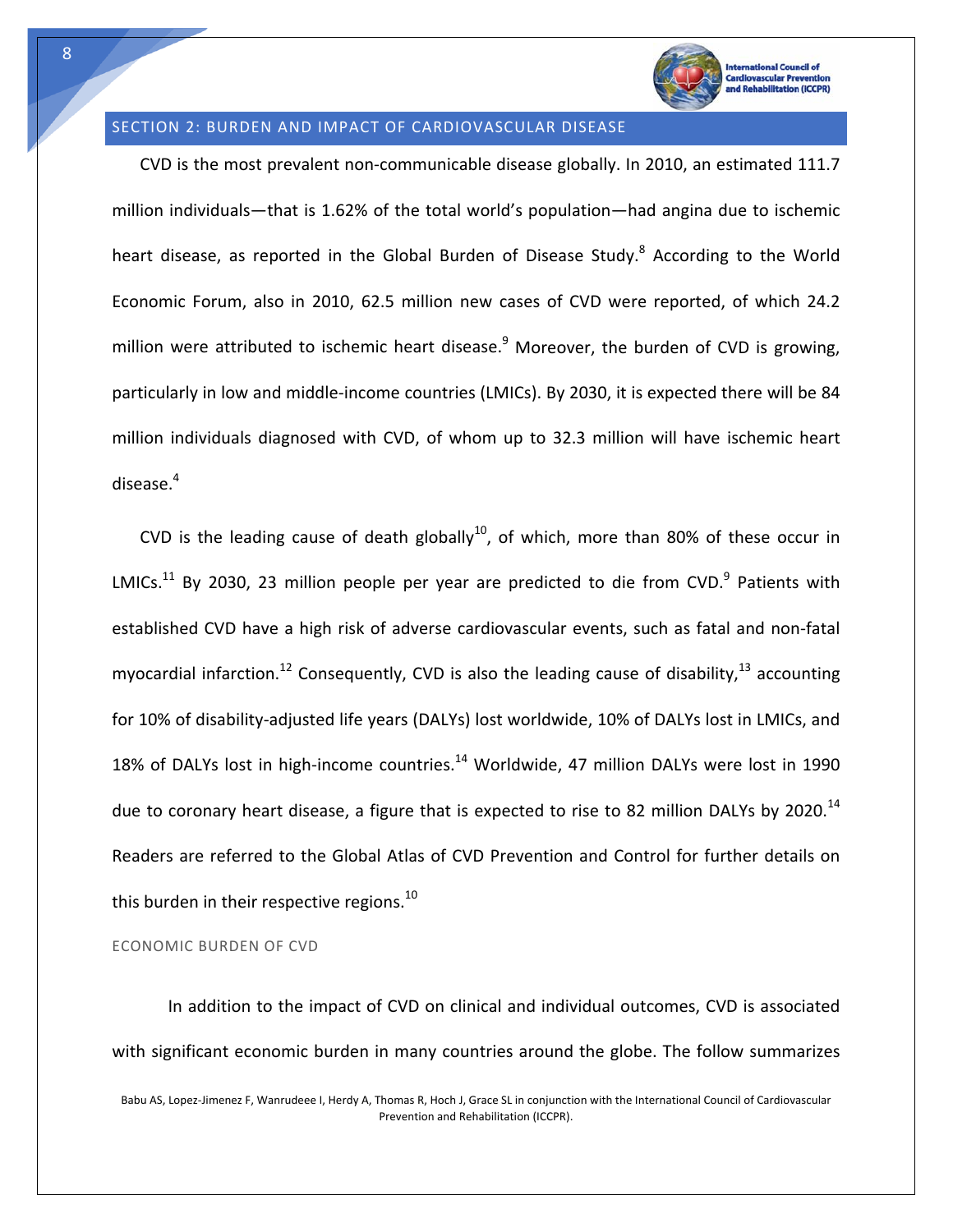

**Itation (ICCPR)** 

the economic impact of CVD in the European Union (EU), the Russian Federation, the United States (US), Canada and in LMICs.

In the EU, in addition to being a main source of morbidity and mortality, CVD was estimated to cost the EU  $\epsilon$ 169 billion annually in 2003 dollars.<sup>15</sup> CVD accounted for over 126 million hospital bed days in the EU (or 277 hospital bed days per 1000 population), and represented an annual healthcare cost of €230 per EU citizen. Additionally, CVD was estimated to cost the EU €29 billion in informal care costs and €10.8 billion in productivity costs. These estimates varied significantly between countries. In this analysis, EU included Austria, Belgium, Cyprus, Czech Republic, Denmark, Estonia, Finland, France, Germany, Greece, Hungary, Ireland, Italy, Latvia, Lithuania, Luxembourg, Malta, The Netherlands, Poland, Portugal, Slovakia, Slovenia, Spain, Sweden, and the United Kingdom (UK). Specifically, in the Russian Federation, CVD was estimated to cost approximately €24 billion in 2009. Of the total costs, about 21% were due to health care, and the remaining were due to indirect costs.<sup>16</sup>

In the US, CVD also accounts for a large share of total spending.<sup>17</sup> The average annual cost per person with heart disease that is attributable to heart disease is \$4,734 (2005 US dollars). Medicare has the highest average costs per person among the three payers (Medicare, Medicaid, and Private Insurance). In the absence of CVD, annual medical expenditures could be reduced by approximately 17% or \$149 billion. By 2030, 40.5% of the US population is projected to have some form of CVD and total direct costs of CVD are projected to reach more than \$800 billion in 2008 US dollars (from \$273 billion in 2010).<sup>18</sup> The indirect costs due to productivity loss are estimated to increase to \$276 billion in 2030.

Babu AS, Lopez‐Jimenez F, Wanrudeee I, Herdy A, Thomas R, Hoch J, Grace SL in conjunction with the International Council of Cardiovascular Prevention and Rehabilitation (ICCPR).

9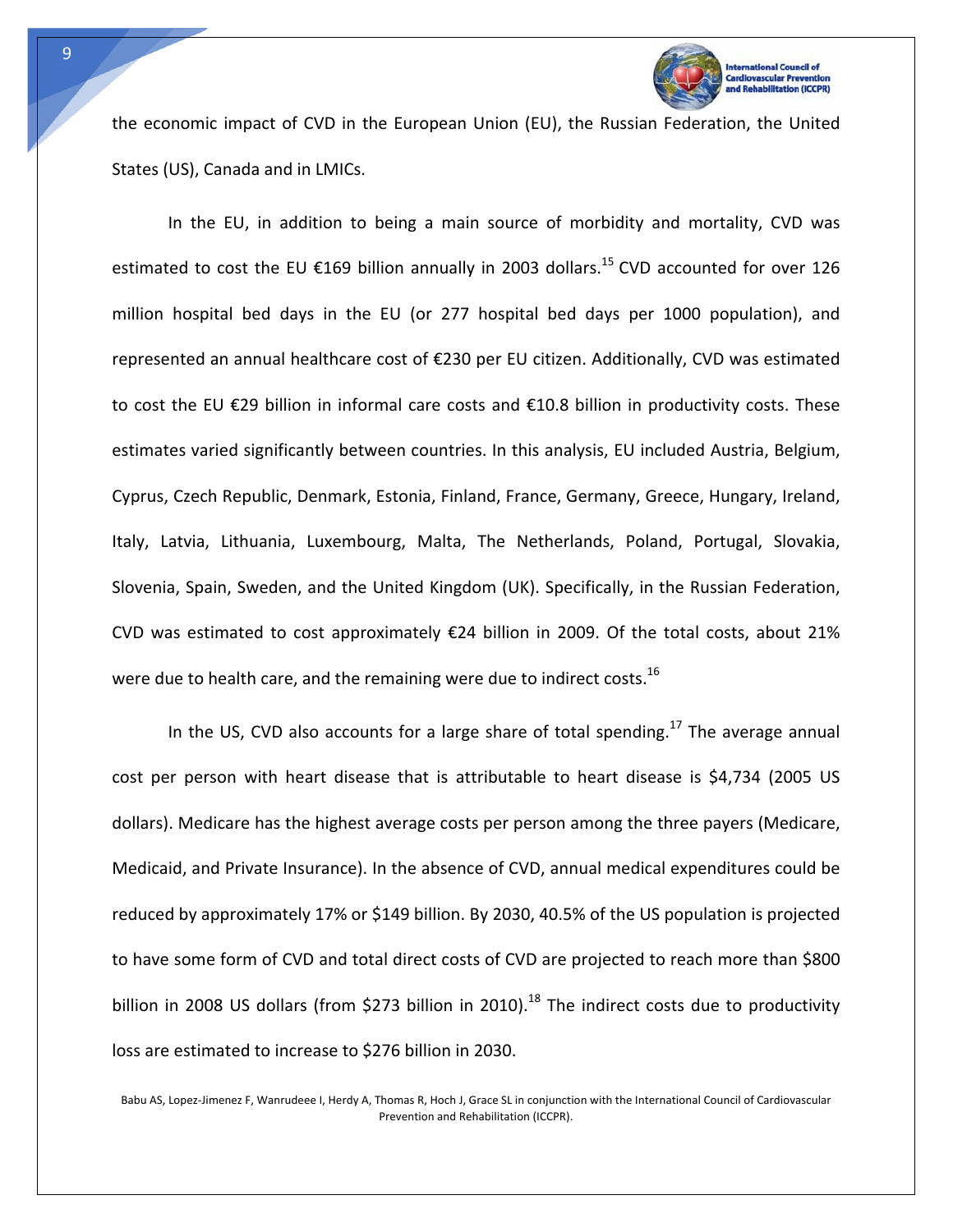

In Canada, CVD is one of the top five illnesses with the highest total costs, and was associated with an economic burden of approximately USD \$12 billion. Approximately half of the burden was associated with hospital care, and the rest was for drug and physician care. Focusing on only direct cost (e.g., costs associated with hospital inpatient care, outpatient physician visits, and medications), CVD has the highest total costs of any health condition.

In the LMIC setting, CVD is also considered a significant problem.<sup>19, 20</sup> Using economic growth models, which assess the effect of chronic diseases on national income, the estimated losses because of coronary heart disease, stroke, and diabetes ranged from \$20‐30 million in Ethiopia and Vietnam to almost \$1 billion in larger countries such as India and China. In the scenario with no support to reduce risk of chronic diseases, an estimated \$84 billion of national income (US dollars) will be lost to heart disease, stroke, and diabetes alone in 23 selected countries between 2006 and 2015. The 23 selected countries included China, India, Russia, Brazil, Indonesia, Mexico, Turkey, Pakistan, Thailand, Bangladesh, Ukraine, Egypt, Argentina, Burma, Iran, Poland, South Africa, Philippines, Colombia, Vietnam, Nigeria, Ethiopia, and Democratic Republic of the Congo.

#### ECONOMIC IMPACT OF CVD ON THE PRIVATE SECTOR AND INDIVIDUALS

CVD impacts both the public and private sectors economically. For example, the impact of CVD on productivity loss influences individuals, regardless of whether they work in the private or public sectors. Furthermore, the impact of CVD on health care cost is considerable;

Babu AS, Lopez‐Jimenez F, Wanrudeee I, Herdy A, Thomas R, Hoch J, Grace SL in conjunction with the International Council of Cardiovascular Prevention and Rehabilitation (ICCPR).

10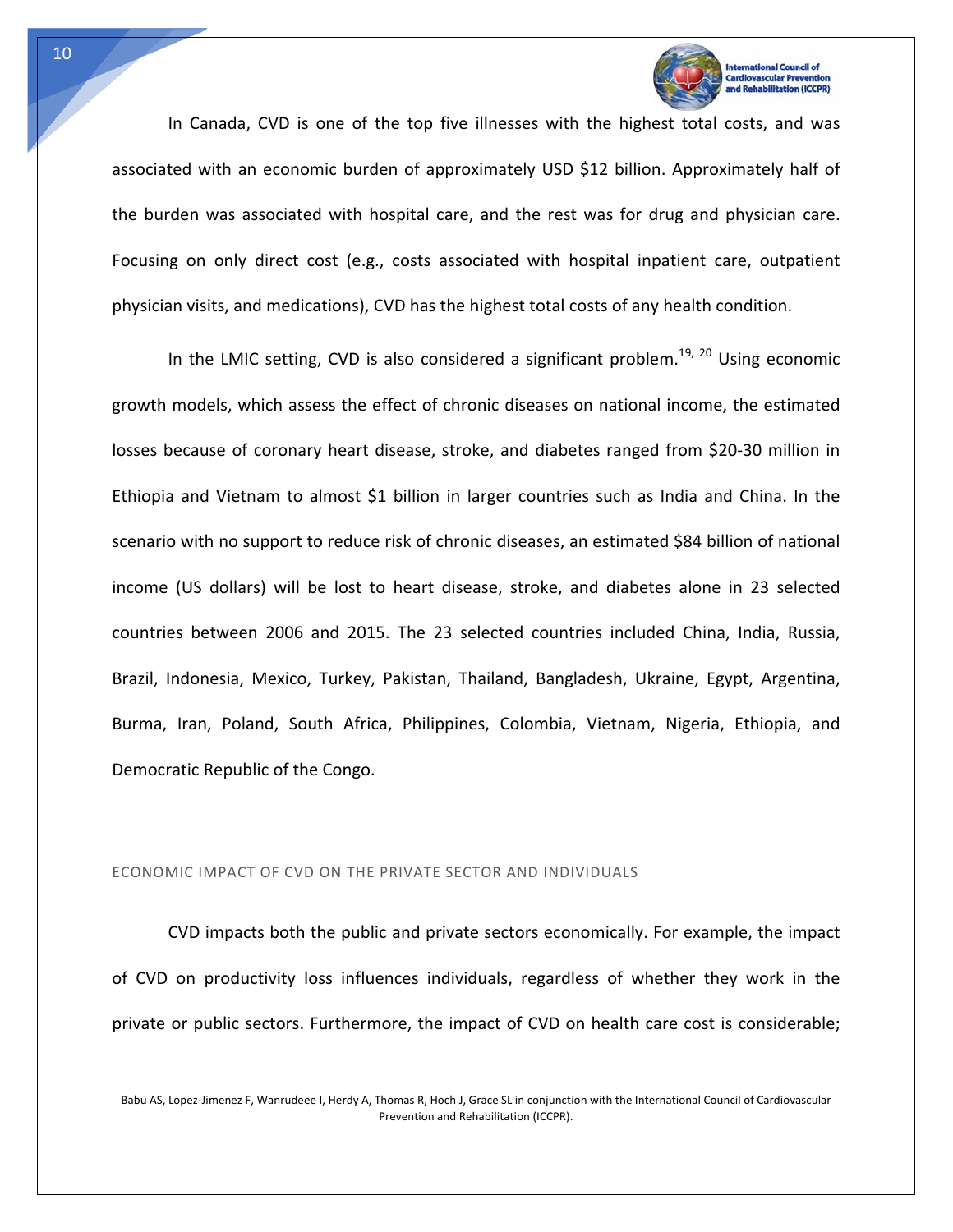

**Itation (ICCPR)** 

however, the structure of the health care system in each country will determine whether the impact of CVD health care costs will be incurred by the private or public sector.

From an individual's perspective, CVD may pose as an economic burden. Care costs can be catastrophic where patients do not have healthcare coverage. As previously stated, CVD is the leading cause of disability, which could significantly influence individuals both clinically and economically. With disability, individuals may require extra support in daily activities. Individuals may require financial support if their productivity decreases because of CVD (i.e., inability to work).

11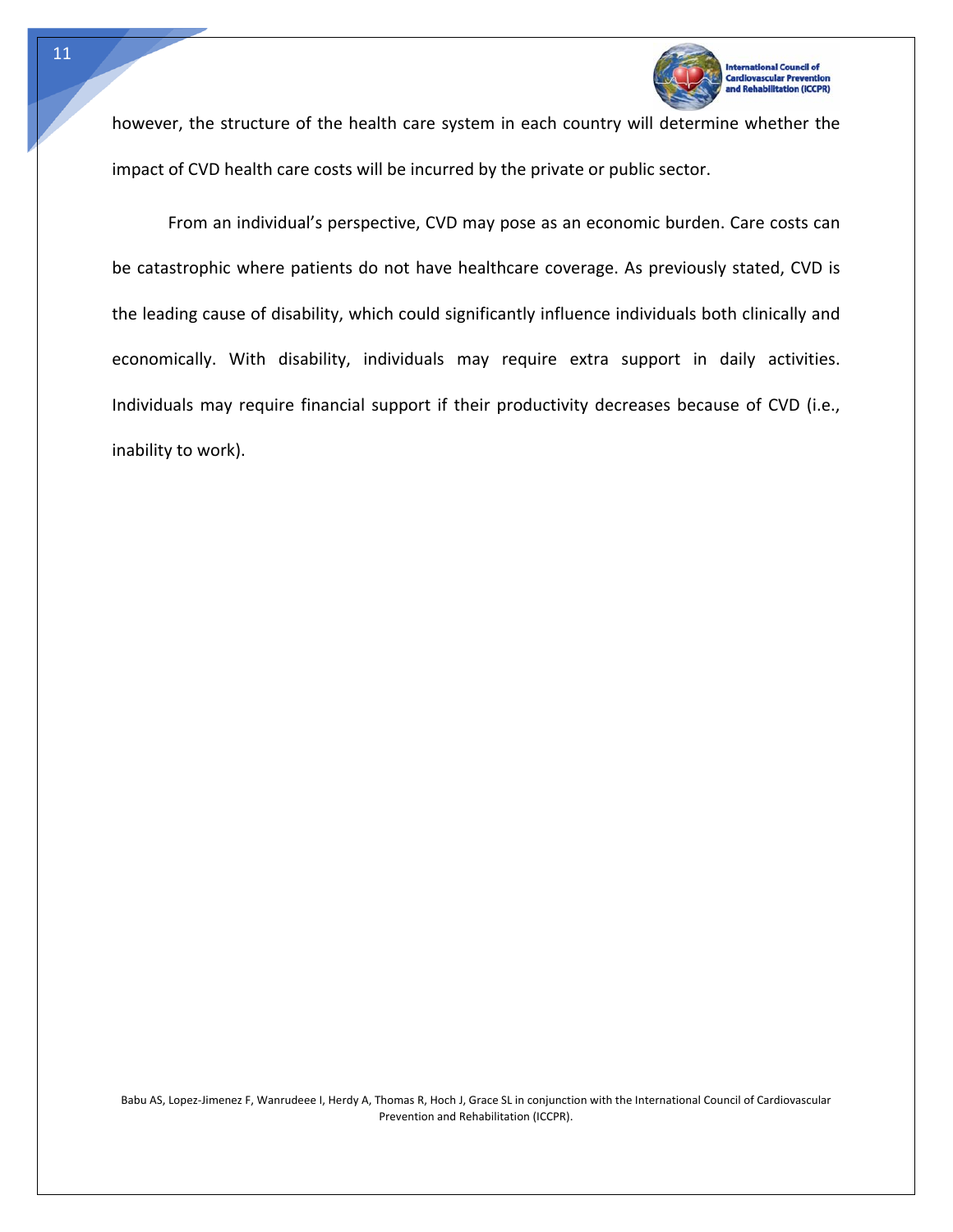

**litation (ICCPR)** 

# SECTION 3: CARDIAC REHABILITATION AND ITS ASSOCIATED HEALTH OUTCOMES IN THE SECONDARY PREVENTION OF CARDIOVASCULAR DISEASES

Over the past three decades, considerable evidence on the benefits of CR for patients with CVD in high-income countries has mounted. Documented benefits of CR are based on findings of 8 meta‐analyses of randomized clinical trials, where outcomes among CR participants are compared with participants exposed only to usual care. $21-26$  These have shown participation in CR reduces mortality and morbidity, promotes a healthy lifestyle, favourably modifies risk factors, and improves quality of life.<sup>27</sup>

#### MORTALITY AND MORBIDITY

These previous meta‐analyses have demonstrated that CR significantly reduced all‐ cause mortality by 13%-26% and cardiac mortality by 20%-36% among patients with CVD.<sup>27</sup> Further, a recent overview of six CR meta‐analyses showed that participation in CR reduces all‐ cause mortality by a mean of 19%, and cardiac mortality by a mean of 20%.<sup>28</sup> In a recent observational study of 601,099 American Medicare beneficiaries enrolled in CR, five‐year all‐ cause mortality rates were reduced by 21%-34%. $^{29}$ 

With regard to fatal and/or non-fatal myocardial re-infarction, there was a significant decrease by 25%-47% with  $CR<sup>27</sup>$  The recent overview of 6 meta-analyses showed that CR reduced re-infarction by a mean of 15%, and hospitalization by a mean of 31%.<sup>28</sup> An even more recent Cochrane overview of 6 CR Cochrane reviews concluded that compared to usual care alone, the addition of CR participation is related to significantly reduced hospital readmissions,

Babu AS, Lopez‐Jimenez F, Wanrudeee I, Herdy A, Thomas R, Hoch J, Grace SL in conjunction with the International Council of Cardiovascular Prevention and Rehabilitation (ICCPR).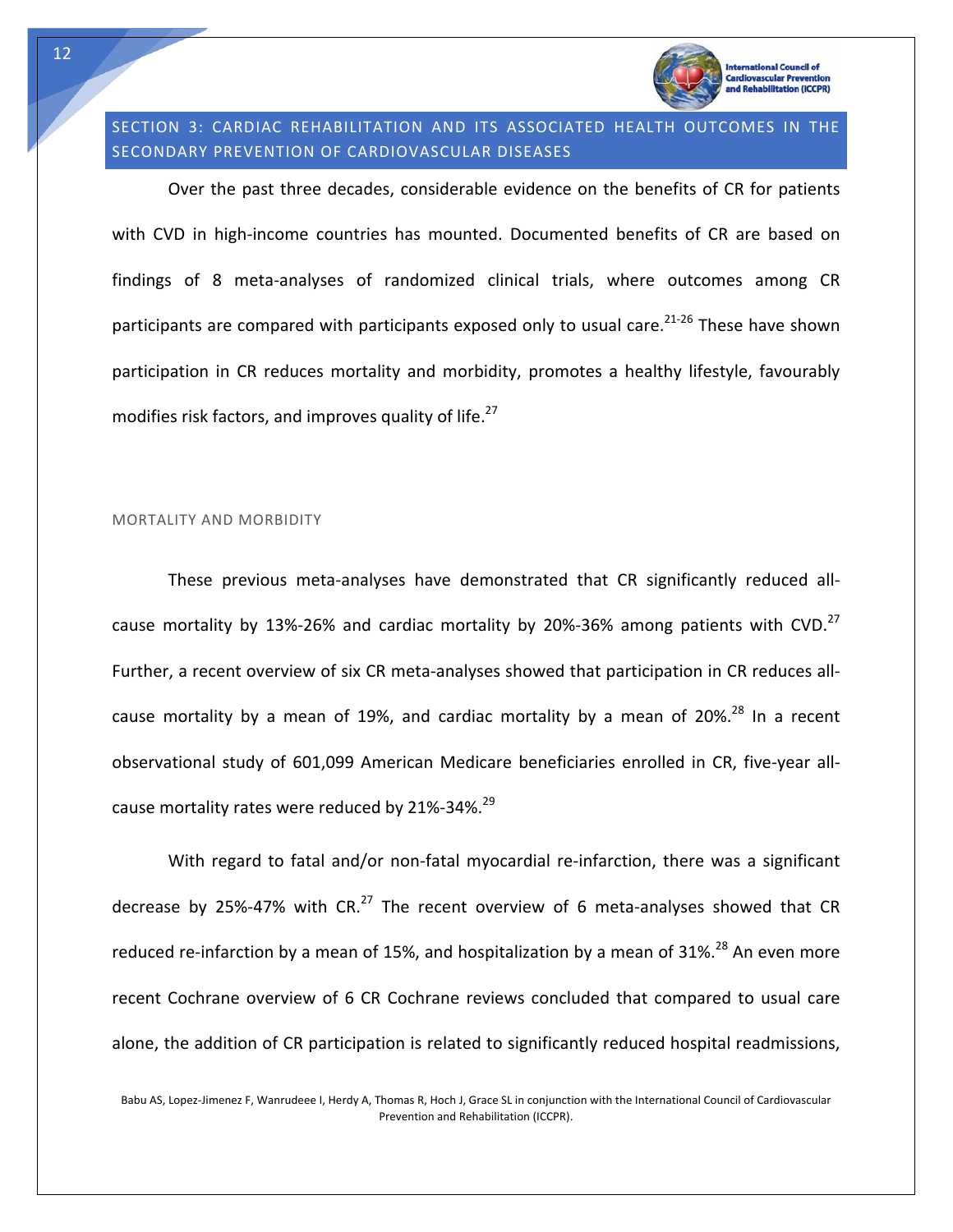

even in low-risk patients post-myocardial infarction, percutaneous intervention or with heart failure.<sup>30</sup>

#### CR‐ASSOCIATED OUTCOMES IN LMICS

With respect to information from LMICs, there are 3 RCTs<sup>31, 32, 33, 34</sup> and 8 primary studies from LMICs on CR benefits published in the English-language.<sup>27</sup> These studies show that participation in CR is associated with significant reductions in triglycerides,  $31, 35, 36$  total cholesterol,  $31, 35, 36$  low-density lipoprotein,  $31, 36, 37$  body mass index,  $36-38$  as well as systolic  $31, 37$ and diastolic blood pressure. $31$  CR is also associated with significant increases in high-density lipoprotein.<sup>36, 37</sup> Additionally, some studies revealed significant improvements in health-related quality of life, self-efficacy,  $38-41$  self-regulation  $38$  and functional capacity.  $36, 37, 41$ 

Based on these benefits, CR is recommended in clinical practice guidelines for cardiac patients by learned medical societies around the globe. This includes American, European and World Health Organization<sup>1</sup> guidelines and statements.<sup>1, 42, 43</sup> For example with regard to the former country specifically, referral is advocated for the following cardiac patients as a Class I, Level A or B recommendation: myocardial infarction (ST-elevation non-ST elevation), $44$  chronic stable angina / ischemic heart disease,  $45$  heart failure,  $46$  following percutaneous coronary intervention, $47$  coronary artery bypass graft surgery. $48$ 

Babu AS, Lopez‐Jimenez F, Wanrudeee I, Herdy A, Thomas R, Hoch J, Grace SL in conjunction with the International Council of Cardiovascular Prevention and Rehabilitation (ICCPR).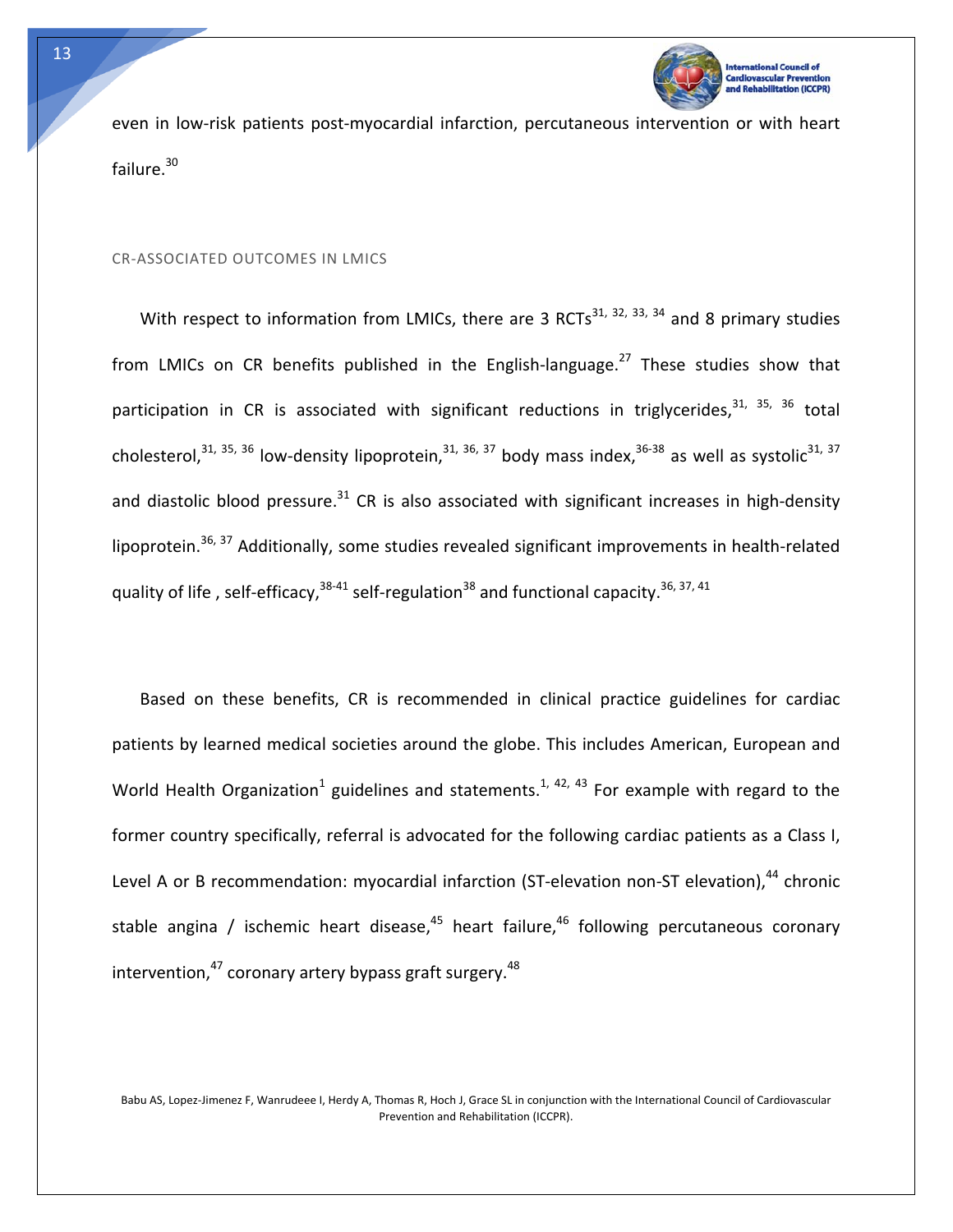

#### SECTION 3: CARDIAC REHABILITATION AND COST BENEFITS

The basic principles of cost-effectiveness analyses (CEA) are described in Appendix A. Numerous studies have assessed the cost-effectiveness of CR. For the purpose of this document, the following information refers to CEA comparing CR versus no CR, and will not include comparisons between different types of CR or different settings.

CR has consistently shown to be either cost‐saving or to be cost‐effective regardless of the country where it was performed, the perspective used, the costs included, and the year when it was performed. European studies have demonstrated that CR may be a cost-saving intervention. $49$  A CEA using pooled data from randomized clinical trials and cohorts demonstrated that CR would cost \$4,950 per year of life saved.<sup>50</sup> Systematic reviews of all the available evidence show savings of \$12,000/CR patient over five years, to \$9,200 per QALY.<sup>51</sup> To put this in perspective, Table 1 shows cost-effectiveness values for common treatments and procedures for the secondary prevention of CVD.

14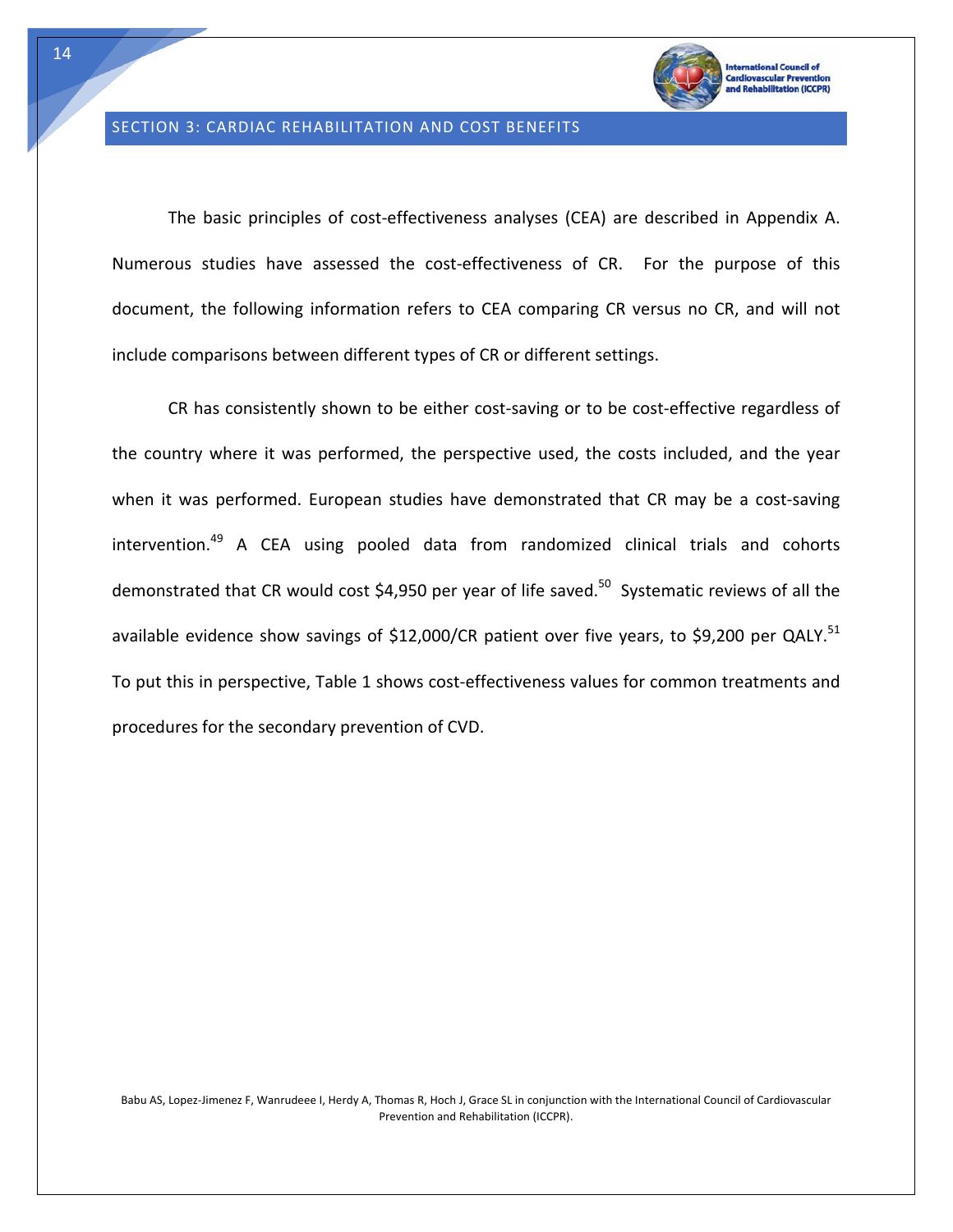

# **Table 1. Cost‐effectiveness estimations for different interventions in patients with coronary**

# **artery disease.**

Tech

| Author (year)                      | <b>Intervention</b>                                                                                                                                  | <b>Patient</b><br>population                               | <b>Estimated savings</b>                                                                                                                                                      |
|------------------------------------|------------------------------------------------------------------------------------------------------------------------------------------------------|------------------------------------------------------------|-------------------------------------------------------------------------------------------------------------------------------------------------------------------------------|
| Ades et al.<br>$(1997)^{50}$       | CR versus with other post-MI<br>treatment interventions                                                                                              | Post MI or<br>revascularization                            | CR was found to result in savings of 2,130<br>\$/YLS in 1980, which was projected to be<br>4,950 \$/YLS for 1995                                                              |
| Cleland et al.<br>$(1997)^{52}$    | CABG + Medical therapy +<br>aspirin versus CABG + medical<br>therapy + aspirin + statin<br>versus medical+aspirin+statin<br>versus medical + aspirin | Chronic stable<br>angina                                   | \$36,709, \$55,156 and \$23,730 per QALY for<br>each comparison over 5 years                                                                                                  |
| Johanneson et al.<br>$(1997)^{53}$ | Statins (i.e., Simvastatin) versus<br>no statins                                                                                                     | Angina or MI                                               | Simvastatin use resulted in \$3,800 to<br>\$27,400 cost per year of life gained                                                                                               |
| Chan et al.<br>$(2007)^{54}$       | High intensity versus low<br>intensity statin                                                                                                        | Acute coronary<br>syndrome,<br>Chronic coronary<br>disease | From \$20,000 to \$35,000 if cost difference<br>of statins is between \$2 and \$3.50<br>From \$70,000 to \$125,000 if cost difference<br>of statins is between \$2 and \$3.50 |
| Dendale et al.<br>$(2008)^{55}$    | CR versus no CR                                                                                                                                      | Post PCI                                                   | Reduction in total health care costs with CR<br>(€4,862/patient versus €5,498<br>Euro/patient)                                                                                |
| Weinbtraub et al.<br>$(2008)^{56}$ | PCI and medical therapy versus<br>Medical therapy alone                                                                                              | Stable angina                                              | \$168,000 to \$300,000 per QALY gained<br>with PCI                                                                                                                            |
| Wilson et al<br>$(2012)^{57}$      | Smoking cessation with<br>varenicline plus counseling<br>versus counseling only                                                                      | <b>CVD</b>                                                 | Savings ranging from €5151 - €6120 per<br>QALY gained                                                                                                                         |
| Smith et al. $(2013)^{58}$         | Implantable cardiac<br>defibrillator versus no<br>defibrillator                                                                                      | Primary<br>prevention of<br>sudden death in                | €43,993 per QALY gained compared to no<br>defibrillator                                                                                                                       |

Babu AS, Lopez‐Jimenez F, Wanrudeee I, Herdy A, Thomas R, Hoch J, Grace SL in conjunction with the International Council of Cardiovascular Prevention and Rehabilitation (ICCPR).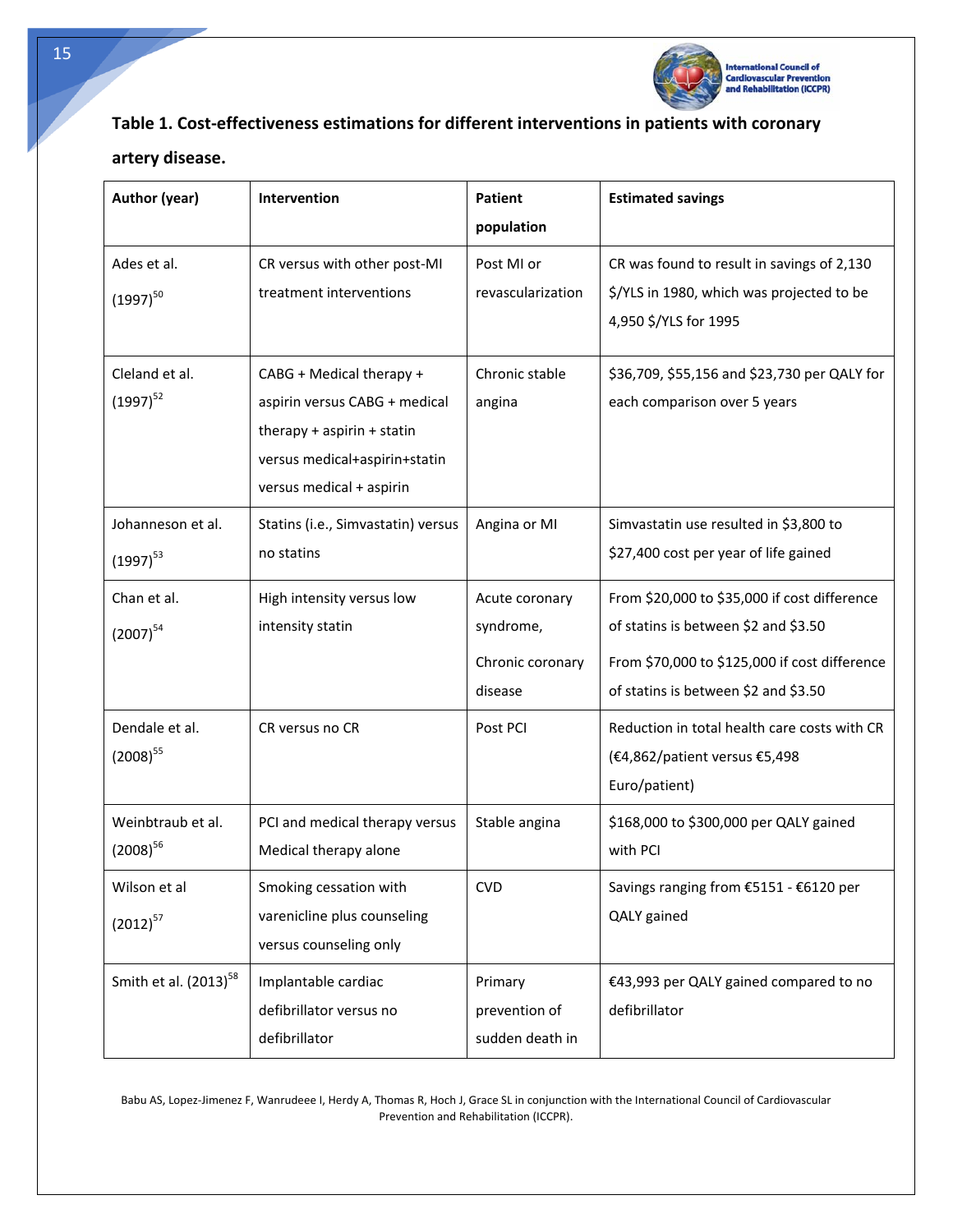|  | <b>International Council of</b><br><b>Cardiovascular Prevention</b><br>and Rehabilitation (ICCPR) |
|--|---------------------------------------------------------------------------------------------------|
|--|---------------------------------------------------------------------------------------------------|

| patients with left |
|--------------------|
| ventricular        |
| ejection fraction  |
| <40% (ischemic     |
| and non-ischemic)  |

Because CR has been demonstrated to decrease total mortality, cardiovascular mortality, cardiovascular events, procedures, and re‐hospitalizations, and has shown to improve quality of life, the denominator in the cost-effectiveness equation is generally as good, or better, than many other cardiovascular interventions. Those values are presumably stable across countries and geographic regions, as the benefit of CR is expected to be similar (as long as the CR program is of good quality and similar to the programs used in the primary studies). In contrary, the cost component of a CEA for CR will vary from country to country, because the cost of major components of CR can be significantly different across geographic regions. For example, major components of CR like the salary for nurses, physicians, and other healthcare providers are significantly higher in high-income countries when compared to LMICs. Likewise, costs related to use of physical space and other costs related to the overall expenses of CR can also be significantly higher in a high-income country. Therefore, as the measure of effectiveness is expected to be similar but costs are expected to be lower in LMIC, it is safe to assume that the estimates of cost-effectiveness for CR will probably be more favorable in LMIC. For example, if the overall cost of CR in a LMIC is only one-half of the total cost in a high-income country, the already favorable estimates for cost‐effectiveness may actually become cost‐ saving. This suggests that not providing CR might actually be more expensive to payers and to

Babu AS, Lopez‐Jimenez F, Wanrudeee I, Herdy A, Thomas R, Hoch J, Grace SL in conjunction with the International Council of Cardiovascular Prevention and Rehabilitation (ICCPR).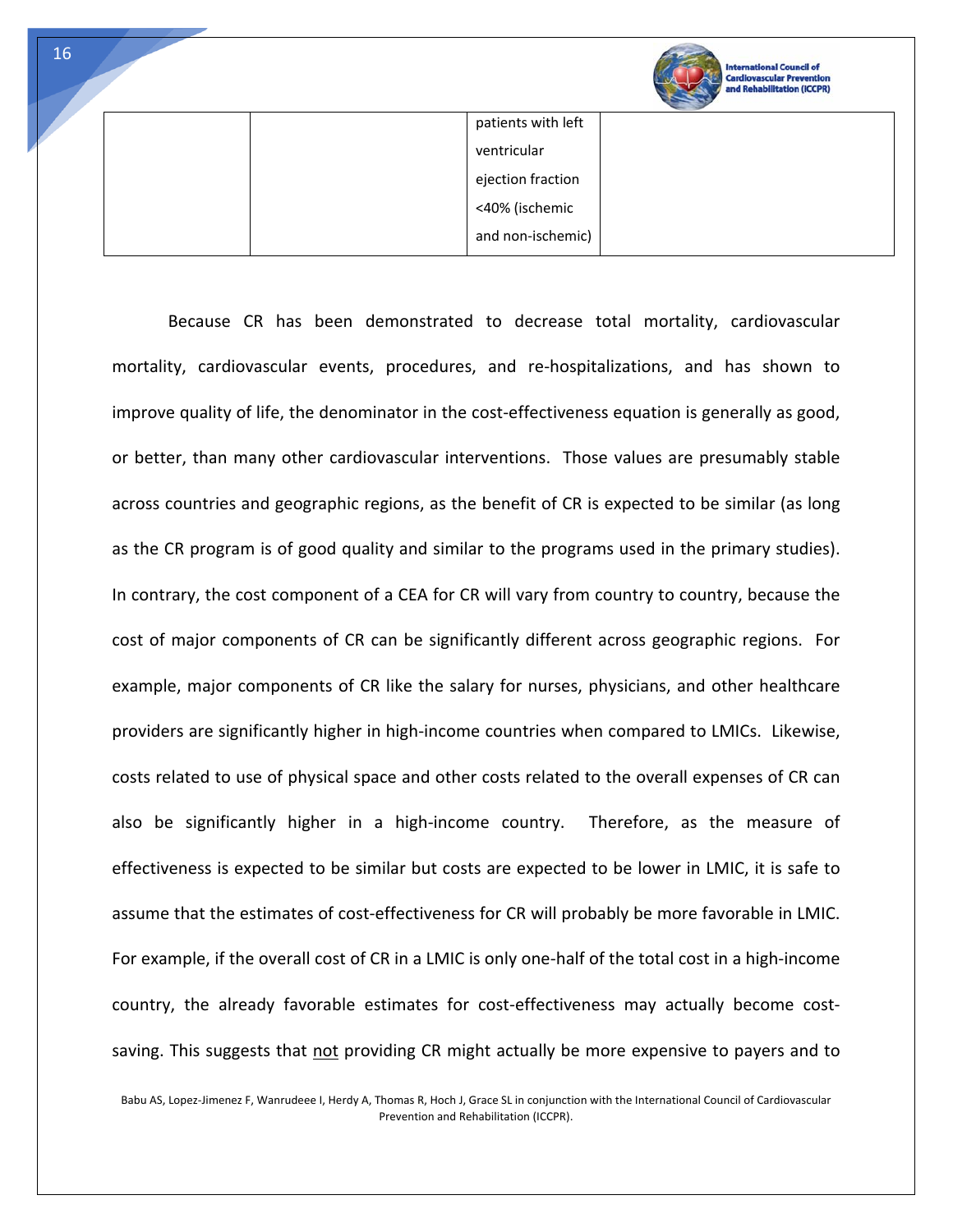

society than providing CR. This can occur because the lack of a medical intervention (i.e., CR) meant to prevent adverse events and procedures would lead to major expenses, making the lack of CR more expensive than offering CR itself.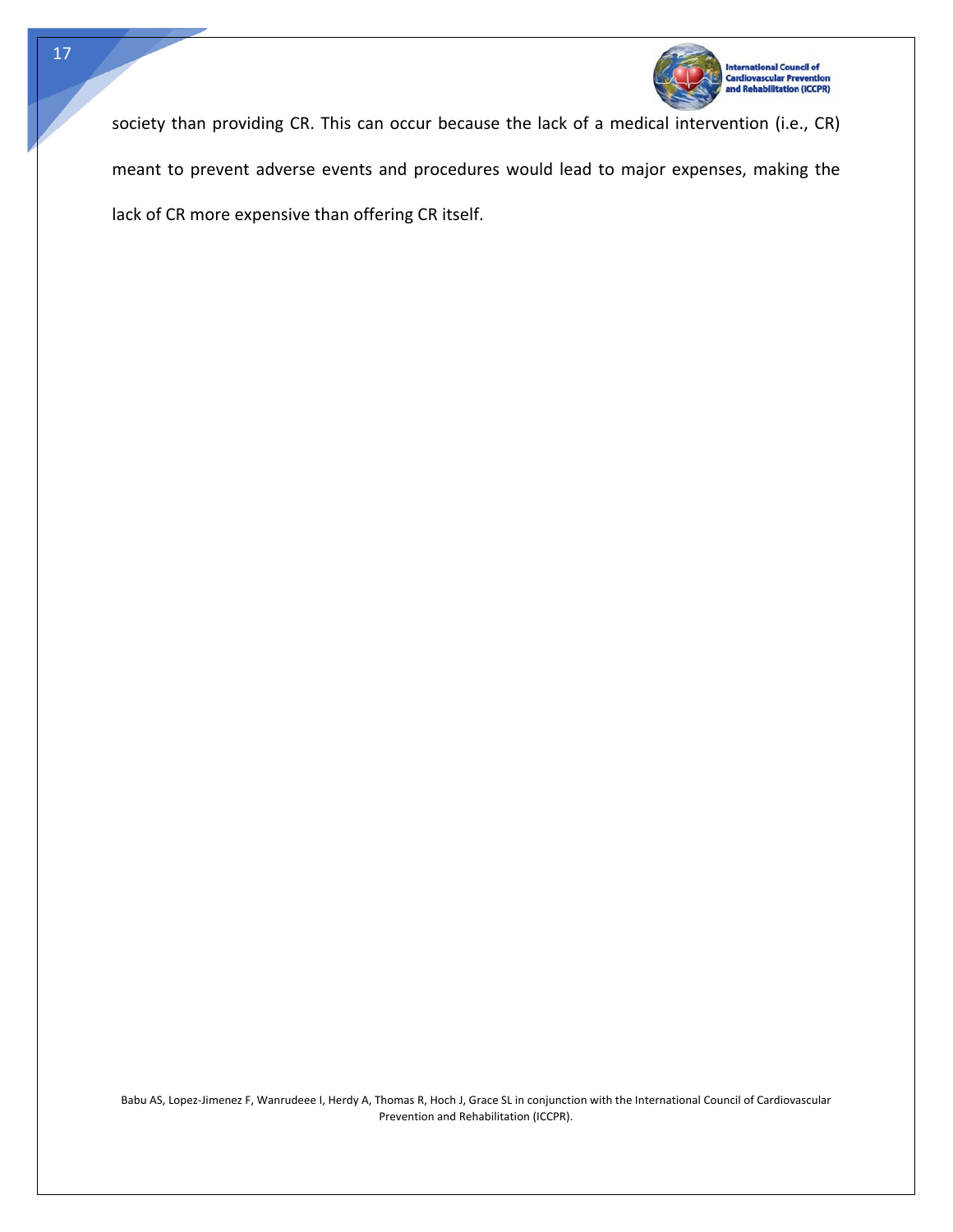

#### SECTION 4: AVAILABILITY AND UTILIZATION OF CARDIAC REHABILITATION

CR is grossly under‐used. The reasons are multi‐factorial and include low availability of programs, low rates of physician referral, and most centrally to this report, low reimbursement for CR services. With regard to the former, CR is available in only 38.8% countries worldwide: 68.0% of high-income, 28.2% of middle-income and 8.3% of low-income countries.<sup>7</sup>

Where CR programs are available, it has been seen that most, if not all countries have insufficient capacity to treat indicated patients.<sup>7</sup> The number of CR programs per inhabitant (referred to as CR density), is a crude estimate of the number of patients who might have access to CR in each country.<sup>59</sup> Based on national and regional surveys in high-income countries, CR density ranges from one program per 100,000 to one program per 300,000 inhabitants.<sup>60-62</sup> In middle-income countries, CR density ranges from 0.9 to 6.4 million inhabitants per program.<sup>60</sup>

#### REFERRAL AND UTILIZATION PATTERNS

In many countries, referral is required for patients to access CR. In high-income countries, low or no physician referral to CR is a key barrier to patients enrolling in a program. In their review, Turk‐Adawi et al. reported a range of referral rates from 25‐81% in population‐based studies, $^{63}$  however targets have been set at 85%.  $^{64}$ 

Babu AS, Lopez‐Jimenez F, Wanrudeee I, Herdy A, Thomas R, Hoch J, Grace SL in conjunction with the International Council of Cardiovascular Prevention and Rehabilitation (ICCPR). In LMICs, referral rates are even lower. For example, in a survey undertaken in Iran, cardiologists reported that <15% of patients are referred.<sup>65</sup> In a review on CR in Brazil, low CR referral was reported as a barrier to enrolment.<sup>66</sup> In several middle-income countries of Europe,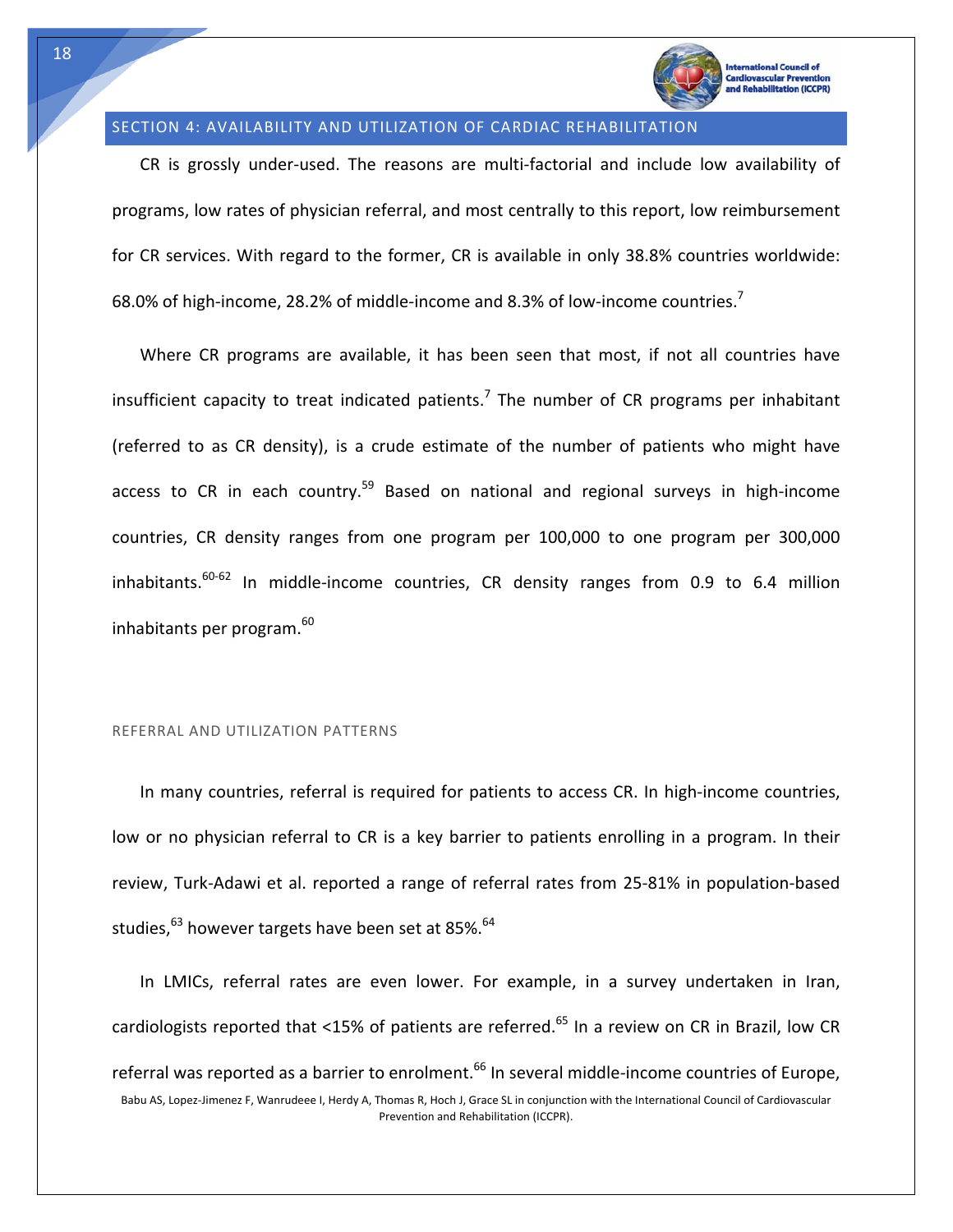

CR 'advice' in the EUROASPIRE III survey was reported to range from 7.3% in Turkey to 57.0% in Hungary.<sup>67</sup>

Accordingly, participation in CR is also low. Less than half of eligible patients participate in CR programs in the majority of HICs.<sup>29, 67, 68</sup> The EUROASPIRE III Survey showed that only 36.5% of the 8,845 patients eligible for CR from 22 European countries (19 of which were high‐ income) attended the program.<sup>67</sup> The participation rates were as low as <1% in Greece and Spain and as high as 86.4% in Lithuania (although there may be an error in this estimate). Notably, participation rates >50% were reported in only six (19.4%) of the 31 countries with available data. Findings from the European CR Inventory Survey revealed that CR enrolment rates >50% were seen in only 3 (10.7%) countries while rates <30% were reported in 15 (53.6%) of the 28 countries.<sup>69</sup> In the United States, the largest study ever on CR utilization among 601,099 Medicare beneficiaries eligible for CR demonstrated that only 12.2% of this cohort participated.<sup>29</sup> This contrasts sharply with the target CR participation rate of 70%.  $64$ 

CR in middle‐income countries is also under‐utilized. The international STABILITY study that included 15 middle‐income countries revealed participation rates were <30% in 10 (66.6%) of the 15 included countries.<sup>70</sup> This rate is likely an over-estimation because CR participation was self-reported. Other available data on CR participation were reviewed by Turk-Adawi et al., $^{27}$ and revealed rates range from 3%‐89%.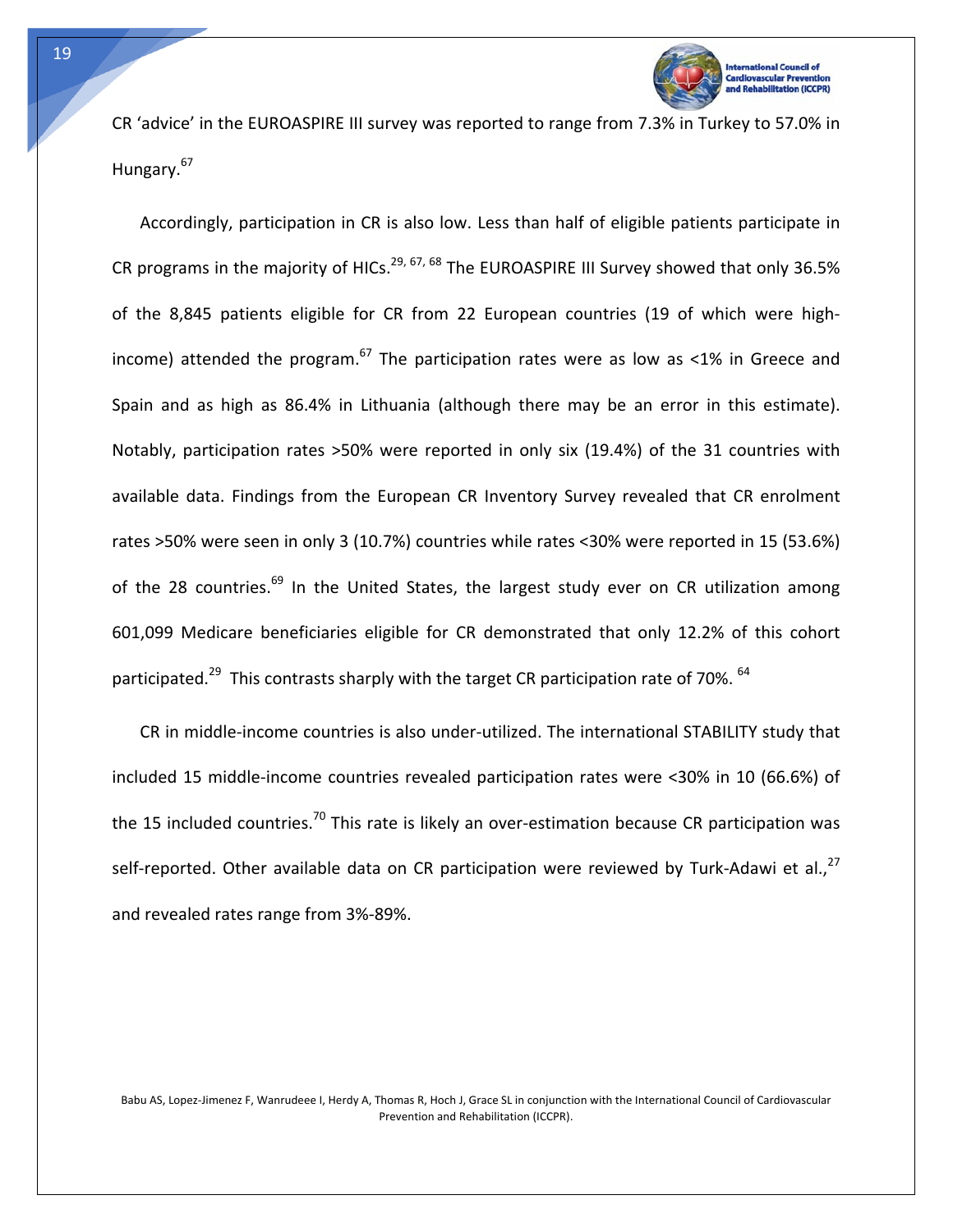

#### DISCREPANCY BETWEEN AVAILABILITY OF ACUTE VS CHRONIC CVD THERAPIES

The WHO states that CR should be an integral component of the long-term, comprehensive care of cardiac patients.<sup>1</sup> However, in high-income countries, governments allocate more resources to acute CVD treatment than less expensive, long-term disease management strategies, such as CR.<sup>71, 72</sup> For example, in a national survey, only 6.5% of 1,059 surveyed hospitals in Japan were approved for reimbursement of CR services by the health insurance system. Contrarily, 61.8% and 58.8% of hospitals in Japan implement coronary angiography and percutaneous coronary intervention (PCI), respectively, following myocardial infarction.<sup>71</sup>

While acute revascularization strategies such as coronary artery bypass graft (CABG) surgery and PCI confer benefit for patients, CR is similarly considered a Class IA indication in clinical practice guidelines (i.e., the treatment is useful and effective).<sup>47, 48, 73</sup> CABG surgery reduces mortality by 39% (OR 0.61, 95% CI 0.48–0.77) at 5-year follow-up<sup>74</sup> and PCI by 20% (OR 0.80, 95% CI 0.64–0.99) at an average of 4-year follow-up.<sup>75</sup> In a review of 34 trials, CR had comparable mortality reductions to the invasive procedures of 26%, over 3 months to 5‐year follow-up (OR 0.74, 95% CI 0.58–0.95).<sup>26</sup> Moreover, in a study conducted in the US, out of the 10 known effective treatments for myocardial infarction and their degree of implementation, CR ranked second, after revascularization, as the treatment which would prevent or postpone the greatest number of deaths.<sup>76</sup> In the same study, CR provision was estimated to prevent or postpone the greatest number of deaths in patients with unstable angina and heart failure compared with other treatments.<sup>76</sup>

Babu AS, Lopez‐Jimenez F, Wanrudeee I, Herdy A, Thomas R, Hoch J, Grace SL in conjunction with the International Council of Cardiovascular Prevention and Rehabilitation (ICCPR).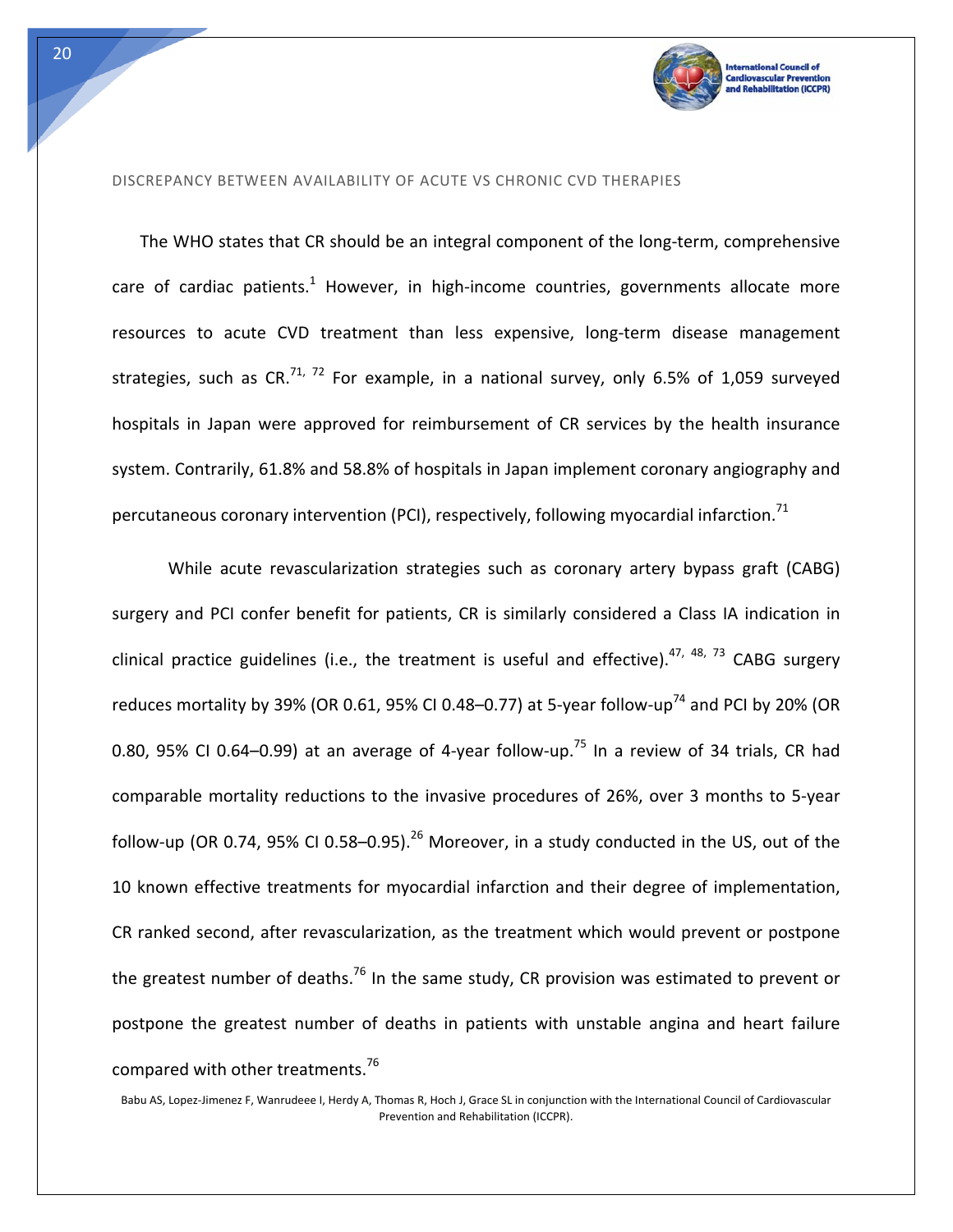

**vascular Preve** 

Healthcare systems in middle‐income countries are starting to reimburse expensive revascularization procedures. Although such procedures are appropriate given the epidemic of CVD, resources are still very limited and where possible alternatives might be more suitable than revascularization in these countries. As in high‐income countries, the cost of CR provision in LMICs is likely to be much less than that of acute revascularization, although no specific data are currently available. In patients at low-risk of a cardiovascular event (for example, those with a Thrombolysis In Myocardial Infarction risk score of 1 or 2),<sup>77</sup> revascularization at the time of acute care admission is unlikely to change clinical outcome and, therefore, is not only costly but futile. Mortality reductions can be achieved with non-invasive medical therapy and CR in lowrisk patients.<sup>78</sup> If revascularization was discontinued in low-risk individuals, and the associated financial costs diverted to CR, resources for such programs would greatly increase. CR should, therefore, be developed in combination with the building of operating theatres and cardiac catheterization facilities. However, a survey of centres offering cardiac catheterization in 13 countries in Latin America revealed that only 56% had CR programs.<sup>72</sup>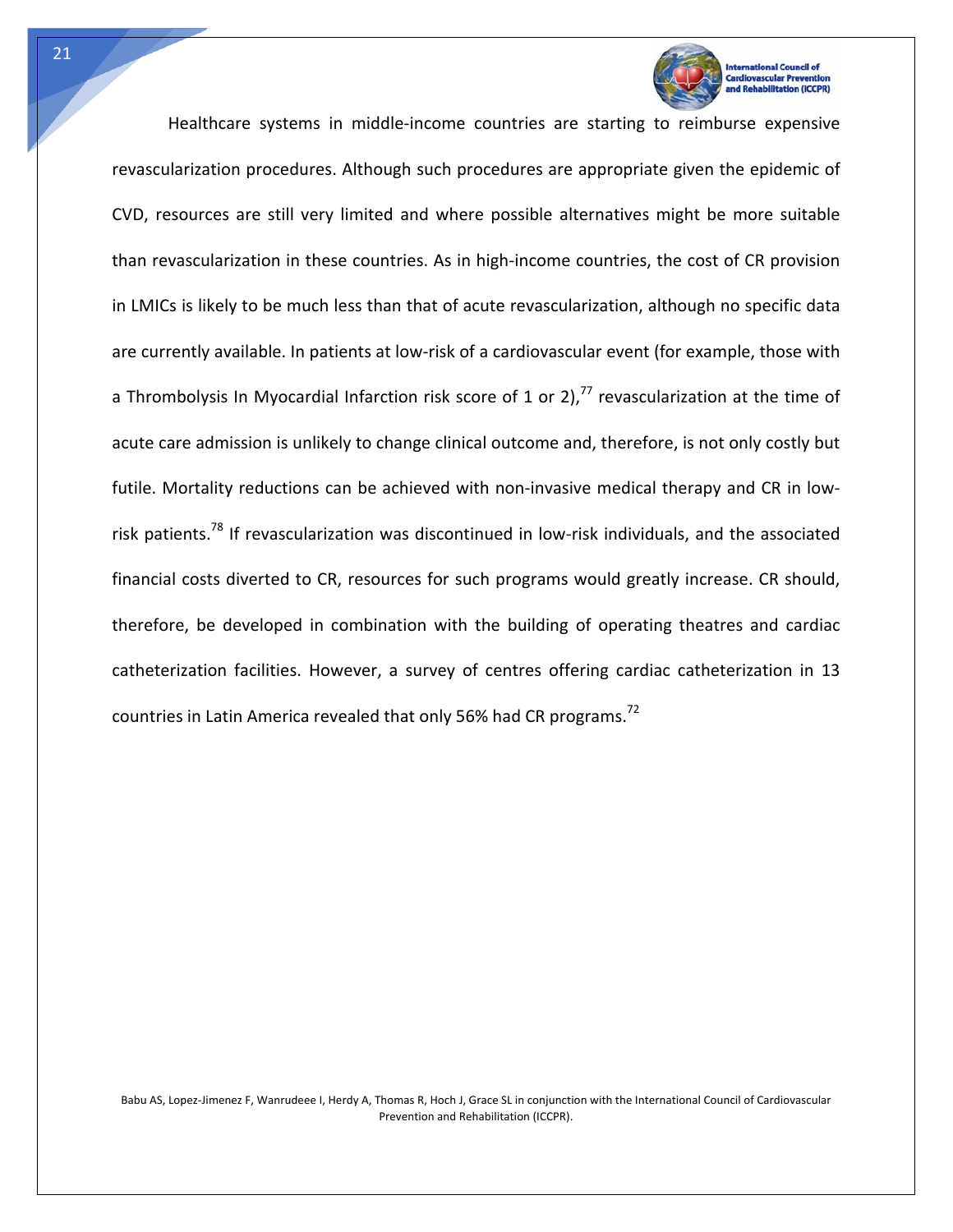

#### SECTION 5: THE STATUS OF CARDIAC REHABILITATION REIMBURSEMENT

Little is known about reimbursement for CR services around the globe.<sup>59</sup> In a similar approach to recent research,<sup>59, 79</sup> we surveyed ICCPR members regarding the nature of coverage for CR services by government and healthcare insurance companies. Thirty-one responses were received, of which 18 (58%) were from high-income, 10 (32%) upper middleincome, and 3 (9.86%) were from lower middle‐income countries. Two (6%) respondents had no CR available in their country and hence did not respond to further survey questions. Four (12.9%) respondents reported that CR is offered in their country, but the nature of the services provided are not consistent with guidelines from high‐income countries.

When asked who reimburses CR in their country (respondents were asked to check all that apply), 19 (61.3%) reported the government, 17 (54.8%) reported patients pay out‐of‐ pocket, 16 (51.6%) reported insurance companies, 12 (38.7%) reported that it is shared between the patient and another source, and 7 (22.6%) reported another source (e.g., public hospitals only, subsidized by Heart Foundation, insurance for some companies only).

#### GOVERNMENT REIMBURSEMENT

Babu AS, Lopez‐Jimenez F, Wanrudeee I, Herdy A, Thomas R, Hoch J, Grace SL in conjunction with the International Council of Cardiovascular For those who reported government reimburses CR, respondents were asked what proportion of the adult population in their country is covered by government healthcare insurance. Responses ranged from 30-100%, with a mean of 74.7±31.3 (standard deviation), with 11 (55.0%) of respondents basing their response on official government statistics. All reported that PCI was fully (n=17, 85.0%) or partially (n=3, 15.0%) reimbursed by government;

Prevention and Rehabilitation (ICCPR).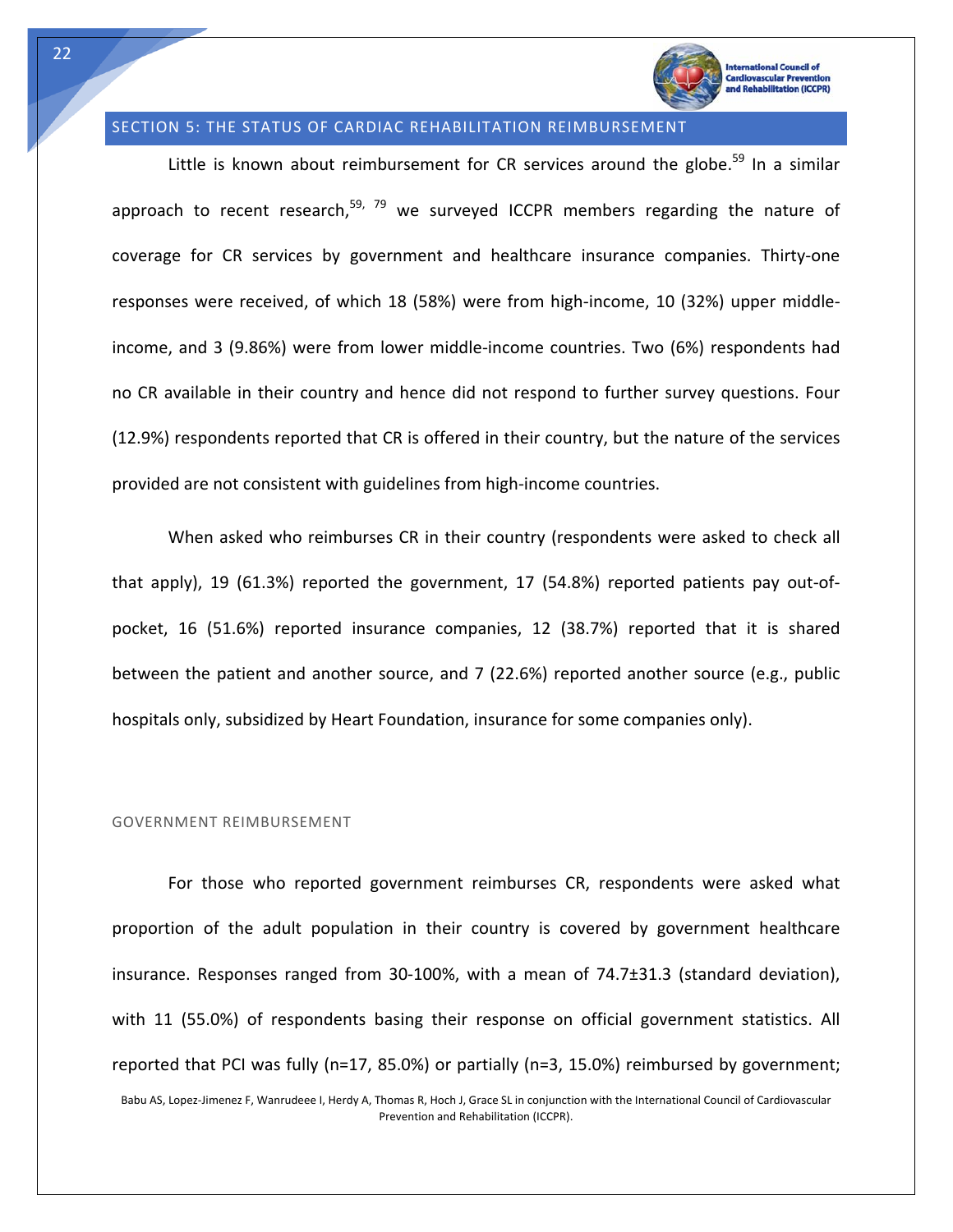

**Itation (ICCPR)** 

and similarly all respondents reported that CABG surgery was fully (n=16, 84.2%) or partially (n=4, 21.1%) reimbursed by government.

Reimbursed indications for CR were most often myocardial infarction (n=15, 100.0%), CABG surgery (n=15, 100.0%) and PCI (n=15, 100.0%), followed by heart failure (n=13, 86.7%), valve surgery / procedures (n=13, 86.7%), heart transplant (n=13, 86.7%), stable angina (n=11, 73.3%), rhythm devices (n=9, 60.0%), ventricular assist devices (n=4, 26.7%), and arrhythmias (n=6, 40.0%), with 'other' (n=4, 26.7%) including peripheral artery disease and congenital heart disease.

Aspects of CR which were reimbursed most often included supervised exercise (n=14, 93.3%), followed by dietary counselling (n=12, 80.0%), mental health / psychological support (n=12, 80.0%), smoking cessation (n=12, 80.0%), hypertension control (n=12, 80.0%), hyperlipidemia control (n=12, 80.0%), education (n=11, 73.3%), weight control (n=10, 66.7%), and return-to-work / occupational therapy (n=8, 53.3%). Respondents reported that 25.33±28.47 sessions were covered, and that 72.50±41.46% of the total CR program cost is covered by government (i.e., no deductible or out‐of‐pocket fee). Three (18.8%) respondents reported that the government limits the components of CR covered.

When asked whether the government specified the type of professional treating the cardiac patient to be eligible for funding, 9 (56.3%) responded yes, 5 (31.3%) no and 2 were uncertain. Where the type of provider was specified (respondents were asked to check all that apply), 17 (99.4%) responded it was a cardiologist, 17 (99.4%) responded a nurse, 17 (99.4%) responded a physiotherapist, 13 (72.2%) responded a dietitian, 10 (55.6%) responded a

Babu AS, Lopez‐Jimenez F, Wanrudeee I, Herdy A, Thomas R, Hoch J, Grace SL in conjunction with the International Council of Cardiovascular Prevention and Rehabilitation (ICCPR).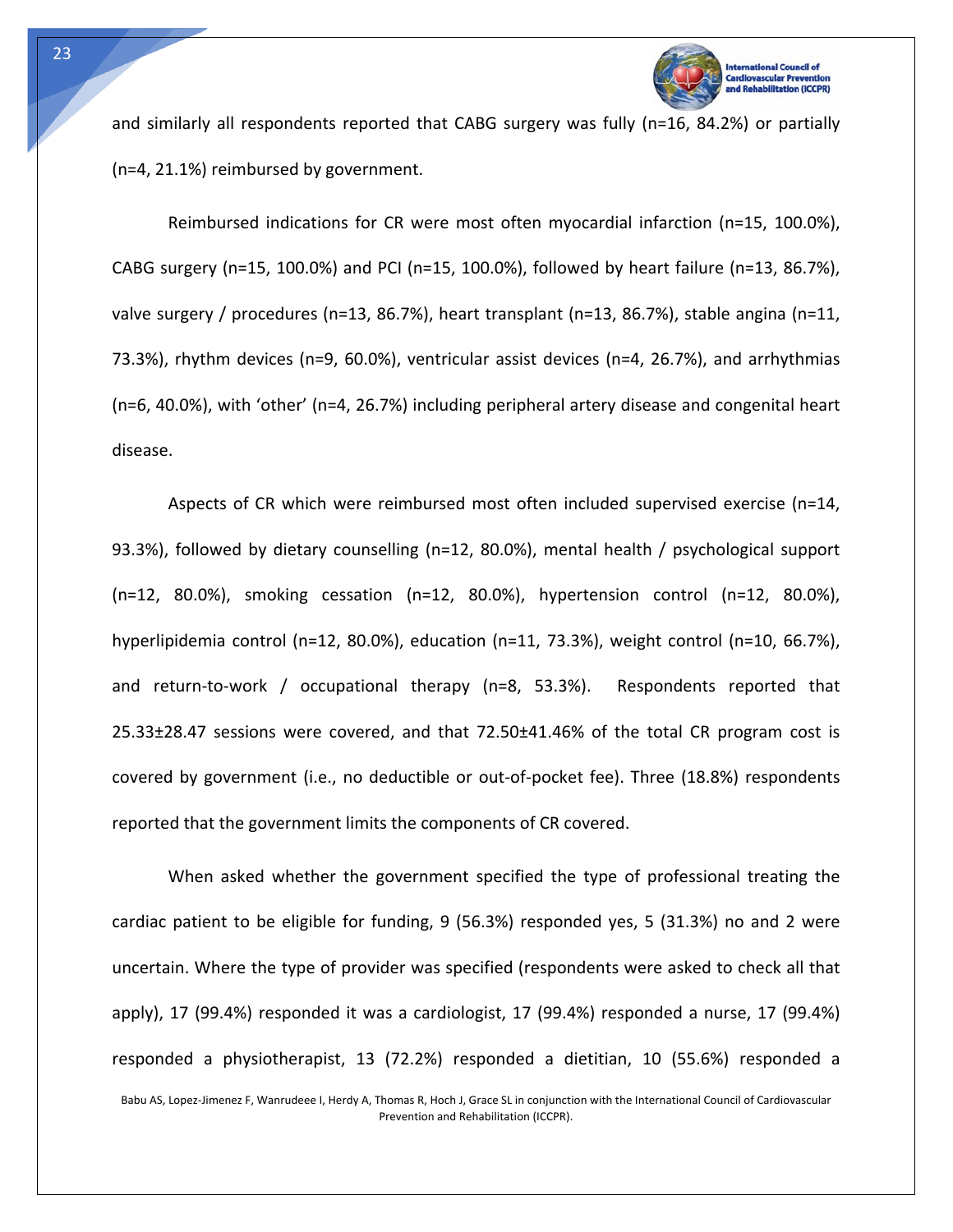

psychologist, and 6 (33.3%) responded another physician or healthcare profession (e.g., physiatrist, exercise physiologist, occupational therapist, occupational therapist, pharmacist, and sports medicine or general physician).

#### INSURANCE COMPANY REIMBURSEMENT

For those who reported private healthcare insurance reimburses CR, respondents reported most (92%) insurance companies also reimburse both PCI and CABG surgery.

Respondents were asked to contact the 3 largest health insurance companies in their country (on the basis of premiums collected) to ascertain coverage levels. Of those identified, 7 (100%) of the first companies reimbursed CR, 3 (75%) of the second companies reimbursed, and 4 (80%) of the third companies reimbursed CR (with some respondents being uncertain). Some respondents commented that the insurance companies only covered physical activity and exercise training, and only for 2 months post-procedure. Some respondents also commented that the insurance companies did not cover all sessions, tele‐rehabilitation, and another commented they do not cover nutrition counselling, risk factor management or psychosocial interventions.

Respondents reported that 22.2±15.4 sessions were covered, and that 48.3±50.5% of the total CR program cost is covered by private healthcare insurance (i.e., no deductible or out‐ of‐pocket fee). Where the patient paid some money toward CR, the average cost was USD\$18±7/session or USD\$345±38/program.

Babu AS, Lopez‐Jimenez F, Wanrudeee I, Herdy A, Thomas R, Hoch J, Grace SL in conjunction with the International Council of Cardiovascular Prevention and Rehabilitation (ICCPR).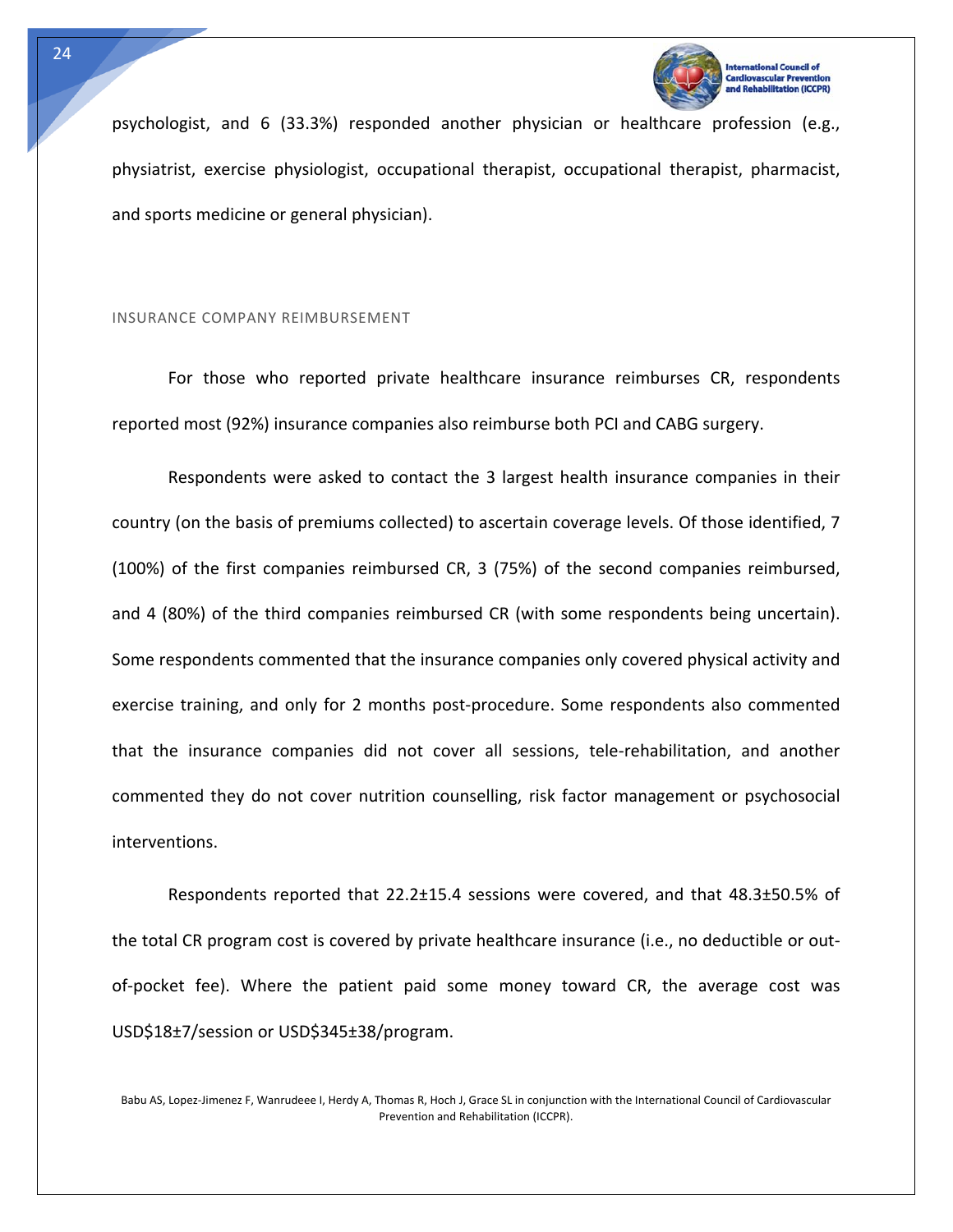

n (ICCPR)

Reimbursed indications for CR were most often myocardial infarction (100%), CABG surgery (100%) and PCI (100%), followed by heart failure (87%), valve surgery / procedure (87%), heart transplant (87%), stable angina (73%), rhythm devices (60%), ventricular assist devices (27%), and arrhythmias (40%).

When respondents were asked whether the insurance company would only reimburse CR if it was offered in a specific location, 3 (43%) reported it had to be offered in some form of a medical setting, 2 (29%) reported it had to be delivered in a hospital, 1 (14%) reported it had to be medically-supervised but no location was specified, and 1 (14%) reported that location was not a requirement related to reimbursement of CR services. Almost half (48.8%) of insurance companies specified the type of healthcare professional who delivered CR services as a requirement for reimbursement.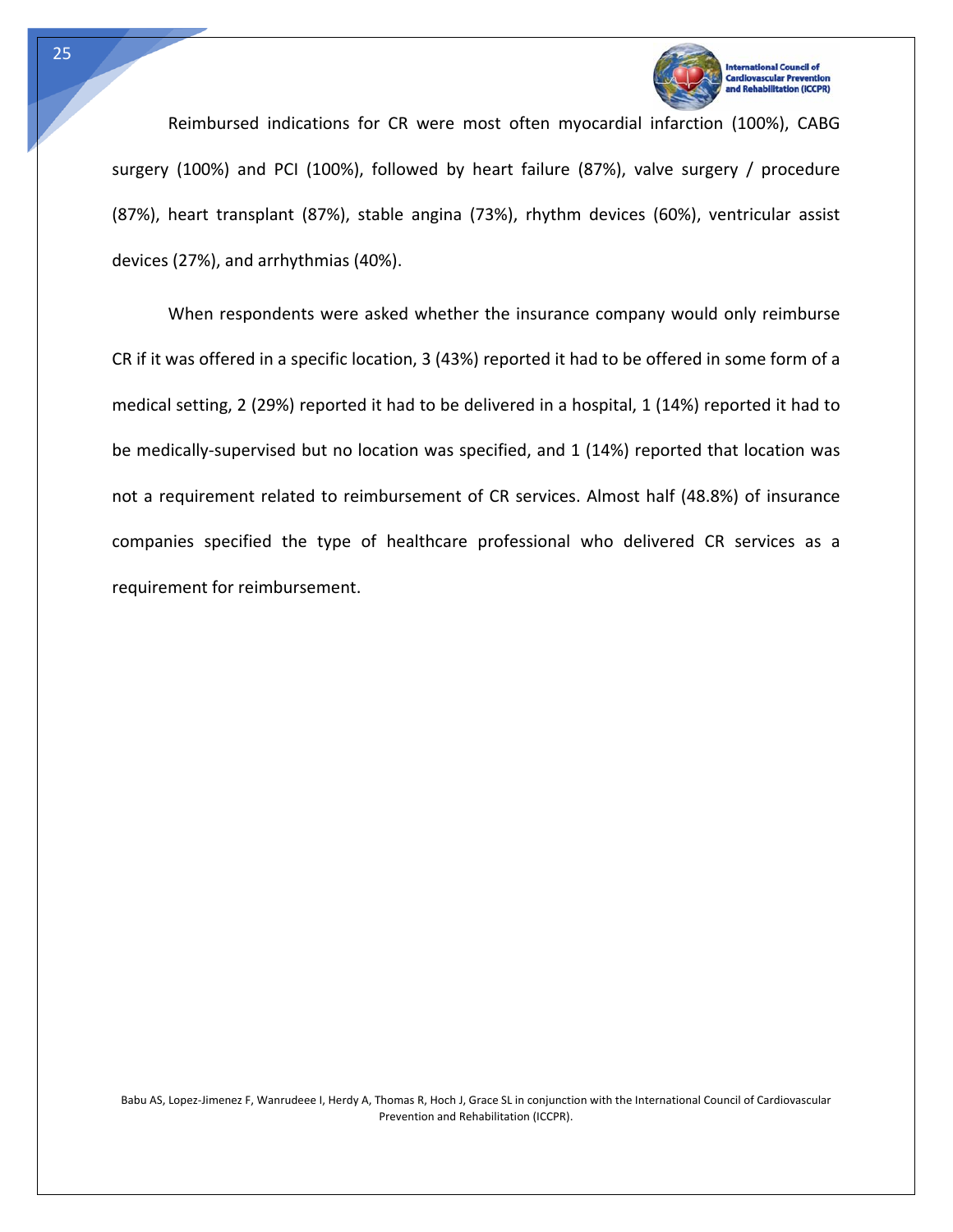

#### **International Council of** Cardiovascular Prever abilitation (ICCPR)

## SECTION 6: MANDATE FOR CARDIAC REHABILITATION PROFESSIONAL ASSOCIATIONS TO ADVOCATE FOR REIMBURSEMENT

As CVD represents the main cost to all national health systems, various cardiology and other healthcare provider societies and independent groups have been formed with a mandate to prevent and control CVD. For many years, these groups of physicians, nurses, dietitians, psychologists and exercise specialists have isolated their efforts to their disciplines, countries or regions. In the last 10 years however, international groups have been created in order to collaborate and coordinate preventive actions, building integrated global plans. More recently, the World Heart Federation (WHF) has aligned to the World Health Organization's (WHO) plan of 25 by 25 (i.e., 25% decrease in CV mortality by the year 2025; see http://www.world‐heart‐  $f$ ederation.org/no cache/what‐we‐do/global‐advocacy/25‐by‐25/), citing the need for global galvanization of groups and coordination of efforts for maximal impact.

International groups such ICCPR and the European Association of Preventive Cardiology have been serving an important role integrating secondary prevention efforts across many countries from different areas of the globe (see Figure 1 for a display of the 29 ICCPR member associations). Through cooperation of these groups, common agreement on the way forward to promote CR has been achieved.<sup>6</sup> This cooperation has culminated in CR guidelines adapted to low-resource settings and regions, and greater understanding of the availability and characteristics of CR programs in LMICs. CR associations should also use the tools identified herein to advocate for broader reimbursement of CR services, as well as greater CR availability and capacity.

Babu AS, Lopez‐Jimenez F, Wanrudeee I, Herdy A, Thomas R, Hoch J, Grace SL in conjunction with the International Council of Cardiovascular Prevention and Rehabilitation (ICCPR).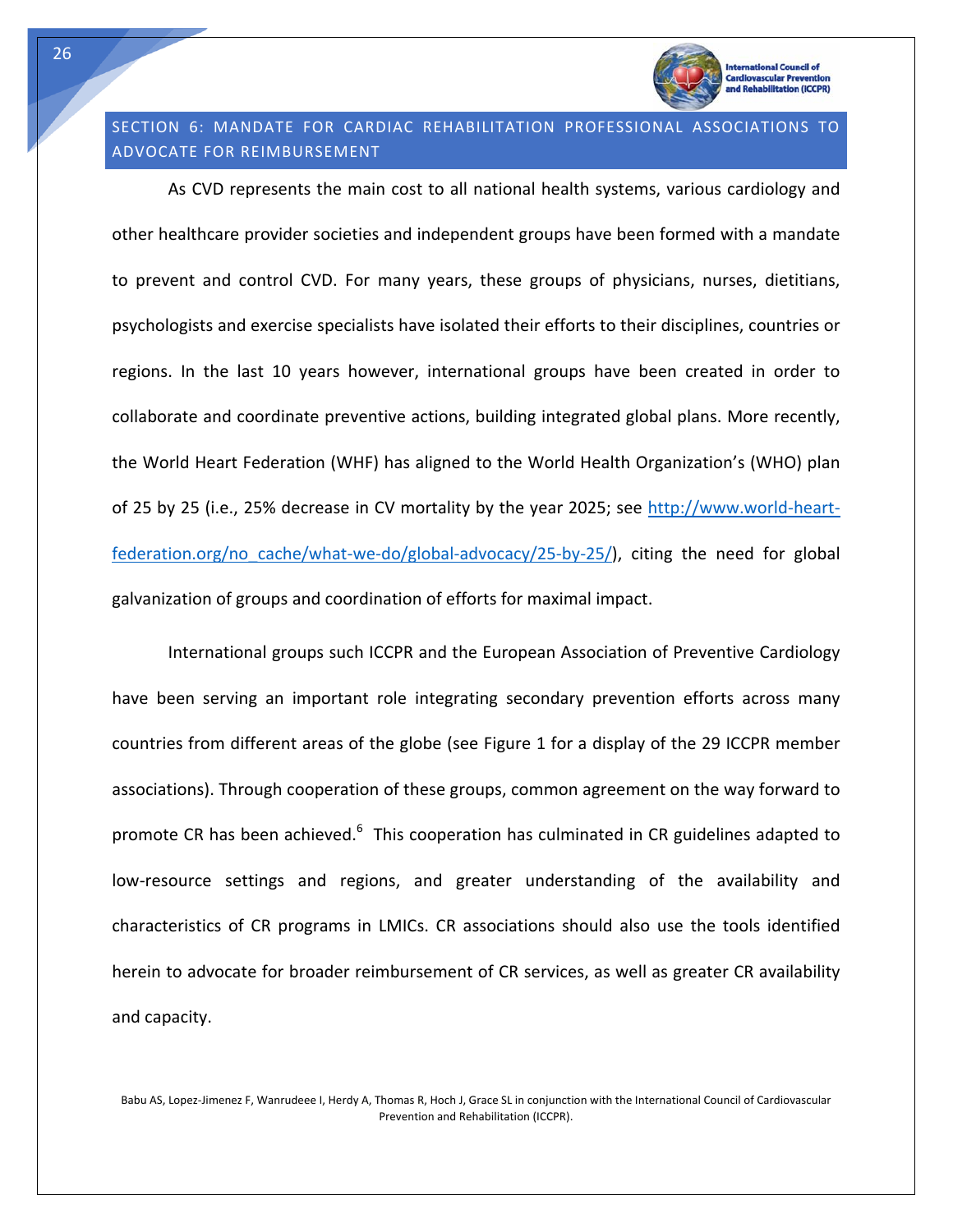

litation (ICCPR)

Although important progress has been achieved and every year there are an increasing number of CR associations affiliated with ICCPR, many parts of the world such as Africa, the Middle East and South East Asia remain grossly under‐developed in CR. These areas include many LMICs of high population densities, high CVD prevalence, but with unknown programs, groups and policies for CR. Advocacy for CR in these regions should not be neglected due to this dearth of leadership.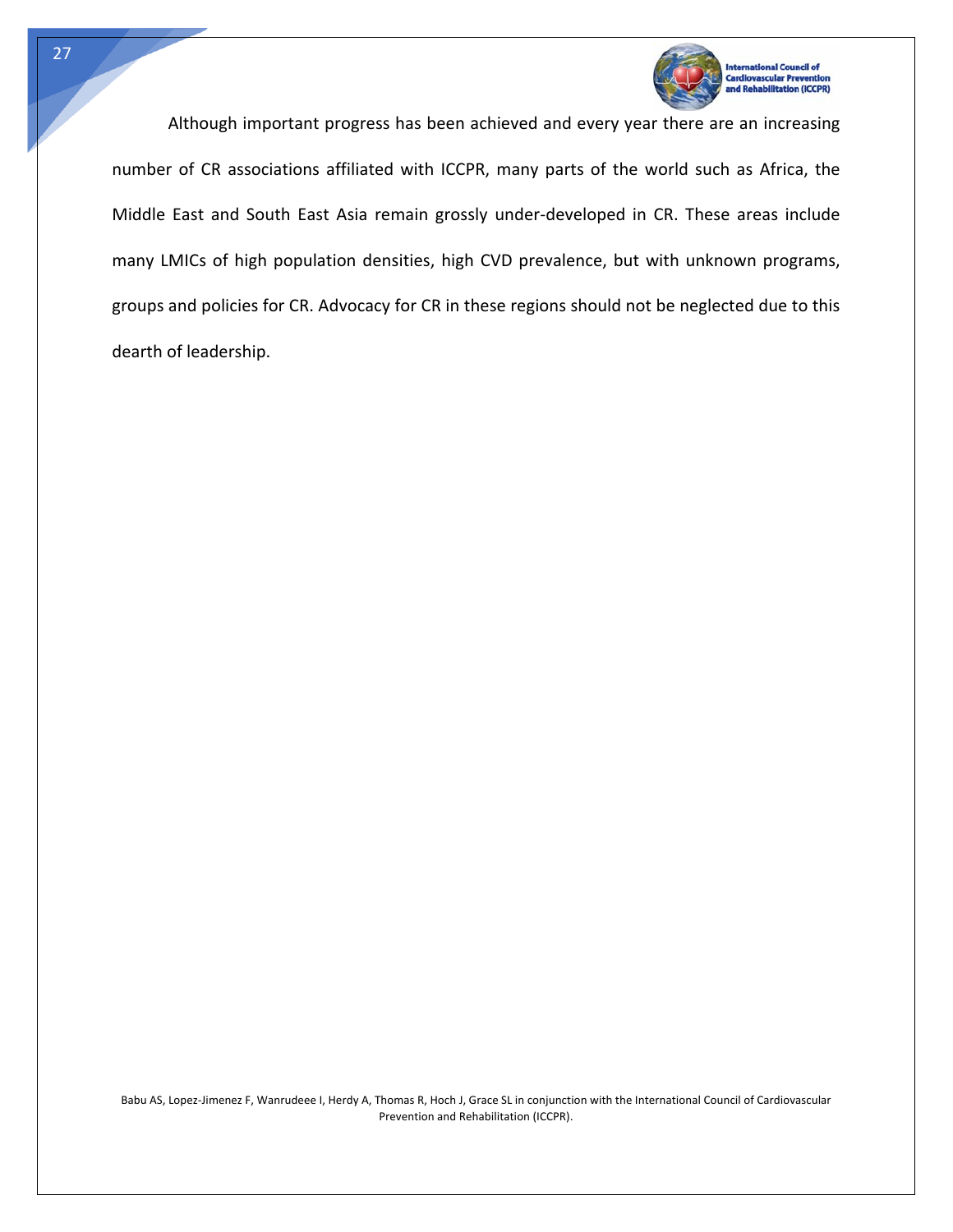

#### SECTION 7: ADVOCACY FOR CARDIAC REHABILITATION

While it would seem logical that important and effective medical services are quickly and equitably made available to all people in society, today's complex medical world is not quite that simple. The current medical environment, in fact, is filled with examples of significant gaps in the delivery of life‐saving healthcare services to individuals who are in need of those services. These gaps occur for many reasons, and generally require considerable, organized, and sustained efforts to resolve. It is in the midst of these efforts to connect under‐ used healthcare services to under‐served healthcare consumers, that the art and science of healthcare advocacy emerges.

Advocacy is "the act or process of supporting a cause or proposal" (ref: http://www.merriam-webster.com/dictionary/advocacy, accessed January 27, 2015). It involves the art of communication by an individual or group, often on behalf of others, with the purpose of supporting an idea or cause. Effective advocates influence public policy, laws and budgets by using facts, personal stories, their relationships, the media, and messaging to educate government officials, policy-makers and the general public about the importance and the potential impact of the idea or cause they are supporting. When applied in the healthcare setting, advocacy is carried out at various levels by a variety of people—patients, providers, healthcare advocacy groups, healthcare industry representatives, and others. Healthcare advocacy work is important because the voice of advocates can help shape and implement important and beneficial healthcare policies and practices.

Babu AS, Lopez‐Jimenez F, Wanrudeee I, Herdy A, Thomas R, Hoch J, Grace SL in conjunction with the International Council of Cardiovascular Prevention and Rehabilitation (ICCPR).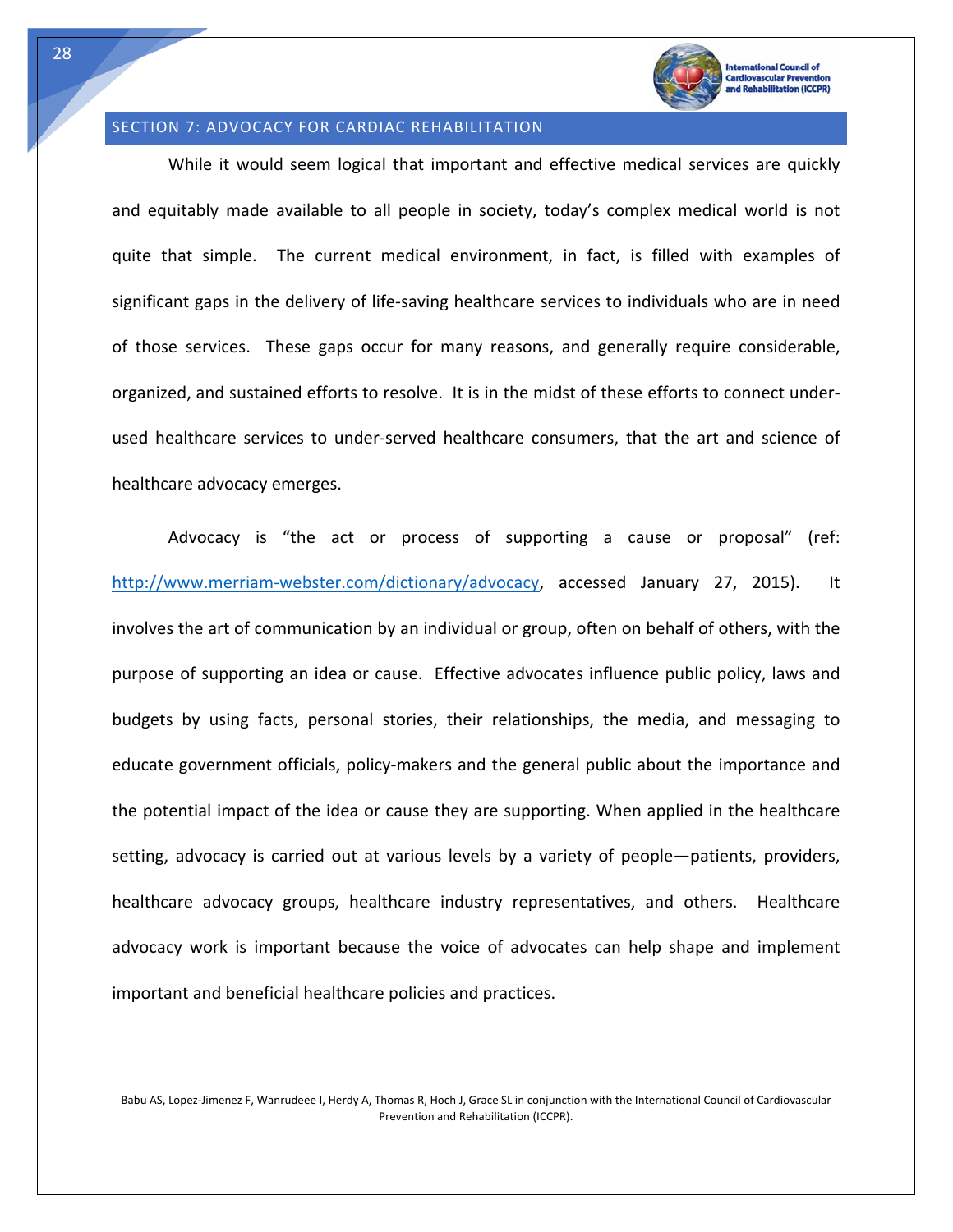

**Itation (ICCPR)** 

Policy‐makers face a challenging task of decision‐making while being inundated with a large amount of data, opinions, and requests. They must maintain a delicate balance between what is best for individuals and what is best for society. Effective advocates assist policymakers in these balancing efforts by helping to clarify and simplify the complexities of issues that surround a given idea or cause. Advocates generally speak with a unique degree of authenticity, as they bring personal stories and experiences with them that link them to the cause for which they advocate. Please see the accompanying kit for some CR‐specific reimbursement advocacy resources and tools.

#### OPTIONS FOR COUNTRIES WITHOUT CARDIAC REHABILITATION COVERAGE, OR TO ENSURE CARDIAC REHABILITATION DELIVERY UNTIL COVERAGE IS ACHIEVED

In countries where advocacy work has not yet resulted in healthcare insurance coverage either from governmental or private sources—for CR services, a variety of options exist to provide the financial support for CR services:

- **a. Low‐cost models of CR** are an attractive approach, especially in LMICs. An example of such a program is the CR program offered by ASCARDIO in Barquisimeto, Venezuela. The ASCARDIO model of CR includes exercise sessions in an outdoor patio where dance classes are held, and where a surrounding walking trail is used by patients in the program.
- **b. Direct contracting with employers** is another option that is effective in certain communities around the world. CR programs can contract directly with companies—

Babu AS, Lopez‐Jimenez F, Wanrudeee I, Herdy A, Thomas R, Hoch J, Grace SL in conjunction with the International Council of Cardiovascular Prevention and Rehabilitation (ICCPR).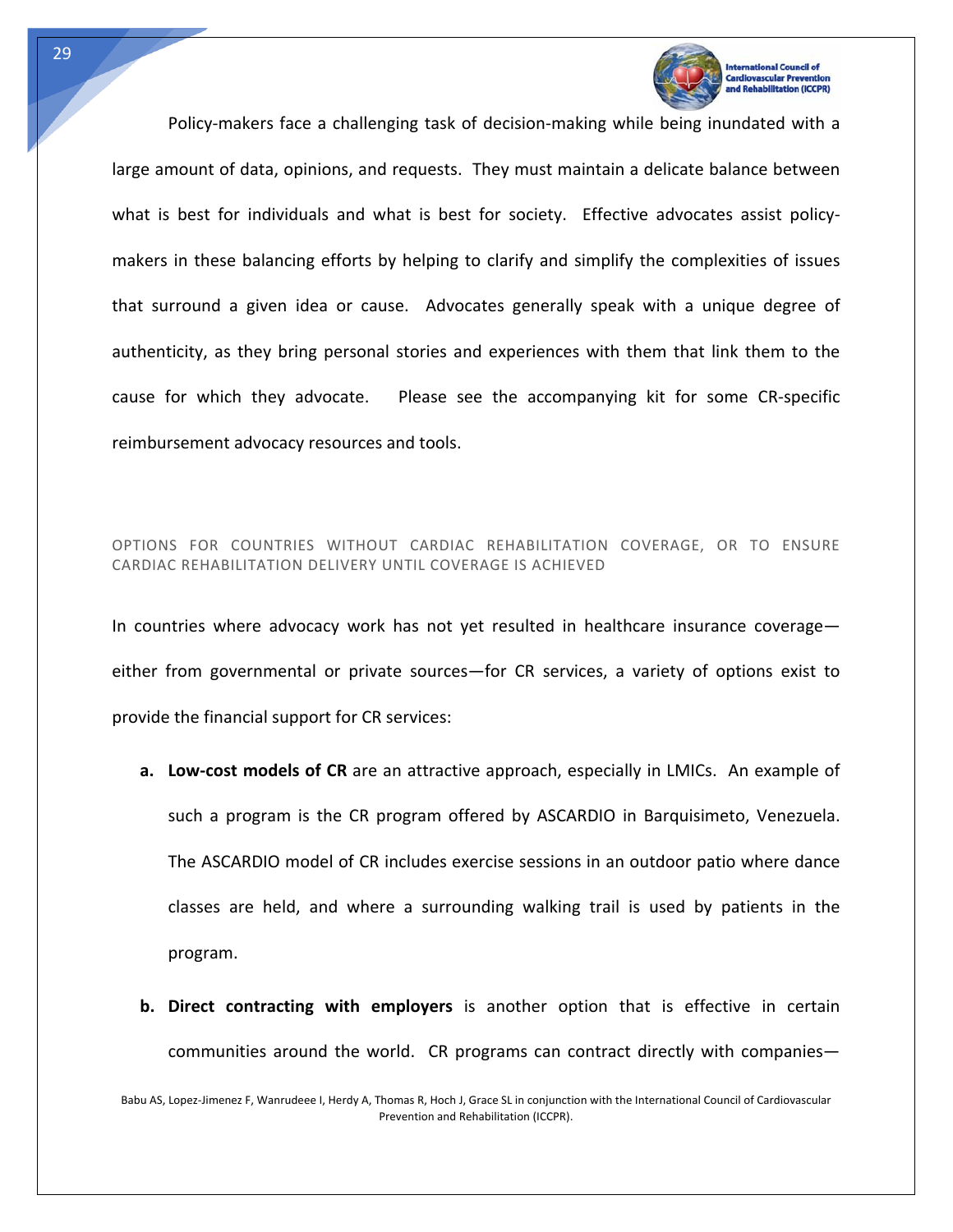

**In (ICCPR)** 

large and small—to provide rehabilitative and preventive services to the company's employees. An example of this practice has been demonstrated at the University of Wisconsin‐Madison.

- **c. Self‐pay** models also exist in which patients pay out‐of‐pocket for the expenses of the CR program. This model is more typical for "late" outpatient CR ("maintenance" or Phase III/IV CR), but could also be possible for early outpatient CR (Phase II) programs.
- d. **New models of care** represent an emerging option for feasible and affordable CR services. New mobile technologies allow CR professionals to provide center-based CR services more efficiently and home-based CR services more reliably and safely, as these technologies allow professionals to monitor, educate, coach, assess, and even examine CR patients.
- e. **Hybrid models of care**: Some CR programs have found ways to combine traditional CR with alternative CR delivery models. Examples in the United States include programs at Duke, Vanderbilt, and at Kallispell, where patients all along the continuum are together for long-term structured service, with individualized and seamless transition from insurance to self‐pay option in the same setting.

Babu AS, Lopez‐Jimenez F, Wanrudeee I, Herdy A, Thomas R, Hoch J, Grace SL in conjunction with the International Council of Cardiovascular Prevention and Rehabilitation (ICCPR).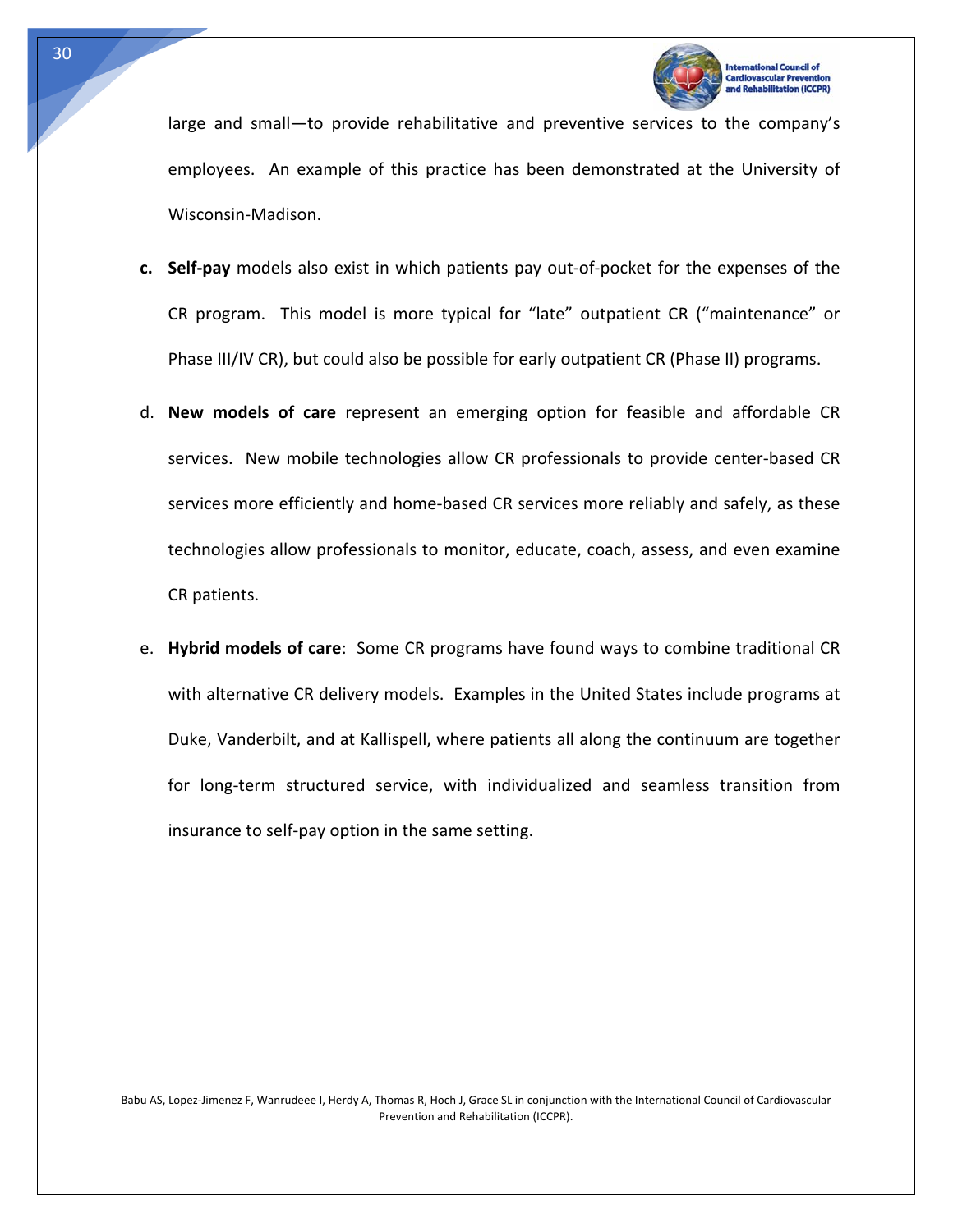

abilitation (ICCPR)

Though most literature and research in CR has resulted in detailed evidence‐based recommendations, it implementation and use in other countries other than in North America and Europe are far from optimal. However, there have been individuals and groups working in various parts of the world to help promote and improve the quality of CR in their respective countries. The following section highlights these successes in CR from Iran and Qatar. In addition, we also highlight significant contributions from the UK and USA towards advocacy in CR.

#### IRAN

The first CR program in Iran was established in 1996 at the Isfahan Cardiovascular Research Centre(ICRC): after that, several CR programs were established in Iran. With a research mandate this unit was later developed into the CR Research Centre (CRRC) in 2010 as part of the Cardiovascular Research Institute (**http://crc.mui.ac.ir/ICRC/)** The CRRC's long‐term goals are: (1) Improving existing knowledge about CR and secondary prevention of CVD; (2) Conducting clinical, epidemiologic and basic research in the secondary prevention and CR fields; (3) DeliveringPhD training through research courses; and (4) Holding training courses for national and international groups to teach them how to establish CR programs as well as different CR models (5)Providing technical assistance to Non‐Governmental Organizations like

Babu AS, Lopez‐Jimenez F, Wanrudeee I, Herdy A, Thomas R, Hoch J, Grace SL in conjunction with the International Council of Cardiovascular Prevention and Rehabilitation (ICCPR).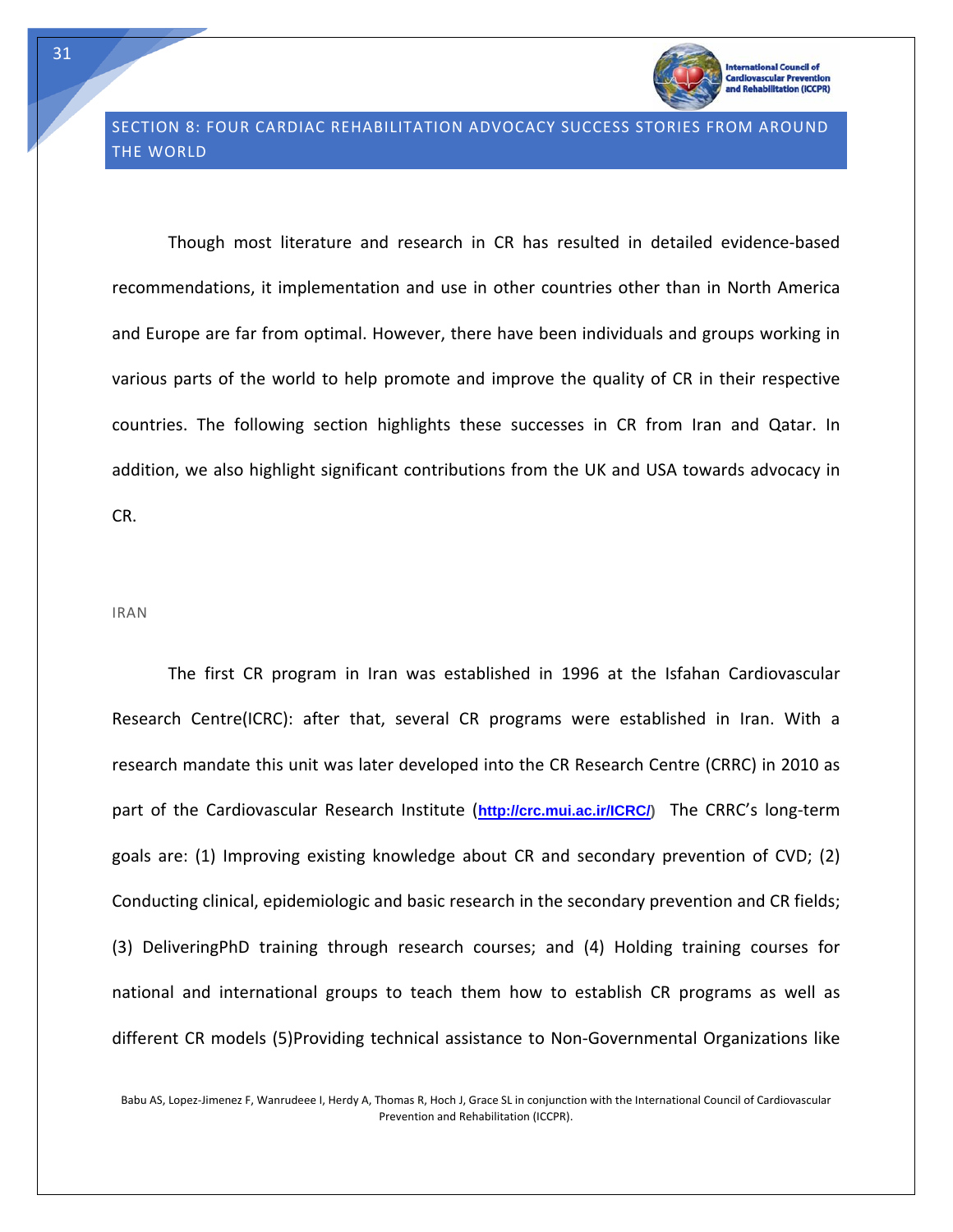

the "Heart Friends society" to train cardiac patients and their families of the importance, attendance and adherence to CR programs.

One of the main patient‐related barriers to participate in CR is financial in most countries in the world; Iranian patients faced the same problem. This led to more drop‐outs or non-adherence, or patients failing to even enroll in CR. Therefore, several sessions with the insurance companies and the Ministry of Health (MOH) were held to advocate for CR. Its importance from an economic, developmental, and social perspectives where highlighted, in addition to the health benefits. We organized meetings as seminars/workshops or face‐to‐face discussions with health decision -makers from the MOH and the insurance companies. Moreover, we communicated and wrote to these companies, as well as the Under‐Secretary of treatment related to the MOH, and other private or public hospitals and academic institutes or associations and explained to them the important role of CR and secondary prevention in return-to-work and improving patients' quality of life. Furthermore, we sent them documentation from other countries where CR provision is national policy, and subsequently how patients are systematically referred to CR in these countries.

Babu AS, Lopez‐Jimenez F, Wanrudeee I, Herdy A, Thomas R, Hoch J, Grace SL in conjunction with the International Council of Cardiovascular We persisted in our efforts until we reached an agreement in 2000. The MOH sent a circular to inform hospitals with cardiology or cardiovascular surgery departments that have CR programs that all components of CR will be covered by insurance companies. As a result CR attendance rates have gradually increased and CR programs whether public or private increased in other states in the country The ICRC and CRRC helped with organizing multiple short‐term training courses for other state's interested teams(more than 25 course until 2014)

32

Tech

Prevention and Rehabilitation (ICCPR).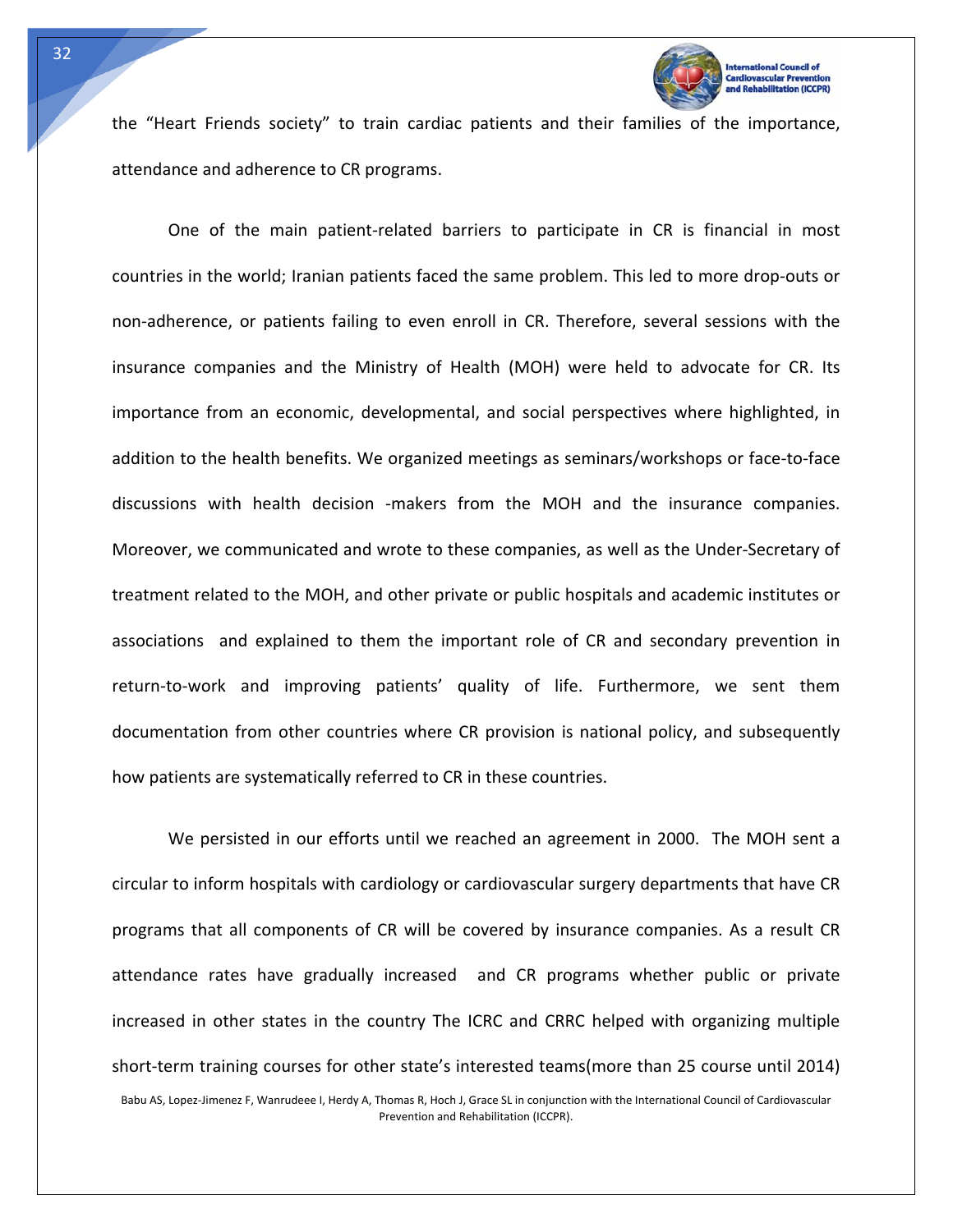

on (ICCPR)

and now undertaking national studies on CR with the support of the "National network for CVD research; www.ncrn.net.research.ac.ir" monitoring and evaluation to demonstrate the impact of this policy change for patient access, as well as patient health outcomes and auditing CR programs in the country

#### QATAR

Tech

CR services in Qatar are young and expanding. In 2000, two physiotherapists started providing services to patients with CVD who had been admitted to Hamad General Hospital in Doha. Soon the benefits of early physiotherapy in this patient group were appreciated, and budget for the recruitment of additional staff was approved. Nursing and occupational therapy also joined the "Cardiac Care Team" and education on CVD risk factors and home activities were included in the provided services. Educational materials were created and translated into several languages, including Hindi, Urdu, and Malayalam.

In 2009, and while the team included seven physiotherapists and three occupational therapists, a CR Planning Committee was formed in order to plan, develop, and implement a CR program in Hamad Medical Corporation, the principal public healthcare provider in Qatar. The committee's work resulted in a proposal for the creation of a CR Program and coincided with the opening of the Heart Hospital, a hospital exclusively for patients with heart disease, in 2010. The proposal was approved by the founder of cardiology in Qatar and Director of Medical Education at that time, and a CR Department was founded in the Heart Hospital.

Babu AS, Lopez‐Jimenez F, Wanrudeee I, Herdy A, Thomas R, Hoch J, Grace SL in conjunction with the International Council of Cardiovascular Prevention and Rehabilitation (ICCPR).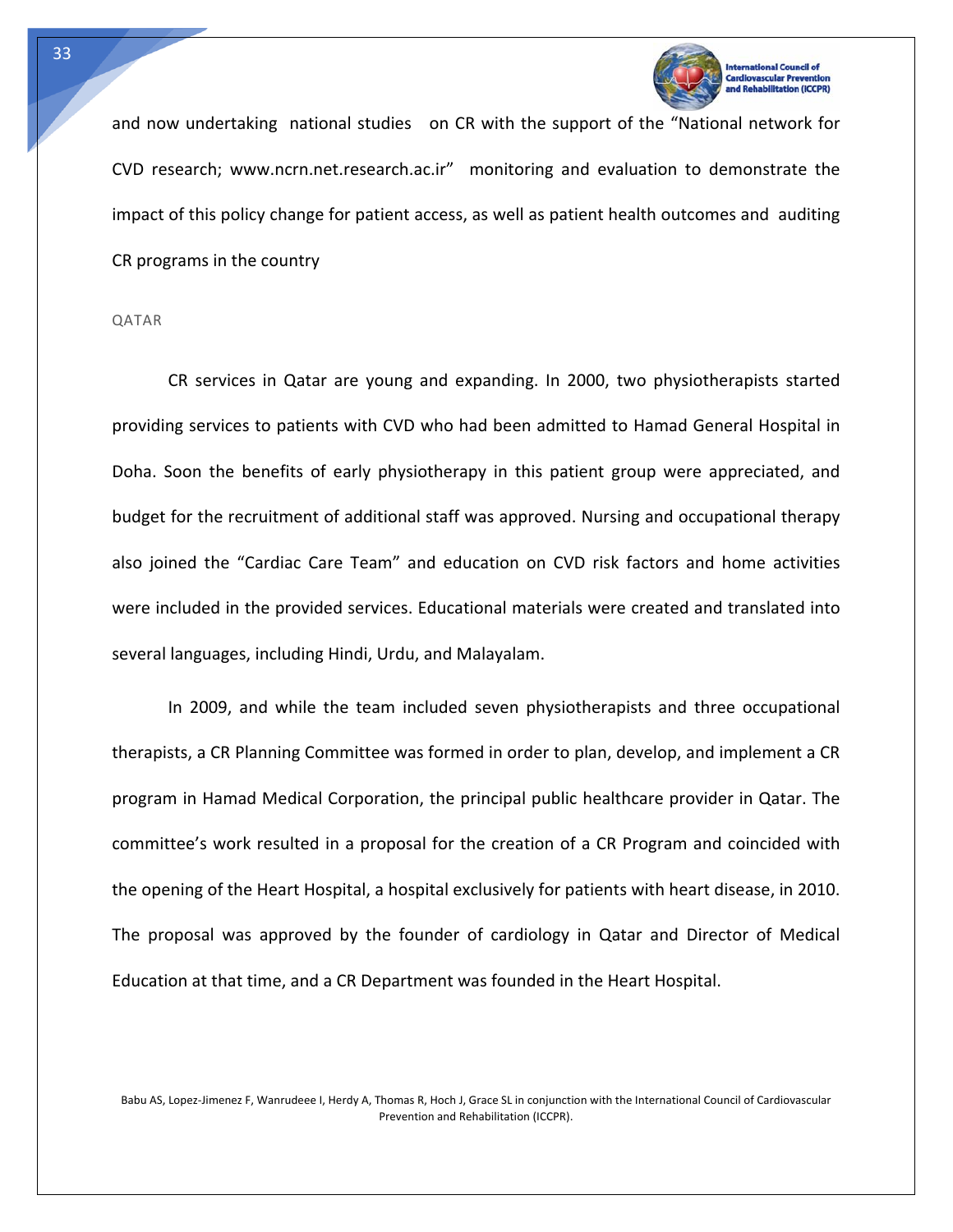

Staff recruitment followed and in 2011 the CR Department officially implemented phase 1 CR. The team expanded and new disciplines, such as dietetics, pharmacy, and speech therapy, were included. The phase 2 CR program was officially implemented in 2013, and provides CR services based on the Canadian, $^{80}$  American, $^{81}$  and European<sup>42</sup> guidelines for CR and secondary prevention.

One year later the working group of Qatar Association for Cardiovascular Prevention and Rehabilitation (QACPR) was created, as an official branch of the Gulf Heart Association‐ Qatar. Its primary goals include the development of the QACPR, the promotion of CR as an essential not optional service, the establishment of nationwide coverage of CR in Qatar, and the communication and collaboration with regional and international associations and healthcare providers.

Currently, the CR department is comprised of more than 30 staff members, and fosters an interdisciplinary approach to patient care. It is the sole provider of CR in the state of Qatar. In 2014, 85% of eligible patients were referred for CR; however, due to challenges in capacity and staffing, only 26% of the referred patients enrolled in a CR program. The department is continuously expanding in space and staff and it is expected to increase the absorption of eligible patients in the coming years. To this end, alternative program models, such as home‐ based and telephone‐based CR programs are also being considered for implementation. At the same time, collaborations with external institutions, such as Qatar Diabetes Association, are being formed in order for CR phase 3 (community‐based phase) to be initiated.

Babu AS, Lopez‐Jimenez F, Wanrudeee I, Herdy A, Thomas R, Hoch J, Grace SL in conjunction with the International Council of Cardiovascular Prevention and Rehabilitation (ICCPR).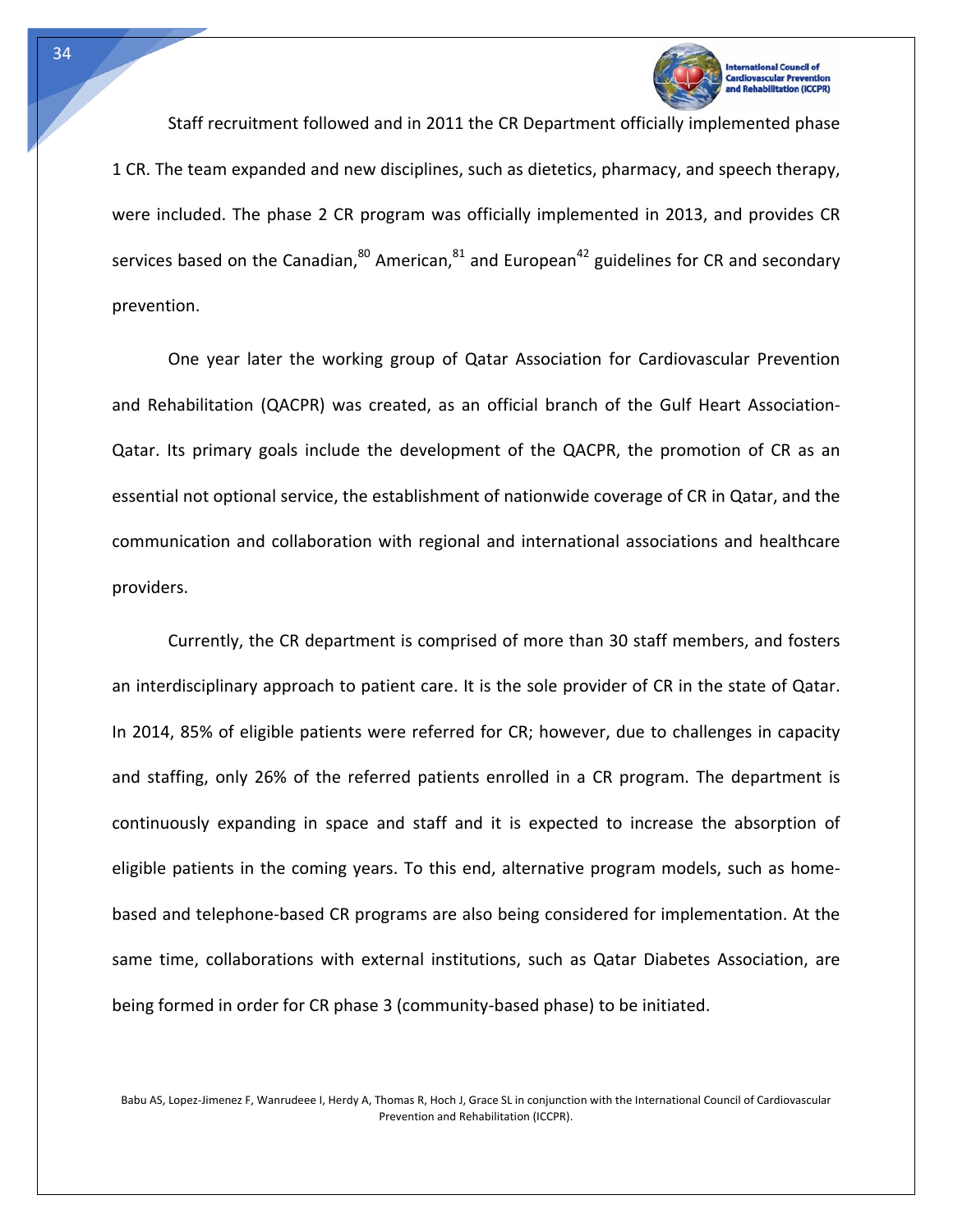

ENGLAND

Tech

In England, advocacy for CR has resulted in the creation of a National Commissioning Guide and Tool‐kit

(http://webarchive.nationalarchives.gov.uk/20130107105354/http://www.dh.gov.uk/en/Public ationsandstatistics/Publications/PublicationsPolicyAndGuidance/Browsable/DH\_117504).

The package provides a tailored set of guidance, templates, tools and information to commission CR in a standardized fashion. The commissioning guide was mainly designed for Health Service commissioners in England, which are divided into 211 regional service commissioning groups, which serve a population of ~50 million people. The National Health Service (NHS) distributes money to these groups, which are then led by cooperatives of General Practitioners, who agree service contracts on behalf of their regional patient population.

The development of the CR commissioning guide was led by a dedicated service delivery support team (NHS Heart Improvement), from the Department of Health. The guide was written in collaboration with the national heart and cardiovascular health charity (The British Heart Foundation; https://www.bhf.org.uk) along with specialist representatives from the British Association for Cardiovascular Prevention and Rehabilitation (www.bacpr.com) and other stakeholder groups, including the national heart patients association (The Cardiovascular Care Partnership UK; http://www.bcs.com/pages/page\_box\_contents.asp?PageID=325). This first service commissioning guide for CR was produced in 2010, after years of evidence‐based campaigning. It has been augmented by a more recent commissioning guide produced by England's National Institute for Health Care Excellence (NICE CMG40, 2013;

Babu AS, Lopez‐Jimenez F, Wanrudeee I, Herdy A, Thomas R, Hoch J, Grace SL in conjunction with the International Council of Cardiovascular Prevention and Rehabilitation (ICCPR).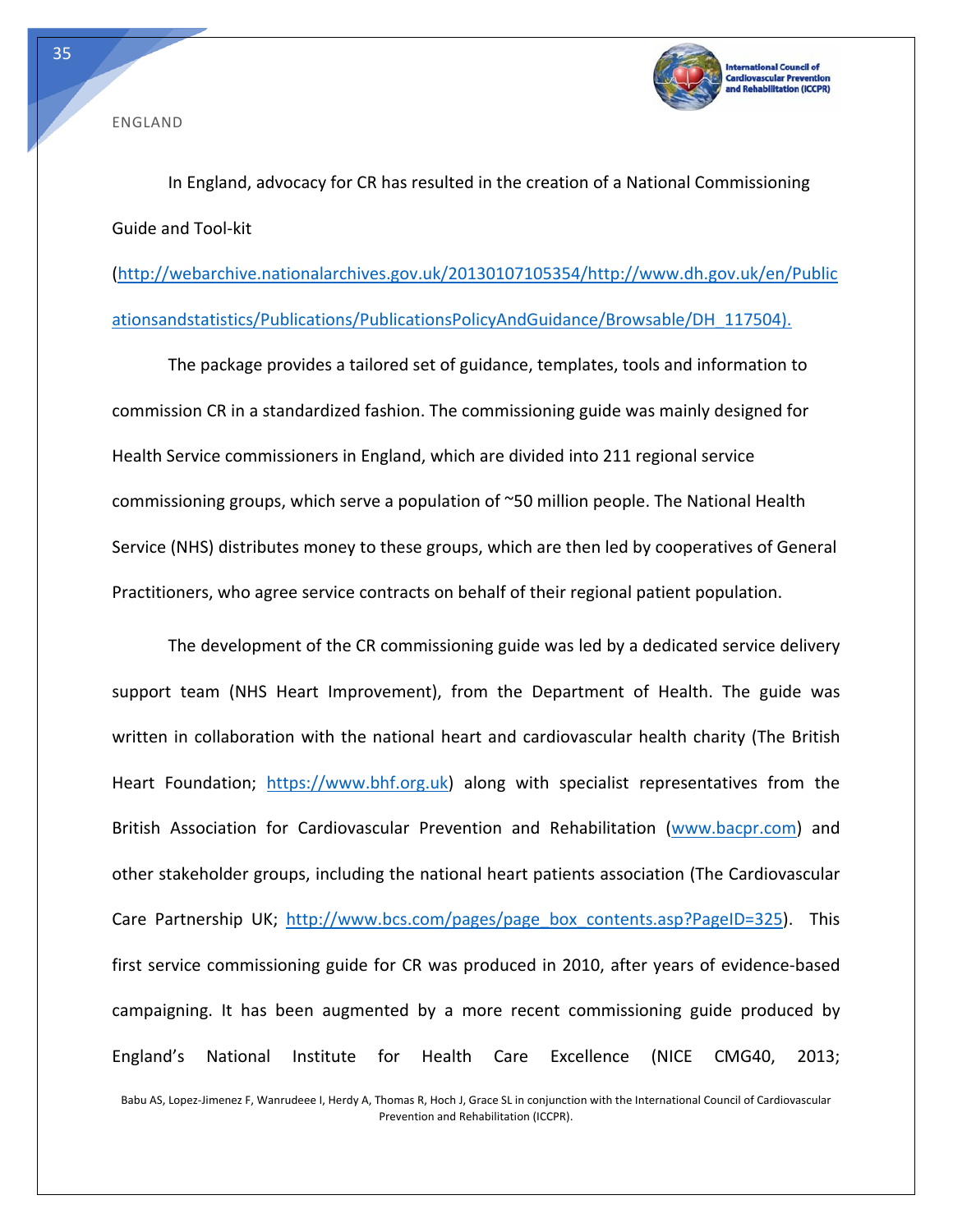

litation (ICCPR)

http://www.nice.org.uk/guidance/cmg40), along with complimentary guidance published in NICE's myocardial infarction secondary prevention guide (CG172, 2013; http://www.nice.org.uk/guidance/cg172). Success of the implementation of the commissioning pack has been evaluated both as a benefit to service commissioners and service providers (http://www.cardiacrehabilitation.org.uk/docs/NACR\_NHS\_Improvement\_audit.pdf ).

With years of campaigning, these guides to commissioning as well as the release of national standards for delivering CR (http://www.bacpr.com/resources/46C\_BACPR\_Standards\_and\_Core\_Components\_2012.pdf), in 2014 CR uptake reached almost 50% of eligible patients. This uptake of CR is 1.5 to 2.0 times greater than what is observed in other high‐income countries (http://www.cardiacrehabilitation.org.uk).

UNITED STATES OF AMERICA

A sample of advocacy work by the American Association of Cardiovascular and Pulmonary Rehabilitation (AACVPR) includes the following:

Babu AS, Lopez‐Jimenez F, Wanrudeee I, Herdy A, Thomas R, Hoch J, Grace SL in conjunction with the International Council of Cardiovascular Prevention and Rehabilitation (ICCPR). **1) Performance Measures for CR Referral:**  Beginning in 2005, AACVPR partnered with the American College of Cardiology and the American Heart Association to develop and test performance measures (i.e., quality metrics) for CR referral. These measures were aimed at improving CR referral and participation through the process of quality improvement and accountability. The CR referral performance measures were endorsed by the National Quality Forum, an organization that is a governmental‐private partnership that identifies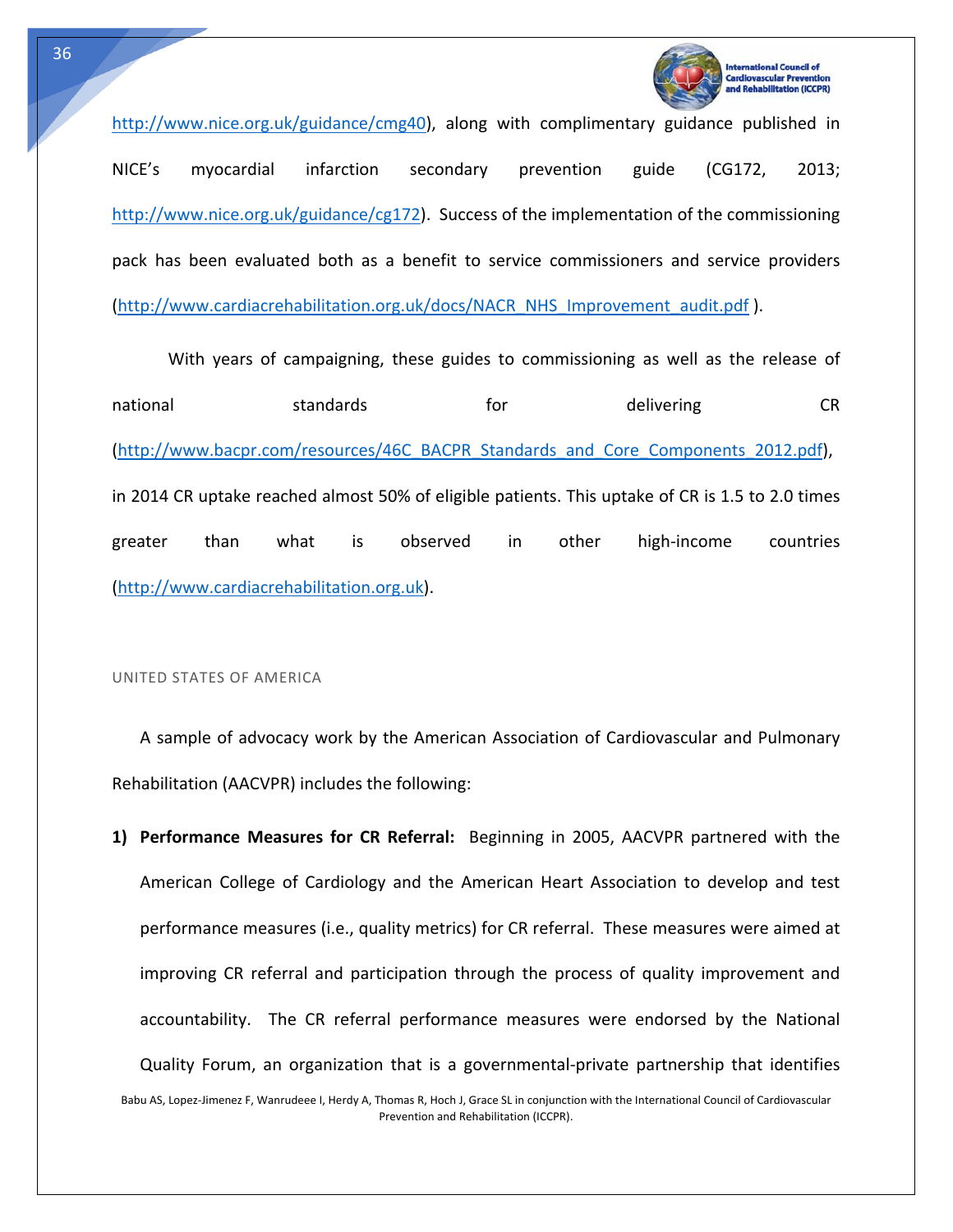

**Itation (ICCPR)** 

and endorses performance measures that may be potentially used by the Centers for Medicare and Medicaid Services (CMS) and other healthcare insurance carriers. The process of performance measurement development, testing, endorsement, and implementation is complex, long, and ever‐changing. The impact of performance measures on CR utilization is still unclear, but one initial study suggests that they may have contributed to significant increases in CR referral in the United States from 2007, when the performance measures were officially endorsed and published, to 2011.<sup>82</sup>

- **2) Heart Failure as a covered indication for CR:** AACVPR, in coordination with other partnering organizations, submitted scientific evidence supporting the benefit of CR participation for heart failure patients over a 10‐year span. These efforts, along with a growing body of evidence in support of these efforts, led the U.S. government's health insurance provider (CMS) to provide coverage for heart failure beginning in 2014.
- **3) Expansion of covered diagnoses for CR coverage:** AACVPR submitted published, scientific evidence in 2001 to CMS, as they successfully petitioned CMS to expand coverage for CR to include additional diagnoses: heart valve repair/replacement, heart or heart/lung transplantation, and percutaneous coronary intervention. CMS granted this petition in 2006.
- **4) Demonstration projects** with governmental or private insurance companies seeking clinical and/or cost‐savings outcomes of CR:
- Babu AS, Lopez‐Jimenez F, Wanrudeee I, Herdy A, Thomas R, Hoch J, Grace SL in conjunction with the International Council of Cardiovascular Prevention and Rehabilitation (ICCPR). a. Government‐sponsored demonstration projects are currently being carried out with CMS that are exploring the impact of bundled payment for the continuum of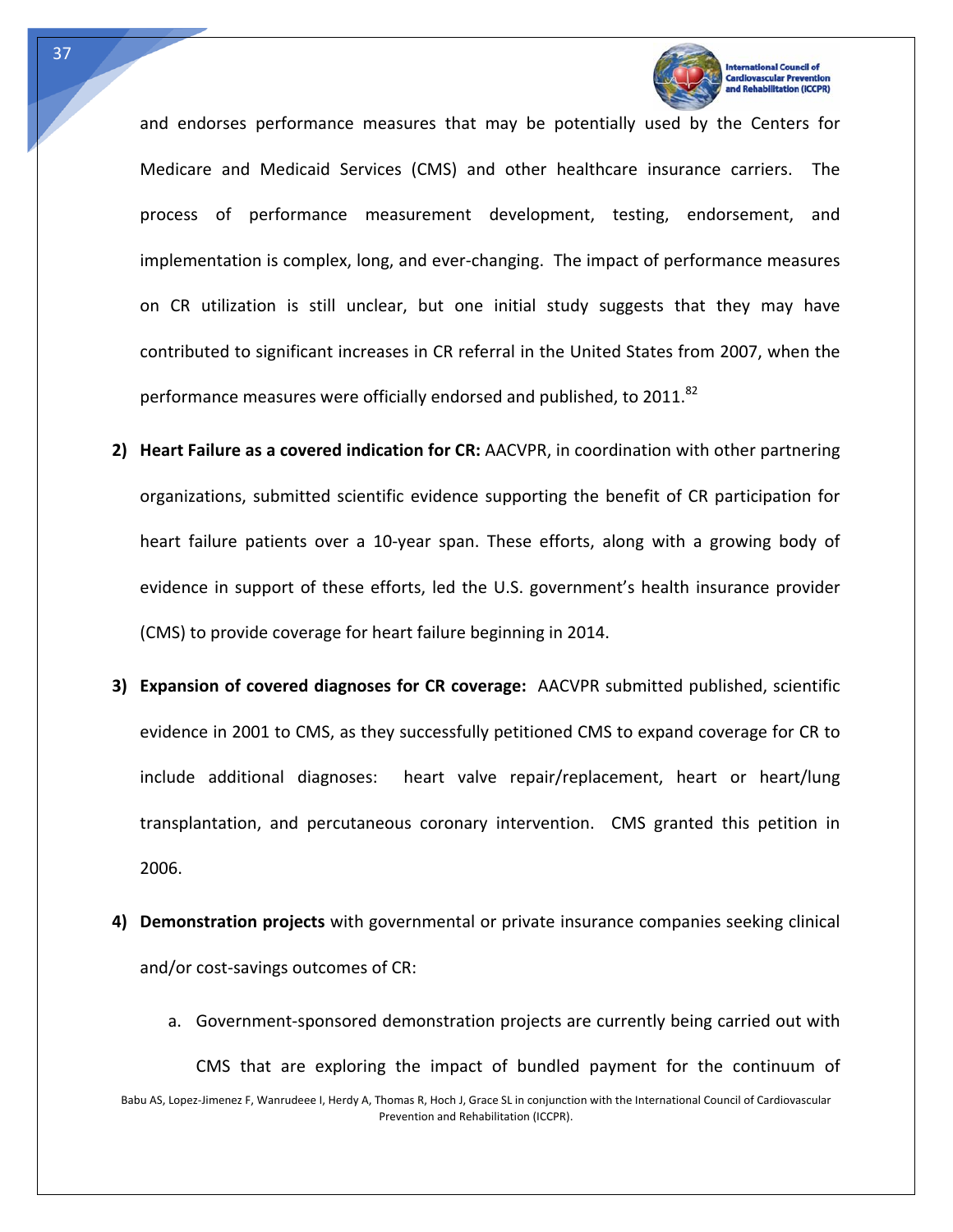

tion (ICCPR)

cardiovascular care for patients with heart failure and other forms of cardiovascular disease. CR services are an important part of the expected care received for the bundled payment.

- b. In 2014, the government required that state health plans cover essential health benefits, defined as items and services in ten benefit categories. Two of those categories potentially related to CR are: (1) rehabilitative services and devices, and (2) preventive/wellness services and chronic disease management. The Maryland Essential Health Benefit Benchmark Plan is an example of a state that chose to include CR under required benefits.
- **5) Program Certification:** Proliferation of CR programs nationally and internationally consequent to the development and promotion of voluntary program certification (quality improvement) and professional certification (individual practitioners) offered by the national professional organization AACVPR.
	- a) On a national level, hospitals competing for business have an incentive to promote a local certified CR program with certified professionals over others in the region that are not certified or cannot claim similar staff qualifications.
	- b) An international example is South Korea which has embraced the opportunity to belong to the AACVPR, to model CR services in South Korea after those in the U.S., and to offer professional certification as this relatively new field emerges in that country.

Babu AS, Lopez‐Jimenez F, Wanrudeee I, Herdy A, Thomas R, Hoch J, Grace SL in conjunction with the International Council of Cardiovascular Prevention and Rehabilitation (ICCPR).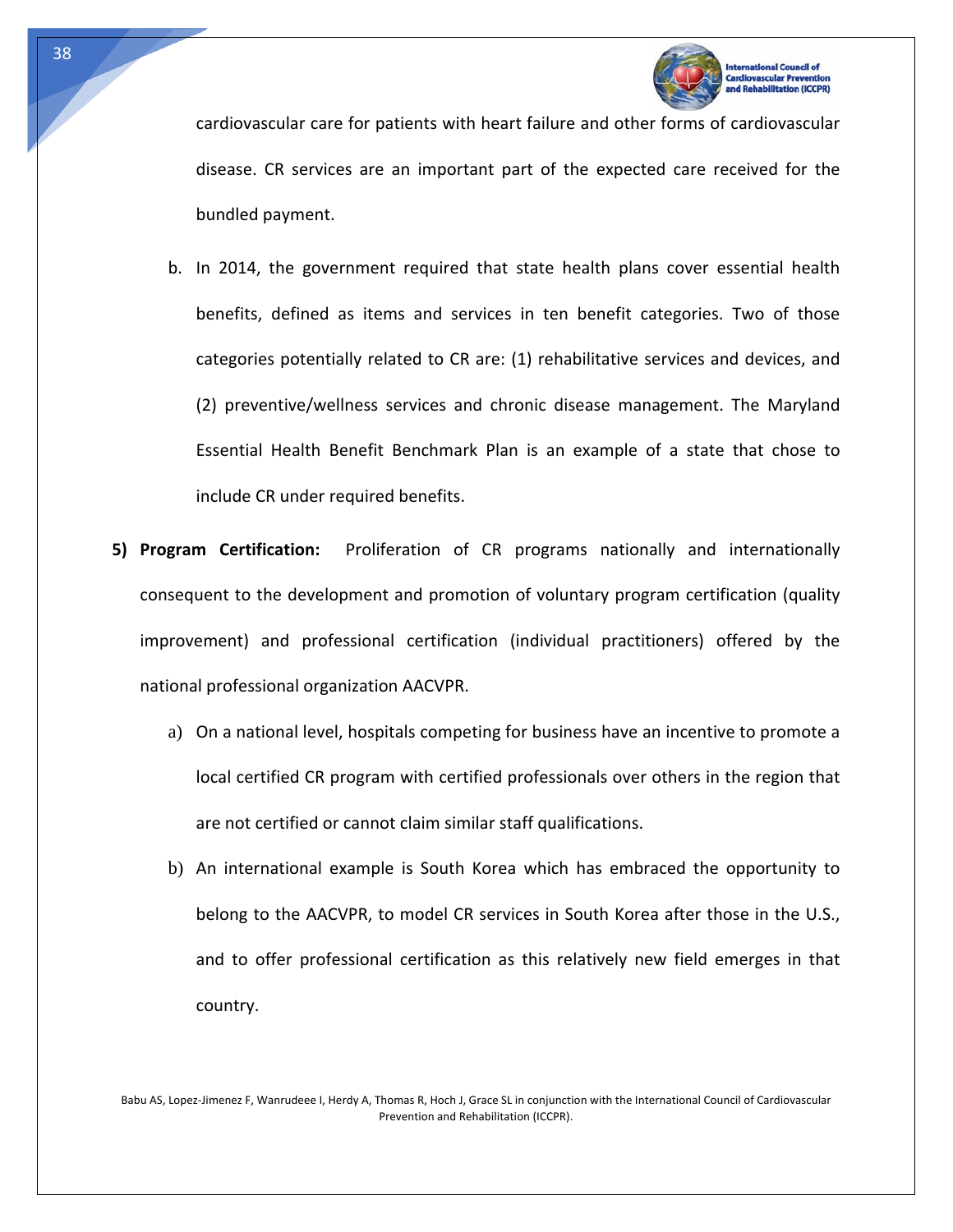

## SECTION 9: CONCLUSIONS

Herein the need for CR has been demonstrated, and the financial benefits of CR provision have been forwarded. Given the evidence of the benefits of CR for patient health and vocational outcomes, greater provision of CR services through coverage will result in fewer recurrent cardiac events and associated hospitalizations, fewer revascularization procedures, as well as greater return-to-work and productivity. Given CR is cost-effective, greater provision of CR will be of significant economic benefit to government, the private sector and individuals.

It is imperative to advocate for reimbursement of CR services so that availability and affordability for patients will be greatly increased. An ancillary consequence will be that healthcare providers will be motivated to train and work in the field of CR, which will also enable greater implementation. It is incumbent upon CR associations to advocate for CR coverage, using the strategies forwarded herein.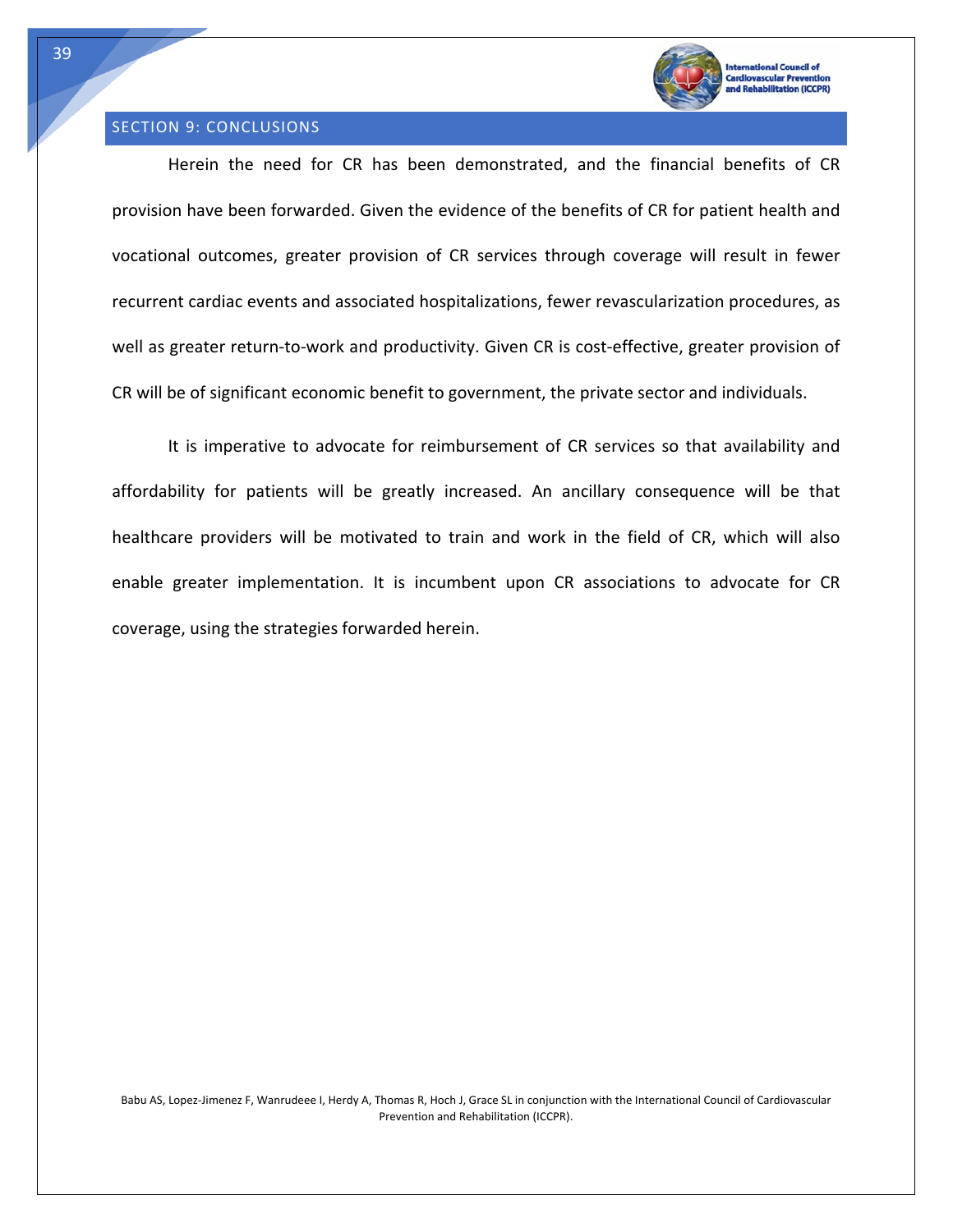#### **REFERENCES**

Tech



**International Council of Cardiovascular Preven** bilitation (ICCPR)

- 1. World Executive Committee. (1993) Rehabilitation after cardiovsacular diseases, with special emphasis on developing countries. WHO Technical Report Series. Geneva.
- 2. Balady GJ, Williams MA, Ades PA, Bittner V, Comoss P, Foody JA, et al. (2007) Core components of cardiac rehabilitation/secondary prevention programs: 2007 update: a scientific statement from the American Heart Association Exercise, Cardiac Rehabilitation, and Prevention Committee, the Council on Clinical Cardiology; the Councils on Cardiovascular Nursing, Epidemiology and Prevention, and Nutrition, Physical Activity, and Metabolism; and the American Association of Cardiovascular and Pulmonary Rehabilitation. J Cardiopulm Rehabil Prev. 27(3), 121‐9.
- 3. Woodruffe S, Neubeck L, Clark RA, Gray K, Ferry C, Finan J, et al. (2015) Australian Cardiovascular Health and Rehabilitation Association (ACRA) core components of cardiovascular disease secondary prevention and cardiac rehabilitation 2014. Heart, Lung & Circulation. 24(5), 430‐41.
- 4. Piepoli MF, Corra U, Adamopoulos S, Benzer W, Bjarnason‐Wehrens B, Cupples M, et al. (2014) Secondary prevention in the clinical management of patients with cardiovascular diseases. Core components, standards and outcome measures for referral and delivery: a policy statement from the cardiac rehabilitation section of the European Association for Cardiovascular Prevention & Rehabilitation. Eur J Prev Cardiol. 21(6), 664‐81.
- 5. Buckley JP, Furze G, Doherty P, Speck L, Connolly S, Hinton S, et al. (2013) BACPR scientific statement: British standards and core components for cardiovascular disease prevention and rehabilitation. Heart. 99(15), 1069‐ 71.
- 6. Grace SL, Warburton DR, Stone JA, Sanderson BK, Oldridge N, Jones J, et al. (2013) International Charter on Cardiovascular Prevention and Rehabilitation: a call for action. J Cardiopulm Rehabil Prev. 33(2), 128‐31.
- 7. Turk‐Adawi K, Sarrafzadegan N, Grace SL. (2014) Global availability of cardiac rehabilitation. Nature reviews Cardiology. 11(10), 586‐96.
- 8. Vos T, Flaxman AD, Naghavi M, Lozano R, Michaud C, Ezzati M, et al. (2012) Years lived with disability (YLDs) for 1160 sequelae of 289 diseases and injuries 1990‐2010: a systematic analysis for the Global Burden of Disease Study 2010. Lancet (London, England). 380(9859), 2163‐96.
- 9. Bloom DE, Cafiero ET, Jané‐Llopis E, Abrahams‐Gessel S, Bloom LR, Fathima S, et al. (2011) The Global Economic Burden of Noncommunicable Diseases. Geneva: World Economic Forum. Switzerland.
- 10. World Health Organization. (2011) Global atlas on cardiovascular disease prevention and control: Policies, strategies and interventions. S Mendis, P Puska, B Norrving. (eds.). Geneva.
- 11. Gaziano TA, Pagidipati N. (2013) Scaling up chronic disease prevention interventions in lower‐ and middle‐ income countries. Annual review of public health. 34, 317‐35.
- 12. American Heart Association. (1994) Cardiac rehabilitation programs. A statement for healthcare professionals from the American Heart Association. Circulation. 90(3), 1602‐10.
- 13. World Health Organization. (2008) Global burden of disease: 2004 update.
- 14. MacKay, J., Mensah. GA. (2004) The Atlas of Heart diseas and stroke.
- 15. Leal J, Luengo‐Fernandez R, Gray A, Petersen S, Rayner M. (2006) Economic burden of cardiovascular diseases in the enlarged European Union. Eur Heart J. 27(13), 1610‐9.
- 16. Kontsevaya A, Kalinina A, Oganov R. (2013) Economic burden of cardiovascular diseases in the Russian Federation. Value in Health Regional Issues. 2(2), 199‐204.
- 17. Trogdon JG, Finkelstein EA, Nwaise IA, Tangka FK, Orenstein D. (2007) The economic burden of chronic cardiovascular disease for major insurers. Health promotion practice. 8(3), 234‐42.

Babu AS, Lopez‐Jimenez F, Wanrudeee I, Herdy A, Thomas R, Hoch J, Grace SL in conjunction with the International Council of Cardiovascular Prevention and Rehabilitation (ICCPR).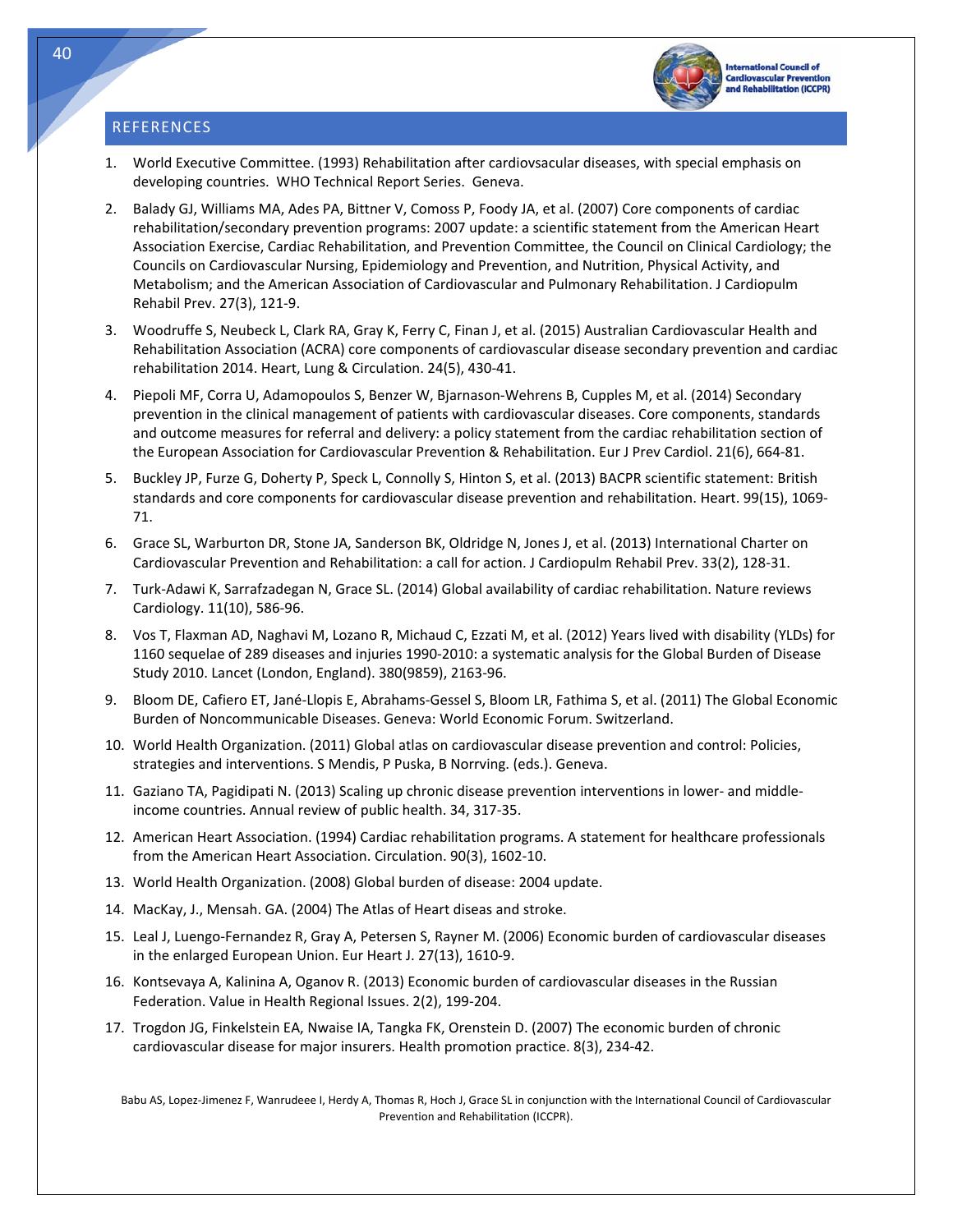

- 18. Heidenreich PA, Trogdon JG, Khavjou OA, Butler J, Dracup K, Ezekowitz MD, et al. (2011) Forecasting the future of cardiovascular disease in the United States: a policy statement from the American Heart Association. Circulation. 123(8), 933‐44.
- 19. Abegunde DO, Mathers CD, Adam T, Ortegon M, Strong K. (2007) The burden and costs of chronic diseases in low‐income and middle‐income countries. Lancet (London, England). 370(9603), 1929‐38.
- 20. Gaziano TA. (2007) Reducing the growing burden of cardiovascular disease in the developing world. Health Affairs. 26(1), 13‐24.
- 21. Oldridge NB, Guyatt GH, Fischer ME, Rimm AA. (1988) Cardiac rehabilitation after myocardial infarction. Combined experience of randomized clinical trials. Jama. 260(7), 945‐50.
- 22. Anderson L, Oldridge N, Thompson DR, Zwisler AD, Rees K, Martin N, et al. (2016) Exercise‐Based Cardiac Rehabilitation for Coronary Heart Disease: Cochrane Systematic Review and Meta‐Analysis. J Am Coll Cardiol. 67(1), 1‐12.
- 23. Brown A, Noorani H, Taylor R, Stone J, Skidmore B. (2003) A Clinical and Economic Review of Exercise‐Based Cardiac Rehabilitation Programs for Coronary Artery Disease. Technology overview pp., Ottawa.
- 24. Taylor RS, Brown A, Ebrahim S, Jolliffe J, Noorani H, Rees K, et al. (2004) Exercise-based rehabilitation for patients with coronary heart disease: systematic review and meta‐analysis of randomized controlled trials. Am J Med. 116(10), 682‐92.
- 25. Clark AM, Hartling L, Vandermeer B, McAlister FA. (2005) Meta‐analysis: secondary prevention programs for patients with coronary artery disease. Annals of internal medicine. 143(9), 659‐72.
- 26. Lawler PR, Filion KB, Eisenberg MJ. (2011) Efficacy of exercise‐based cardiac rehabilitation post‐myocardial infarction: a systematic review and meta-analysis of randomized controlled trials. Am Heart J. 162(4), 571-84.e2.
- 27. Turk‐Adawi KI, Grace SL. (2015) Narrative review comparing the benefits of and participation in cardiac rehabilitation in high‐, middle‐ and low‐income countries. Heart, Lung & Circulation. 24(5), 510‐20.
- 28. Oldridge N. (2012) Exercise‐based cardiac rehabilitation in patients with coronary heart disease: meta‐analysis outcomes revisited. Future Cardiol. 8(5), 729‐51.
- 29. Suaya JA, Stason WB, Ades PA, Normand SL, Shepard DS. (2009) Cardiac rehabilitation and survival in older coronary patients. J Am Coll Cardiol. 54(1), 25‐33.
- 30. Anderson L, Taylor RS. (2014) Cardiac rehabilitation for people with heart disease: an overview of Cochrane systematic reviews. The Cochrane database of systematic reviews. (12), Cd011273.
- 31. Jiang X, Sit JW, Wong TK. (2007) A nurse-led cardiac rehabilitation programme improves health behaviours and cardiac physiological risk parameters: evidence from Chengdu, China. Journal of clinical nursing. 16(10), 1886‐ 97.
- 32. Karapolat H, Eyigor S, Zoghi M, Yagdi T, Nalbantgil S, Durmaz B, et al. (2008) Effects of cardiac rehabilitation program on exercise capacity and chronotropic variables in patients with orthotopic heart transplant. Clinical research in cardiology : official journal of the German Cardiac Society. 97(7), 449‐56.
- 33. Molazem Z, Rezaei S, Mohebbi Z, Ostovan MA, Keshavarzi S. (2013) Effect of continuous care model on lifestyle of patients with myocardial infarction. ARYA Atheroscler. 9(3), 186‐91.
- 34. Charoenkul P, Kaewkhuntee W, Jalayondeja W, Krittayaphong R. (2007) Improvement in Quality of Life with Phase II Cardiac Rehabilitation Home Program after Coronary Artery Bypass Surgery at Siriraj Hospital. Thai Heart Journal. 20(1), 165‐70.
- 35. Avram A, Iurciuc S, Craciun L, Avram C, Iurciuc M, Sarau C, et al. (2010) EUROASPIRE III Romania the need to reinforce cardiac rehabilitation in patients with coronary artery disease. Timisoara Medical Journal. 4, 299‐304.

Babu AS, Lopez‐Jimenez F, Wanrudeee I, Herdy A, Thomas R, Hoch J, Grace SL in conjunction with the International Council of Cardiovascular Prevention and Rehabilitation (ICCPR).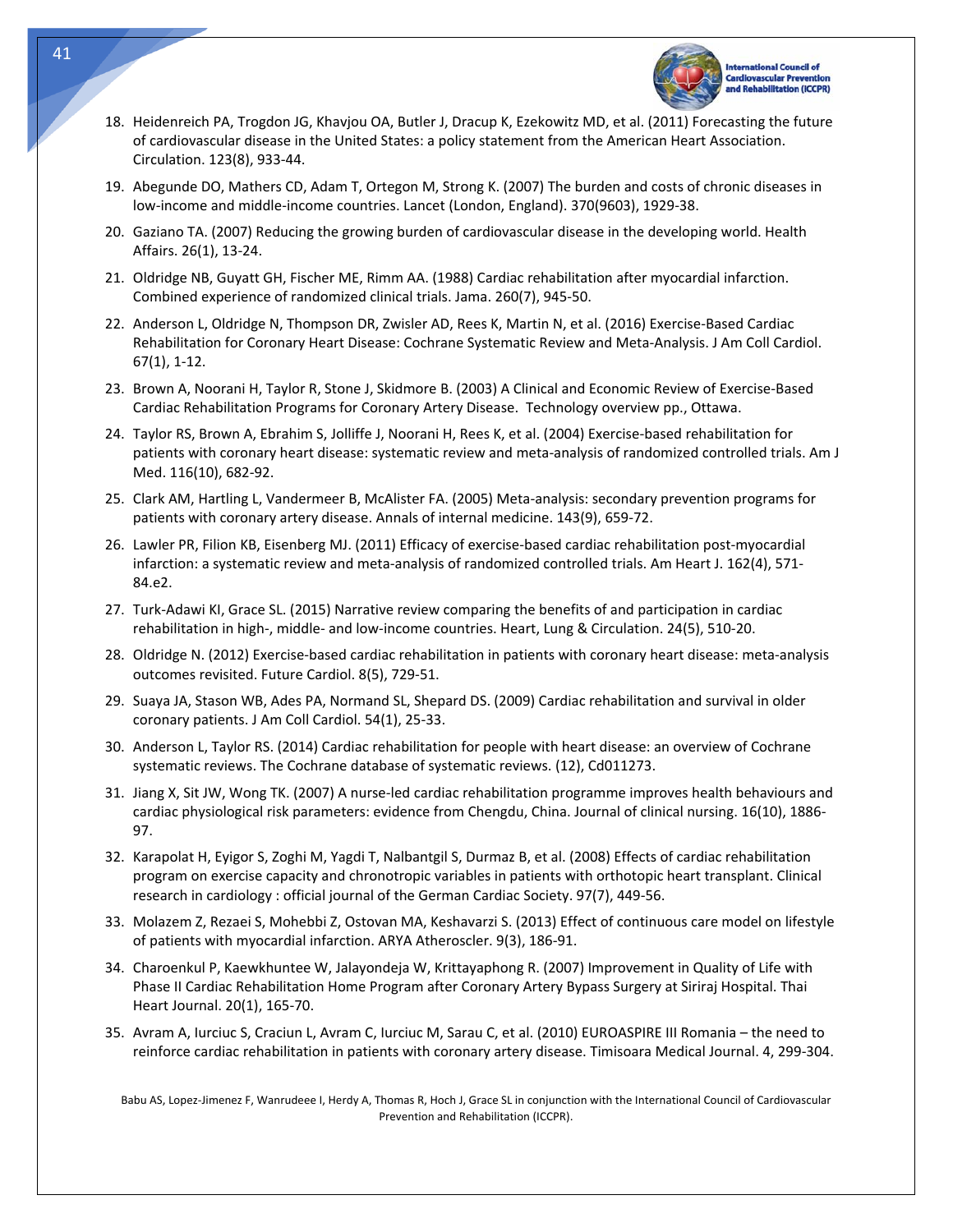

- 36. Ciftci C, Duman BS, Cagatay P, Demiroglu C, Aytekin V. (2005) [The effects of phase II cardiac rehabilitation programme on patients undergone coronary bypass surgery]. Anadolu kardiyoloji dergisi /the Anatolian Journal of Cardiology. 5(2), 116‐21.
- 37. Sarrafzadegan N, Rabiei K, Kabir A, Sadeghi M, Khosravi A, Asgari S, et al. (2008) Gender differences in risk factors and outcomes after cardiac rehabilitation. Acta Cardiol. 63(6), 763‐70.
- 38. Intarakamhang P, Intarakamhang U. (2012) Effects of the comprehensive cardiac rehabilitation program on psychological factors and quality of life among coronary heart disease patients. Global Journal of Health Science. 5(2), 145‐52.
- 39. Poortaghi S, Baghernia A, Golzari SE, Safayian A, Atri SB. (2013) The effect of home‐based cardiac rehabilitation program on self efficacy of patients referred to cardiac rehabilitation center. BMC Research Notes. 6, 287.
- 40. Babu AS, Maiya AG, George MM, Padmakumar R, Guddattu V. (2011) Effects of Combined Early In‐Patient Cardiac Rehabilitation and Structured Home‐based Program on Function among Patients with Congestive Heart Failure: A Randomized Controlled Trial. Heart Views: the official journal of the Gulf Heart Association. 12(3), 99‐ 103.
- 41. Chakraborty K, Das KM, Iswarari S, Mandal PK, Sarkar UN, Ballav A, et al. (2007) A comparative study on the effects of comprehensive rehabilitation in uncomplicated coronary artery bypass grafting patients from rural and urban India. IJPMR. 18, 34‐40.
- 42. Perk J, De Backer G, Gohlke H, Graham I, Reiner Z, Verschuren M, et al. (2012) European Guidelines on cardiovascular disease prevention in clinical practice (version 2012). The Fifth Joint Task Force of the European Society of Cardiology and Other Societies on Cardiovascular Disease Prevention in Clinical Practice (constituted by representatives of nine societies and by invited experts). Eur Heart J. 33(13), 1635‐701.
- 43. O'Gara PT, Kushner FG, Ascheim DD, Casey DE, Jr., Chung MK, de Lemos JA, et al. (2013) 2013 ACCF/AHA guideline for the management of ST‐elevation myocardial infarction: a report of the American College of Cardiology Foundation/American Heart Association Task Force on Practice Guidelines. J Am Coll Cardiol. 61(4), e78‐140.
- 44. Amsterdam EA, Wenger NK, Brindis RG, Casey DE, Jr., Ganiats TG, Holmes DR, Jr., et al. (2014) 2014 AHA/ACC Guideline for the Management of Patients with Non‐ST‐Elevation Acute Coronary Syndromes: a report of the American College of Cardiology/American Heart Association Task Force on Practice Guidelines. J Am Coll Cardiol. 64(24), e139‐228.
- 45. Fihn SD, Gardin JM, Abrams J, Berra K, Blankenship JC, Dallas AP, et al. (2012) 2012 ACCF/AHA/ACP/AATS/PCNA/SCAI/STS guideline for the diagnosis and management of patients with stable ischemic heart disease: executive summary: a report of the American College of Cardiology Foundation/American Heart Association task force on practice guidelines, and the American College of Physicians, American Association for Thoracic Surgery, Preventive Cardiovascular Nurses Association, Society for Cardiovascular Angiography and Interventions, and Society of Thoracic Surgeons. Circulation. 126(25), 3097‐ 137.
- 46. Yancy CW, Jessup M, Bozkurt B, Butler J, Casey DE, Jr., Drazner MH, et al. (2013) 2013 ACCF/AHA guideline for the management of heart failure: a report of the American College of Cardiology Foundation/American Heart Association Task Force on Practice Guidelines. J Am Coll Cardiol. 62(16), e147‐239.
- 47. Levine GN, Bates ER, Blankenship JC, Bailey SR, Bittl JA, Cercek B, et al. (2011) 2011 ACCF/AHA/SCAI Guideline for Percutaneous Coronary Intervention. A report of the American College of Cardiology Foundation/American Heart Association Task Force on Practice Guidelines and the Society for Cardiovascular Angiography and Interventions. J Am Coll Cardiol. 58(24), e44‐122.
- 48. Hillis LD, Smith PK, Anderson JL, Bittl JA, Bridges CR, Byrne JG, et al. (2011) 2011 ACCF/AHA Guideline for Coronary Artery Bypass Graft Surgery. A report of the American College of Cardiology Foundation/American Heart Association Task Force on Practice Guidelines. Developed in collaboration with the American Association

Babu AS, Lopez‐Jimenez F, Wanrudeee I, Herdy A, Thomas R, Hoch J, Grace SL in conjunction with the International Council of Cardiovascular Prevention and Rehabilitation (ICCPR).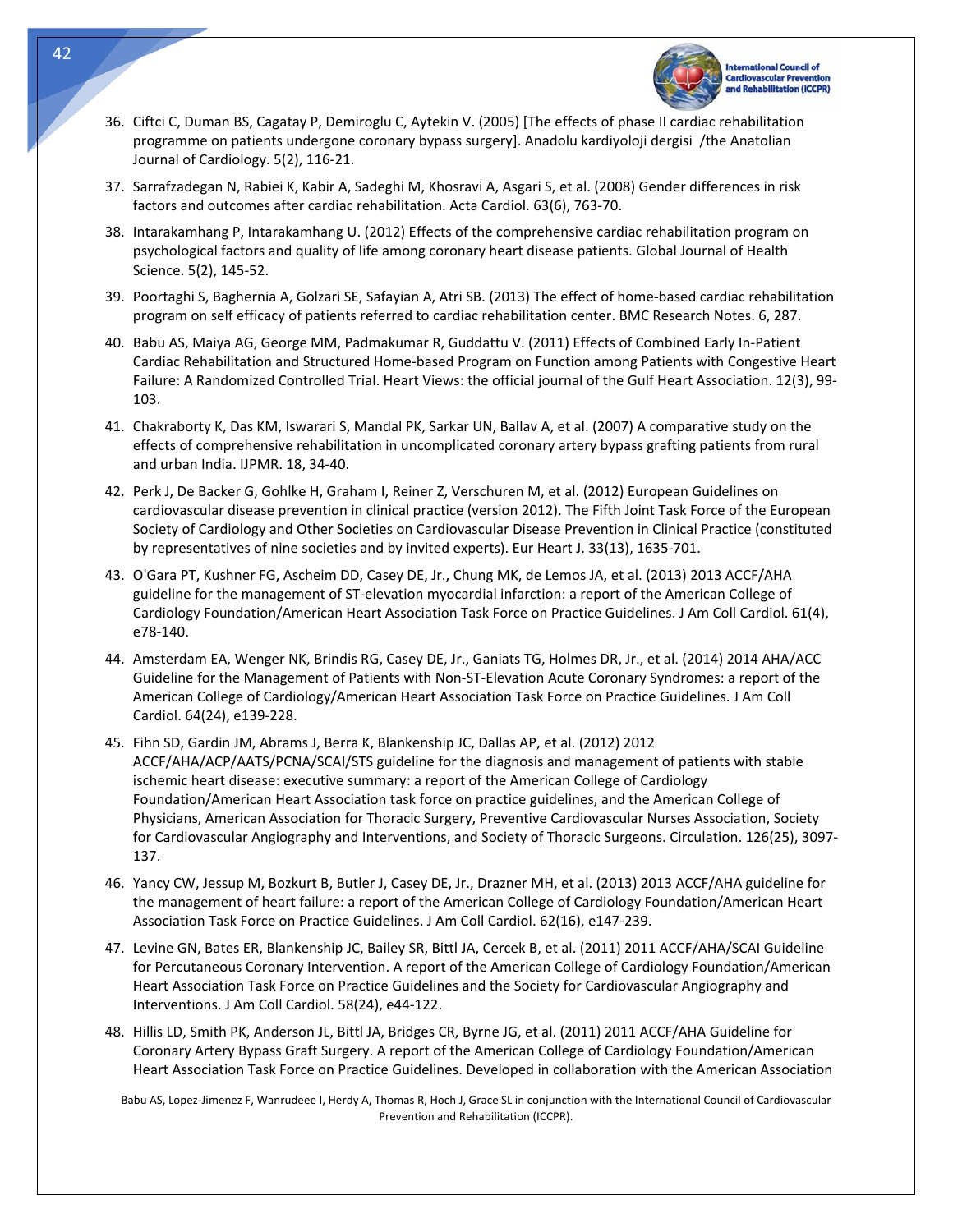

for Thoracic Surgery, Society of Cardiovascular Anesthesiologists, and Society of Thoracic Surgeons. J Am Coll Cardiol. 58(24), e123‐210.

- 49. Levin LA, Perk J, Hedback B. (1991) Cardiac rehabilitation‐‐a cost analysis. Journal of Internal Medicine. 230(5), 427‐34.
- 50. Ades PA, Pashkow FJ, Nestor JR. (1997) Cost-effectiveness of cardiac rehabilitation after myocardial infarction. Journal of Cardiopulmonary Rehabilitation. 17(4), 222‐31.
- 51. Wong WP, Feng J, Pwee KH, Lim J. (2012) A systematic review of economic evaluations of cardiac rehabilitation. BMC Health Serv Res. 12, 243.
- 52. Cleland JG, Walker A. (1997) Is medical treatment for angina the most cost-effective option? Eur Heart J. 18 Suppl B, B35‐42.
- 53. Johannesson M, Jonsson B, Kjekshus J, Olsson AG, Pedersen TR, Wedel H. (1997) Cost effectiveness of simvastatin treatment to lower cholesterol levels in patients with coronary heart disease. Scandinavian Simvastatin Survival Study Group. N Engl J Med. 336(5), 332‐6.
- 54. Chan PS, Nallamothu BK, Gurm HS, Hayward RA, Vijan S. (2007) Incremental benefit and cost‐effectiveness of high-dose statin therapy in high-risk patients with coronary artery disease. Circulation. 115(18), 2398-409.
- 55. Dendale P, Hansen D, Berger J, Lamotte M. (2008) Long-term cost-benefit ratio of cardiac rehabilitation after percutaneous coronary intervention. Acta Cardiol. 63(4), 451‐6.
- 56. Weintraub WS, Boden WE, Zhang Z, Kolm P, Zhang Z, Spertus JA, et al. (2008) Cost‐effectiveness of percutaneous coronary intervention in optimally treated stable coronary patients. Circulation Cardiovascular Quality and Outcomes. 1(1), 12‐20.
- 57. Wilson K, Hettle R, Marbaix S, Diaz Cerezo S, Ines M, Santoni L, et al. (2012) An economic evaluation based on a randomized placebo‐controlled trial of varenicline in smokers with cardiovascular disease: results for Belgium, Spain, Portugal, and Italy. Eur J Prev Cardiol. 19(5), 1173‐83.
- 58. Smith T, Jordaens L, Theuns DA, van Dessel PF, Wilde AA, Hunink MG. (2013) The cost-effectiveness of primary prophylactic implantable defibrillator therapy in patients with ischaemic or non‐ischaemic heart disease: a European analysis. Eur Heart J. 34(3), 211‐9.
- 59. Anchique Santos CV, Lopez‐Jimenez F, Benaim B, Burdiat G, Fernandez Coronado R, Gonzalez G, et al. (2014) Cardiac rehabilitation in Latin America. Prog Cardiovasc Dis. 57(3), 268‐75.
- 60. Cortes‐Bergoderi M, Lopez‐Jimenez F, Herdy AH, Zeballos C, Anchique C, Santibanez C, et al. (2013) Availability and characteristics of cardiovascular rehabilitation programs in South America. J Cardiopulm Rehabil Prev. 33(1), 33‐41.
- 61. Tramarin R, Ambrosetti M, De Feo S, Piepoli M, Riccio C, Griffo R. (2008) The Italian Survey on Cardiac Rehabilitation‐2008 (ISYDE‐2008). Part 3. National availability and organization of cardiac rehabilitation facilities. Official report of the Italian Association for Cardiovascular Prevention, Rehabilitation and Epidemiology (IACPR‐GICR). Monaldi Archives for Chest Disease / Archivio Monaldi per le malattie del torace. 70(4), 175‐205.
- 62. Curnier DY, Savage PD, Ades PA. (2005) Geographic distribution of cardiac rehabilitation programs in the United States. J Cardiopulm Rehabil. 25(2), 80‐4.
- 63. Beswick AD, Rees K, Griebsch I, Taylor FC, Burke M, West RR, et al. (2004) Provision, uptake and cost of cardiac rehabilitation programmes: improving services to under‐represented groups. Health technology assessment (Winchester, England). 8(41), iii‐iv, ix‐x, 1‐152.
- 64. Grace SL, Chessex C, Arthur H, Chan S, Cyr C, Dafoe W, et al. (2011) Systematizing inpatient referral to cardiac rehabilitation 2010: Canadian Association of Cardiac Rehabilitation and Canadian Cardiovascular Society joint position paper endorsed by the Cardiac Care Network of Ontario. Can J Cardiol. 27(2), 192‐9.

Babu AS, Lopez‐Jimenez F, Wanrudeee I, Herdy A, Thomas R, Hoch J, Grace SL in conjunction with the International Council of Cardiovascular Prevention and Rehabilitation (ICCPR).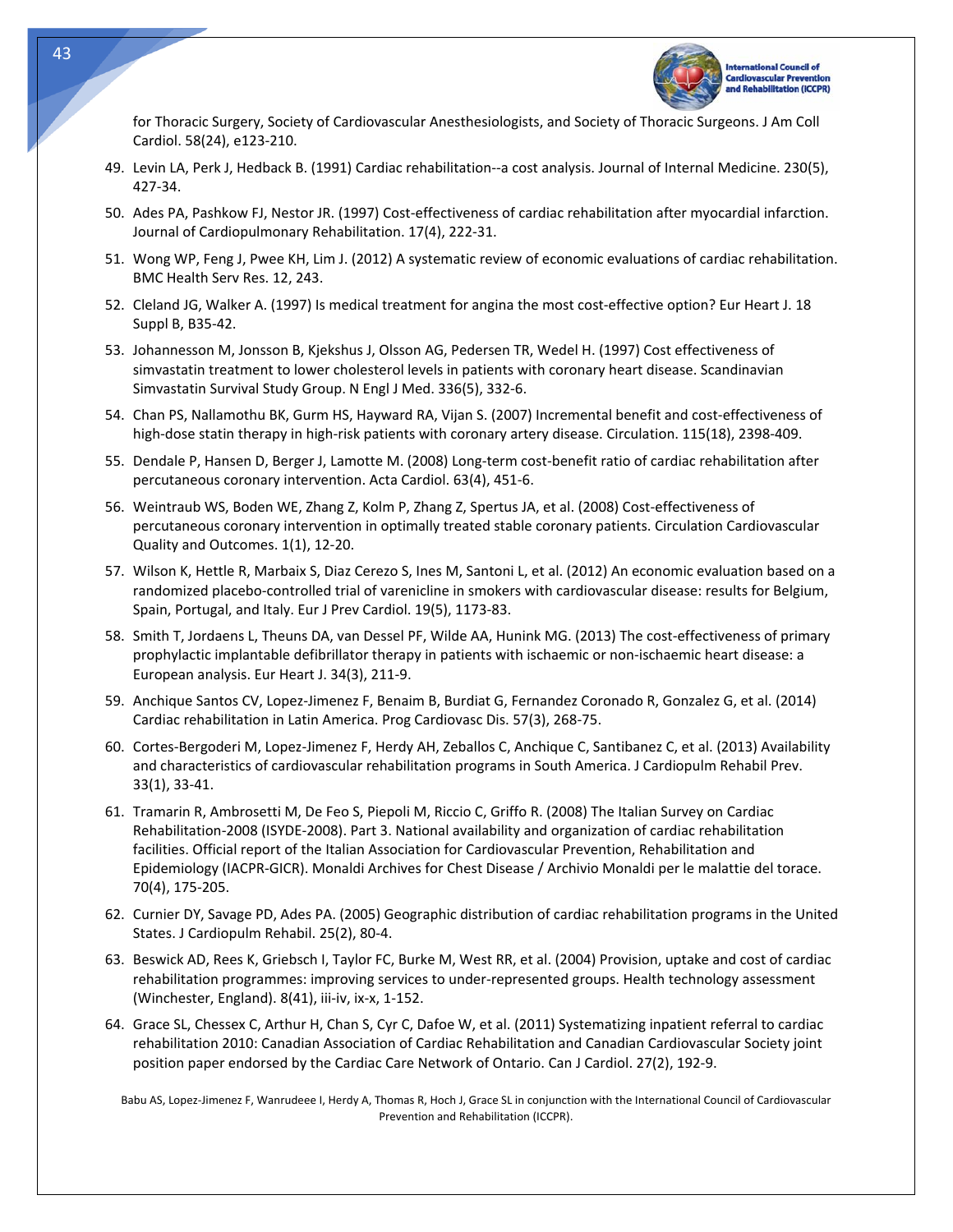

- 65. Moradi B, Maleki M, Esmaeilzadeh M, Abkenar HB. (2011) Physician‐related factors affecting cardiac rehabilitation referral. The journal of Tehran Heart Center. 6(4), 187‐92.
- 66. Borghi‐Silva A, Mendes RG, Trimer R, Cipriano G, Jr. (2014) Current trends in reducing cardiovascular disease risk factors from around the world: focus on cardiac rehabilitation in Brazil. Prog Cardiovasc Dis. 56(5), 536‐42.
- 67. Kotseva K, Wood D, De Backer G, De Bacquer D. (2013) Use and effects of cardiac rehabilitation in patients with coronary heart disease: results from the EUROASPIRE III survey. Eur J Prev Cardiol. 20(5), 817‐26.
- 68. Grace SL, Gravely‐Witte S, Brual J, Monette G, Suskin N, Higginson L, et al. (2008) Contribution of patient and physician factors to cardiac rehabilitation enrollment: a prospective multilevel study. Eur J Cardiovasc Prev Rehabil. 15(5), 548‐56.
- 69. Bjarnason‐Wehrens B, McGee H, Zwisler AD, Piepoli MF, Benzer W, Schmid JP, et al. (2010) Cardiac rehabilitation in Europe: results from the European Cardiac Rehabilitation Inventory Survey. Eur J Cardiovasc Prev Rehabil. 17(4), 410‐8.
- 70. Stewart R, Held C, Brown R, Vedin O, Hagstrom E, Lonn E, et al. (2013) Physical activity in patients with stable coronary heart disease: an international perspective. Eur Heart J. 34(42), 3286‐93.
- 71. Goto Y, Saito M, Iwasaka T, Daida H, Kohzuki M, Ueshima K, et al. (2007) Poor implementation of cardiac rehabilitation despite broad dissemination of coronary interventions for acute myocardial infarction in Japan: a nationwide survey. Circ J. 71(2), 173‐9.
- 72. Korenfeld Y, Mendoza‐Bastidas C, Saavedra L, Montero‐Gomez A, Perez‐Terzic C, Thomas RJ, et al. (2009) Current status of cardiac rehabilitation in Latin America and the Caribbean. Am Heart J. 158(3), 480‐7.
- 73. Smith SC, Jr., Benjamin EJ, Bonow RO, Braun LT, Creager MA, Franklin BA, et al. (2011) AHA/ACCF secondary prevention and risk reduction therapy for patients with coronary and other atherosclerotic vascular disease: 2011 update: a guideline from the American Heart Association and American College of Cardiology Foundation endorsed by the World Heart Federation and the Preventive Cardiovascular Nurses Association. J Am Coll Cardiol. 58(23), 2432‐46.
- 74. Yusuf S, Zucker D, Peduzzi P, Fisher LD, Takaro T, Kennedy JW, et al. (1994) Effect of coronary artery bypass graft surgery on survival: overview of 10‐year results from randomised trials by the Coronary Artery Bypass Graft Surgery Trialists Collaboration. Lancet (London, England). 344(8922), 563‐70.
- 75. Wijeysundera HC, Ko DT. (2009) Does percutaneous coronary intervention reduce mortality in patients with stable chronic angina: are we talking about apples and oranges? Circulation Cardiovascular Quality and Outcomes. 2(2), 123‐6.
- 76. Kottke TE, Faith DA, Jordan CO, Pronk NP, Thomas RJ, Capewell S. (2009) The comparative effectiveness of heart disease prevention and treatment strategies. American Journal of Preventive Medicine. 36(1), 82‐8.
- 77. Conway Morris A, Caesar D, Gray S, Gray A. (2006) TIMI risk score accurately risk stratifies patients with undifferentiated chest pain presenting to an emergency department. Heart. 92(9), 1333‐4.
- 78. Naci H, Ioannidis JP. (2013) Comparative effectiveness of exercise and drug interventions on mortality outcomes: metaepidemiological study. BMJ (Clinical research ed). 347, f5577.
- 79. Thirapatarapong W, Thomas RJ, Pack Q, Sharma S, Squires RW. (2014) Commercial insurance coverage for outpatient cardiac rehabilitation in patients with heart failure in the United States. J Cardiopulm Rehabil Prev. 34(6), 386‐9.
- 80. Canadian Association of Cardiac Rehabilitation. Canadian Guidelines for CR and Cardiovascular Disease Prevention: Translating Knowledge into Action. 3rd ed; 2009.
- 81. American Association of Cardiovascular and Pulmonary Rehabilitation. Guidelines for Cardiac Rehabilitation and Secondary Prevention Programs. Champaign, IL: Human Kinetics; 2013.

Babu AS, Lopez‐Jimenez F, Wanrudeee I, Herdy A, Thomas R, Hoch J, Grace SL in conjunction with the International Council of Cardiovascular Prevention and Rehabilitation (ICCPR).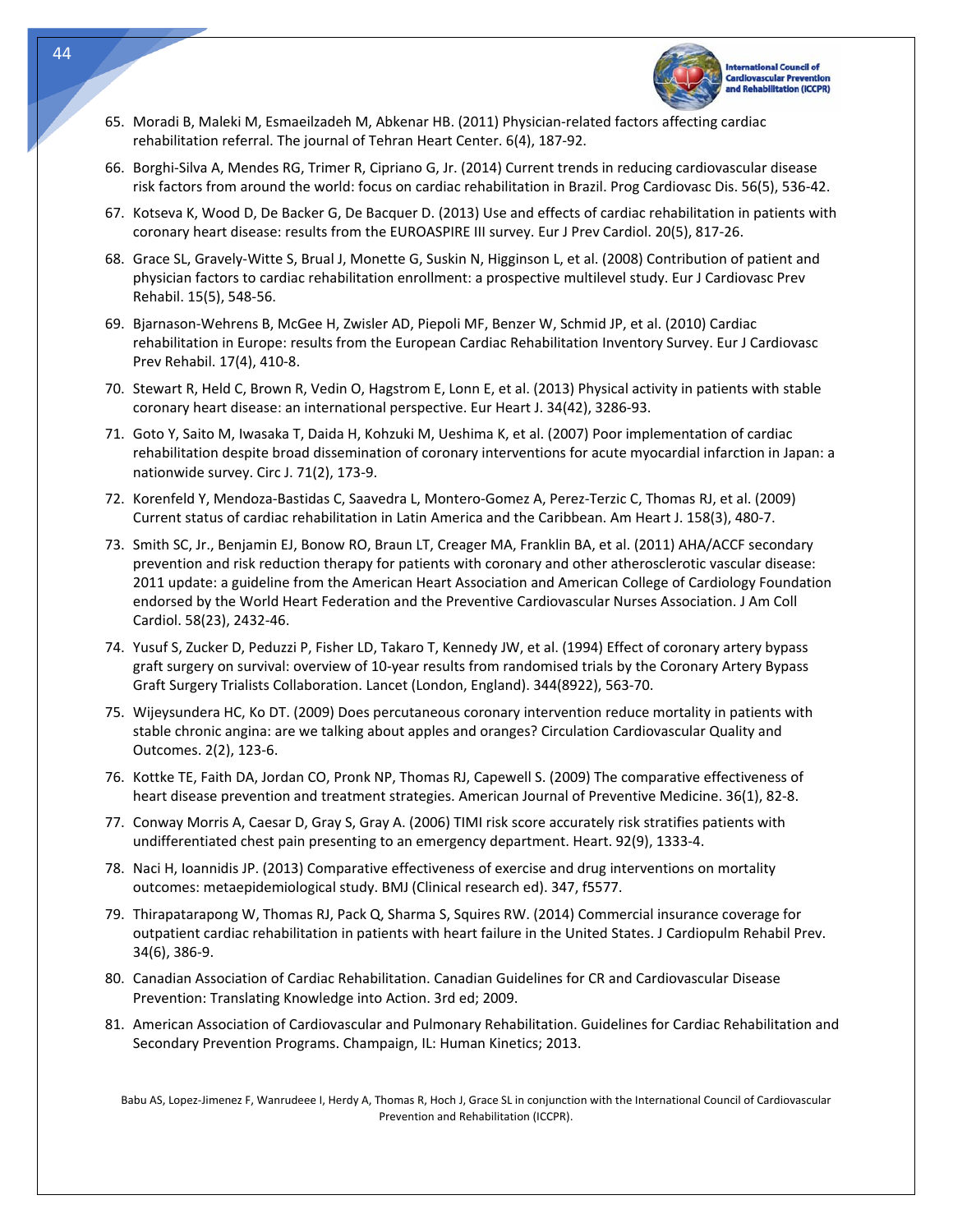

- 82. Beatty AL, Li S, Thomas L, Amsterdam EA, Alexander KP, Whooley MA. (2014) Trends in referral to cardiac rehabilitation after myocardial infarction: data from the National Cardiovascular Data Registry 2007 to 2012. J Am Coll Cardiol. 63(23), 2582‐3.
- 83. Weinstein MC FH, Elstein AS, et al. Clinical Decision Analysis. Philadelphia: WB Saunders Company; 1980.
- 84. Sloan FA (ed.) (August 28, 1996) Valuing Health Care: Costs, Benefits, and Effectiveness of Pharmaceuticals and Other Medical Technologies, Sloan Cambridge University Press.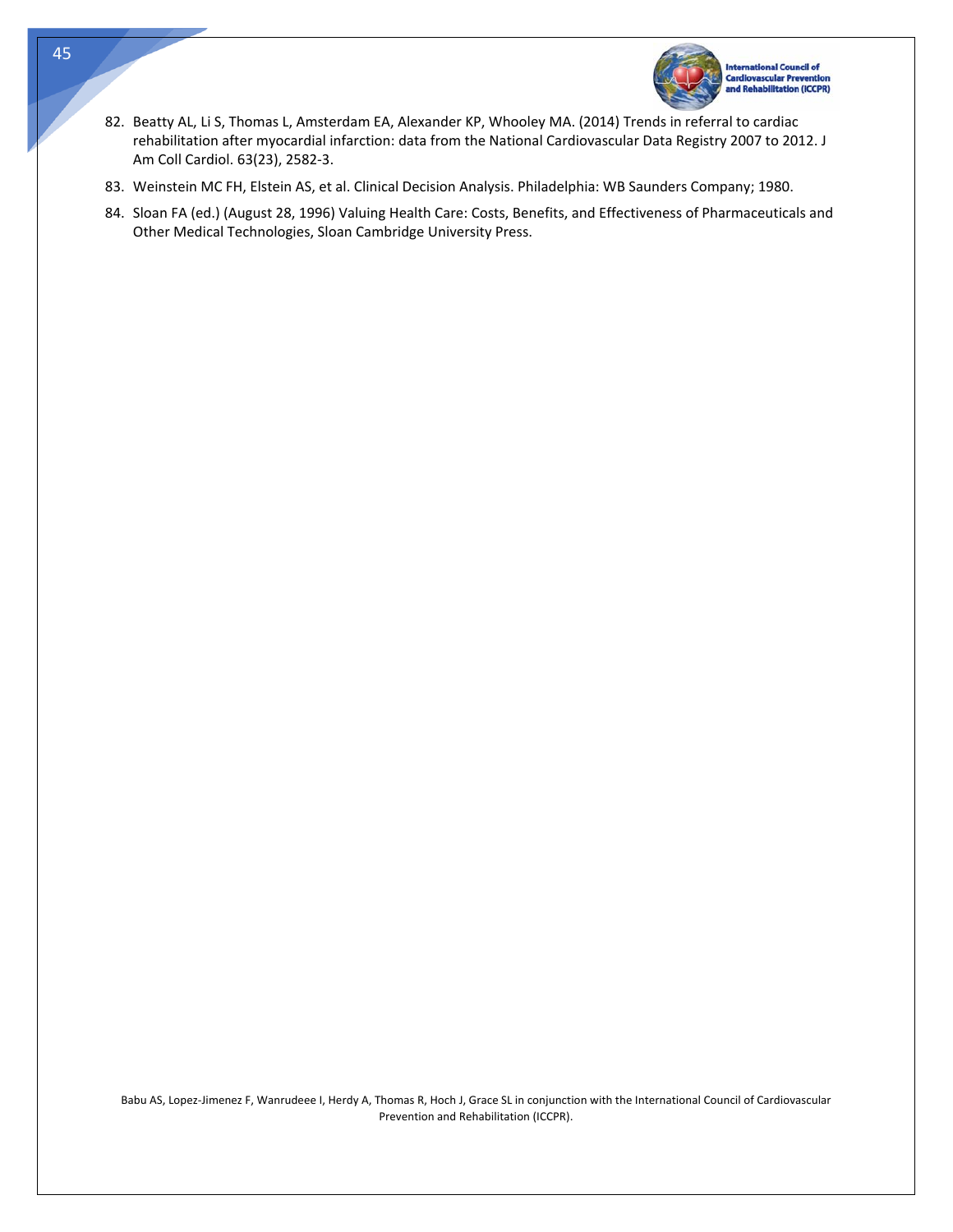

# **Figure 1: ICCPR Member Associations (as of March 2017)**



Babu AS, Lopez‐Jimenez F, Wanrudeee I, Herdy A, Thomas R, Hoch J, Grace SL in conjunction with the International Council of Cardiovascular Prevention and Rehabilitation (ICCPR).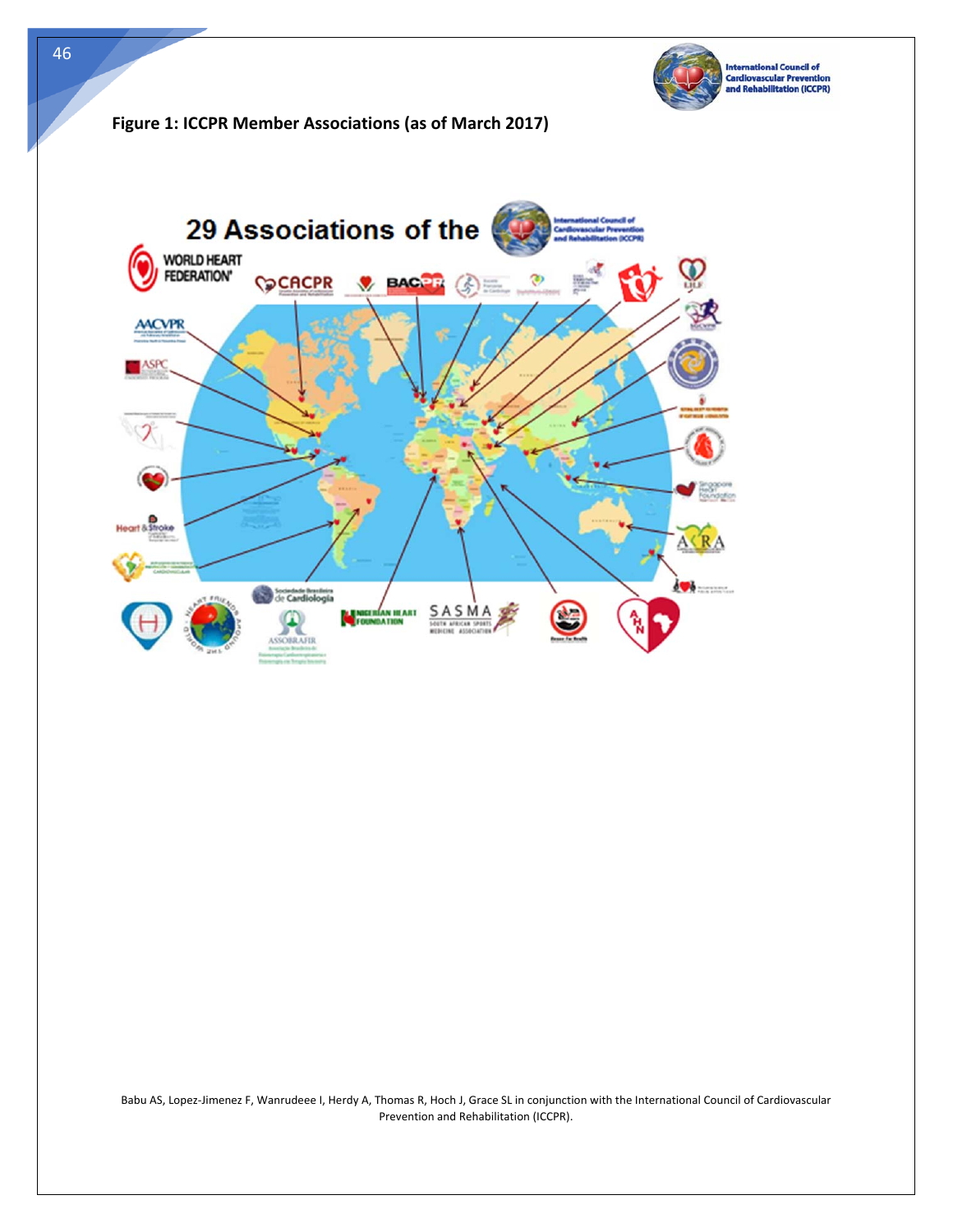

#### Appendix A

# *Key Principles of Cost‐Effectiveness Analyses* 49,50,51,83,84,

The purpose of a cost‐effectiveness analysis (CEA) is to compare different treatments or medical interventions from an economic standpoint, to identify medical interventions with the highest clinical benefit per dollar spent. Simply put, a CEA is calculated by dividing the incremental cost of an intervention by the incremental benefit, that is generally expressed as years of life saved or as quality-adjusted life years saved (QALY). <sup>83</sup>

Cost (treatment a) - Cost (treatment b)  $Cost$  effectiveness = -QALYs saved (treatment a) - QALYs saved (treatment b)

The cost component of a CEA includes all the expenses generated by the intervention and incorporates direct and indirect costs. CEAs generally compare a new intervention versus standard of care, and the results are expressed as the incremental cost per unit of benefit. Thus, a CEA does not include absolute costs, and the results are not necessarily a reflection of the absolute benefit, but the cost and benefit compared to the next best intervention or standard of care.

Something is arbitrarily defined as cost‐effective if CEAs show values that are similar or more favorable than interventions which are socially accepted as cost-effective. For example, the cost effectiveness of hemodialysis is widely used as the yardstick to define cost effectiveness, with a cost per year of life saved in the range of \$40,000.<sup>84</sup>

Babu AS, Lopez‐Jimenez F, Wanrudeee I, Herdy A, Thomas R, Hoch J, Grace SL in conjunction with the International Council of Cardiovascular Prevention and Rehabilitation (ICCPR).